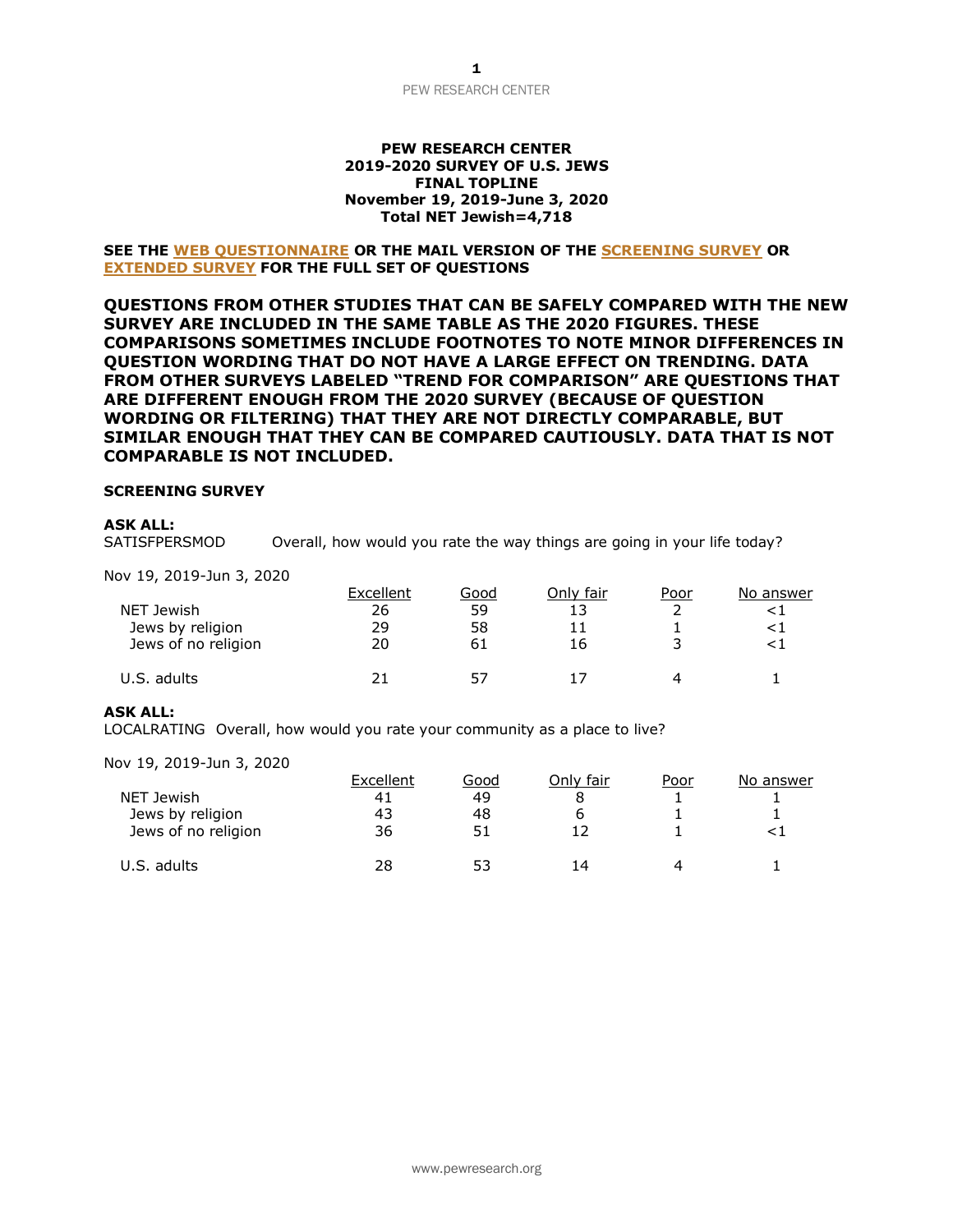# **ASK ALL:**

Would you say things in this country today are...

### **[RANDOMIZE AND RECORD THE ORDER OF RESPONSES]**

Nov 19, 2019-Jun 3, 2020

|                     | Generally |            |           |
|---------------------|-----------|------------|-----------|
|                     | headed in | Off on the |           |
|                     | the right | wrong      |           |
|                     | direction | track      | No answer |
| NET Jewish          | 23        | 76         |           |
| Jews by religion    | 25        | 74         |           |
| Jews of no religion | 18        | 82         |           |

# **ASK ALL:**

In the past 12 months, did you spend any time volunteering for any organization or association?

### **ASK IF NO OR DID NOT ANSWER VOL1:**

VOL2 CPS Some people don't think of activities they do infrequently or for children's schools or youth organizations as volunteer activities. In the past 12 months have you done any of these types of activities?

# **SUMMARY TABLE, BASED ON TOTAL**

|                     | Yes | No | No answer |
|---------------------|-----|----|-----------|
| NET Jewish          | 54  | 46 |           |
| Jews by religion    | 54  | 45 |           |
| Jews of no religion |     | 47 |           |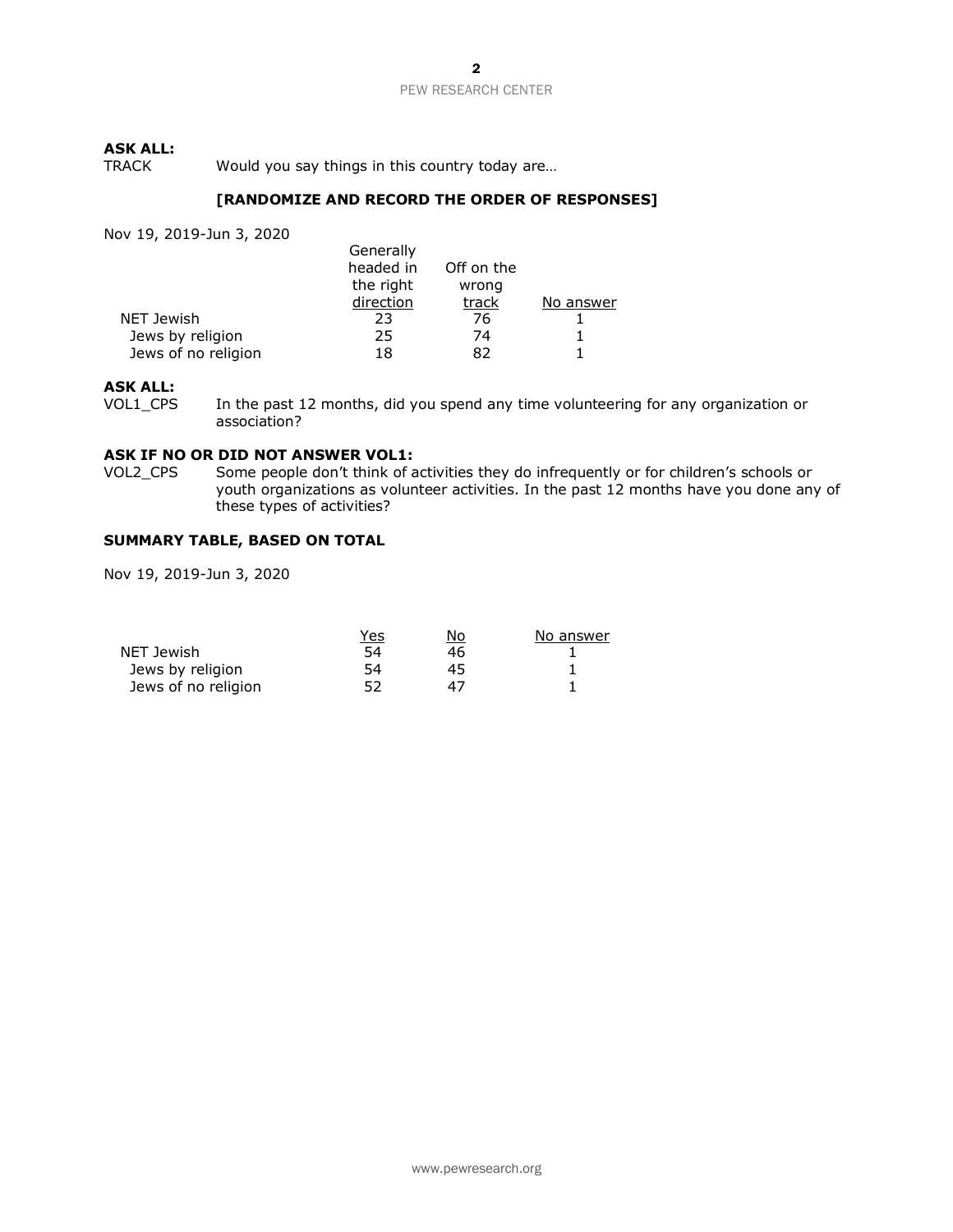# **ASK ALL:**

MEANINGMOD Many things can make a person feel that their life is meaningful and fulfilling. Regardless of how much time you spend doing it, how much meaning and fulfillment, if any, does each of the following provide you? **[RANDOMIZE a-g]**

|    |                               | A great<br>deal | Some | Not<br>much    | None at<br>all | Not<br>applicable | No<br>answer   |
|----|-------------------------------|-----------------|------|----------------|----------------|-------------------|----------------|
| a. | Spending time with family     |                 |      |                |                |                   |                |
|    | <b>NET Jewish</b>             | 74              | 20   | 3              | $\mathbf{1}$   | $\overline{2}$    | $\mathbf{1}$   |
|    | Jews by religion              | 77              | 18   | $\overline{2}$ | $\mathbf{1}$   | $\overline{2}$    | ${<}1$         |
|    | Jews of no religion           | 64              | 27   | 5              | $\mathbf{1}$   | $\overline{2}$    | $\overline{2}$ |
|    | U.S. adults                   | 74              | 19   | 4              | $\mathbf{1}$   | 1                 | 1              |
| b. | Spending time with friends    |                 |      |                |                |                   |                |
|    | <b>NET Jewish</b>             | 61              | 32   | 5              | $\mathbf 1$    | $\mathbf{1}$      | 1              |
|    | Jews by religion              | 62              | 32   | $\overline{4}$ | $\mathbf{1}$   | $\mathbf{1}$      | $\mathbf{1}$   |
|    | Jews of no religion           | 59              | 33   | 8              | $<$ 1          | ${<}1$            | $\leq$ 1       |
|    | U.S. adults                   | 49              | 37   | 10             | $\overline{2}$ | $\mathbf{1}$      | $\mathbf{1}$   |
| c. | Your religious faith          |                 |      |                |                |                   |                |
|    | NET Jewish                    | 20              | 25   | 20             | 16             | 19                | $\mathbf{1}$   |
|    | Jews by religion              | 26              | 33   | 23             | 12             | 5                 | 1              |
|    | Jews of no religion           | 3               | 4    | 10             | 25             | 59                | $<$ 1          |
|    | U.S. adults                   | 40              | 24   | 13             | 9              | 13                | $\mathbf{1}$   |
| d. | Being outdoors and            |                 |      |                |                |                   |                |
|    | experiencing nature           |                 |      |                |                |                   |                |
|    | NET Jewish                    | 51              | 37   | 8              | $\overline{2}$ | ${<}1$            | 1              |
|    | Jews by religion              | 49              | 37   | 10             | 3              | $\mathbf{1}$      | $\mathbf{1}$   |
|    | Jews of no religion           | 55              | 39   | 5              | $\leq 1$       | < 1               | $\mathbf{1}$   |
|    | U.S. adults                   | 54              | 34   | 8              | $\mathbf{1}$   | $\mathbf{1}$      | $\mathbf{1}$   |
| е. | Spending time with pets or    |                 |      |                |                |                   |                |
|    | animals                       |                 |      |                |                |                   |                |
|    | NET Jewish                    | 43              | 23   | 9              | 9              | 15                | 1              |
|    | Jews by religion              | 41              | 20   | 11             | 12             | 16                | $\mathbf{1}$   |
|    | Jews of no religion           | 48              | 30   | 6              | 3              | 13                | $\mathbf{1}$   |
|    | U.S. adults                   | 43              | 25   | 10             | 8              | 12                | 1              |
| f. | Your job, career or education |                 |      |                |                |                   |                |
|    | <b>NET Jewish</b>             | 38              | 34   | 9              | 3              | 15                | 1              |
|    | Jews by religion              | 39              | 32   | $\overline{7}$ | 3              | 17                | $\mathbf{1}$   |
|    | Jews of no religion           | 34              | 41   | 15             | $\mathbf{1}$   | 9                 | $\mathbf{1}$   |
|    | U.S. adults                   | 35              | 34   | 10             | 4              | 14                | $\overline{2}$ |
| g. | Arts and literature, such as  |                 |      |                |                |                   |                |
|    | music, painting and reading   |                 |      |                |                |                   |                |
|    | <b>NET Jewish</b>             | 55              | 35   | $\overline{7}$ | $\overline{2}$ | $<$ 1             | ${<}1$         |
|    | Jews by religion              | 53              | 36   | 8              | $\overline{2}$ | $<$ 1             | ${<}1$         |
|    | Jews of no religion           | 60              | 34   | 5              | $<$ 1          | $<$ 1             | ${<}1$         |
|    | U.S. adults                   | 42              | 40   | 12             | 3              | $\overline{2}$    | 1              |
|    |                               |                 |      |                |                |                   |                |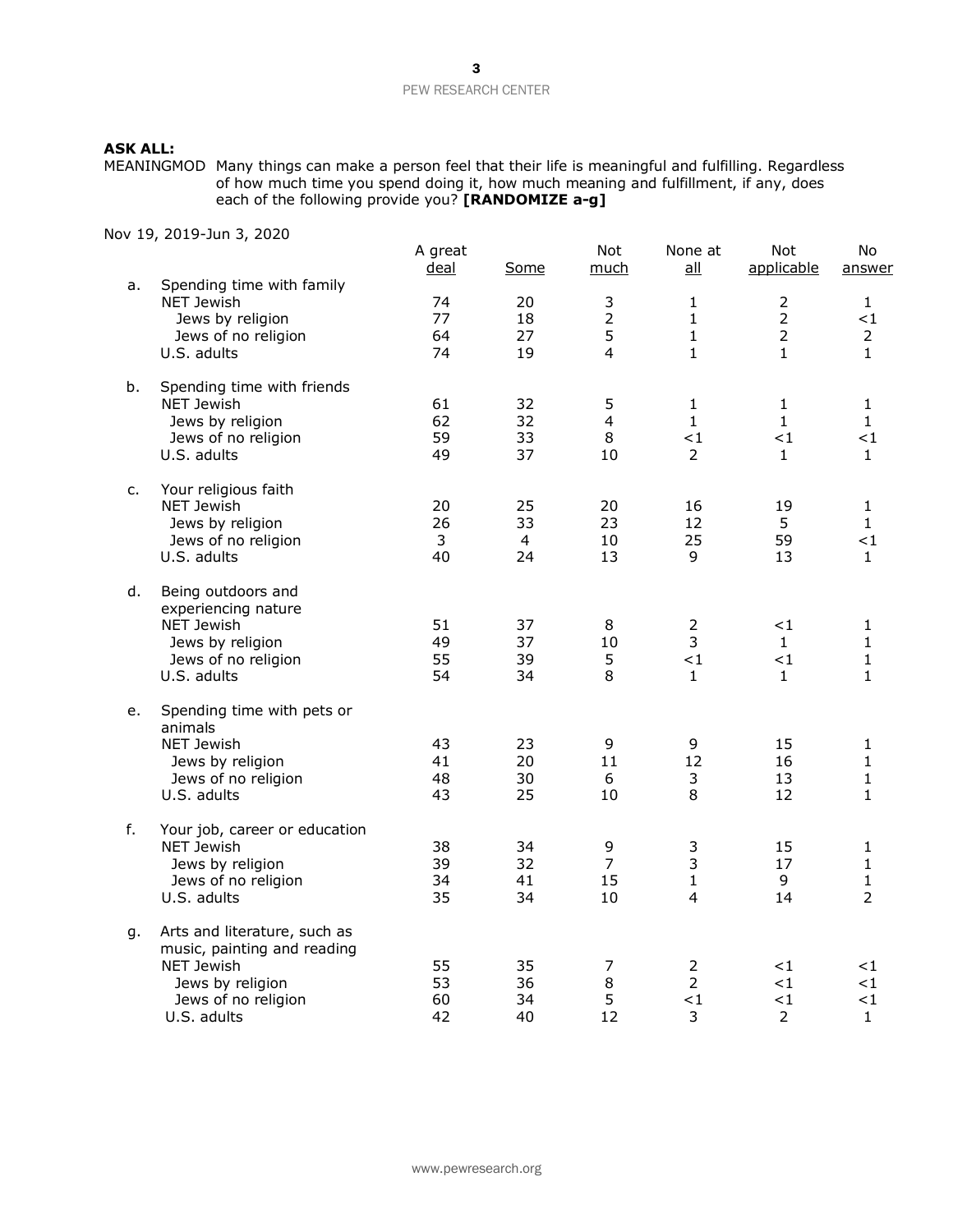# **ASK ALL:**

Are you male or female?

### **RESULTS REPERCENTAGED TO EXCLUDE NONRESPONSE [4,689]:**

Nov 19, 2019-Jun 3, 2020

| OV 19, 2019 JUN 9, 2020 |      |        |
|-------------------------|------|--------|
|                         | Male | Female |
| NET Jewish              | 49   | 51     |
| Jews by religion        | 47   | 53     |
| Jews of no religion     | 53   | 47     |

### **ASK ALL:**

AGE What is your age?

#### **RESULTS REPERCENTAGED TO EXCLUDE NONRESPONSE [4,622]:**

Nov 19, 2019-Jun 3, 2020

|                     | 18-29 | $30 - 49$ | $50 - 64$ |    |
|---------------------|-------|-----------|-----------|----|
| NET Jewish          | 18    | 32        | 20        | 29 |
| Jews by religion    | 15    | 30        | 22        | 33 |
| Jews of no religion | 28    | 40        | 15        |    |

### **ASK ALL:**

EDUC\_ACS What is the highest degree or level of school that you have COMPLETED?

### **RESULTS REPERCENTAGED TO EXCLUDE NONRESPONSE [4,709]:**

| <i> c</i> uis sun <i>si c</i> ucu |             |         |          |          |
|-----------------------------------|-------------|---------|----------|----------|
|                                   | High school |         |          |          |
|                                   | graduate    | Some    | College  | Post-    |
|                                   | or less     | college | graduate | graduate |
| NET Jewish                        | 20          | 22      | 30       | 28       |
| Jews by religion                  | 19          | 21      | 30       | 30       |
| Jews of no religion               | 21          | 27      | 30       | 22       |
|                                   |             |         |          |          |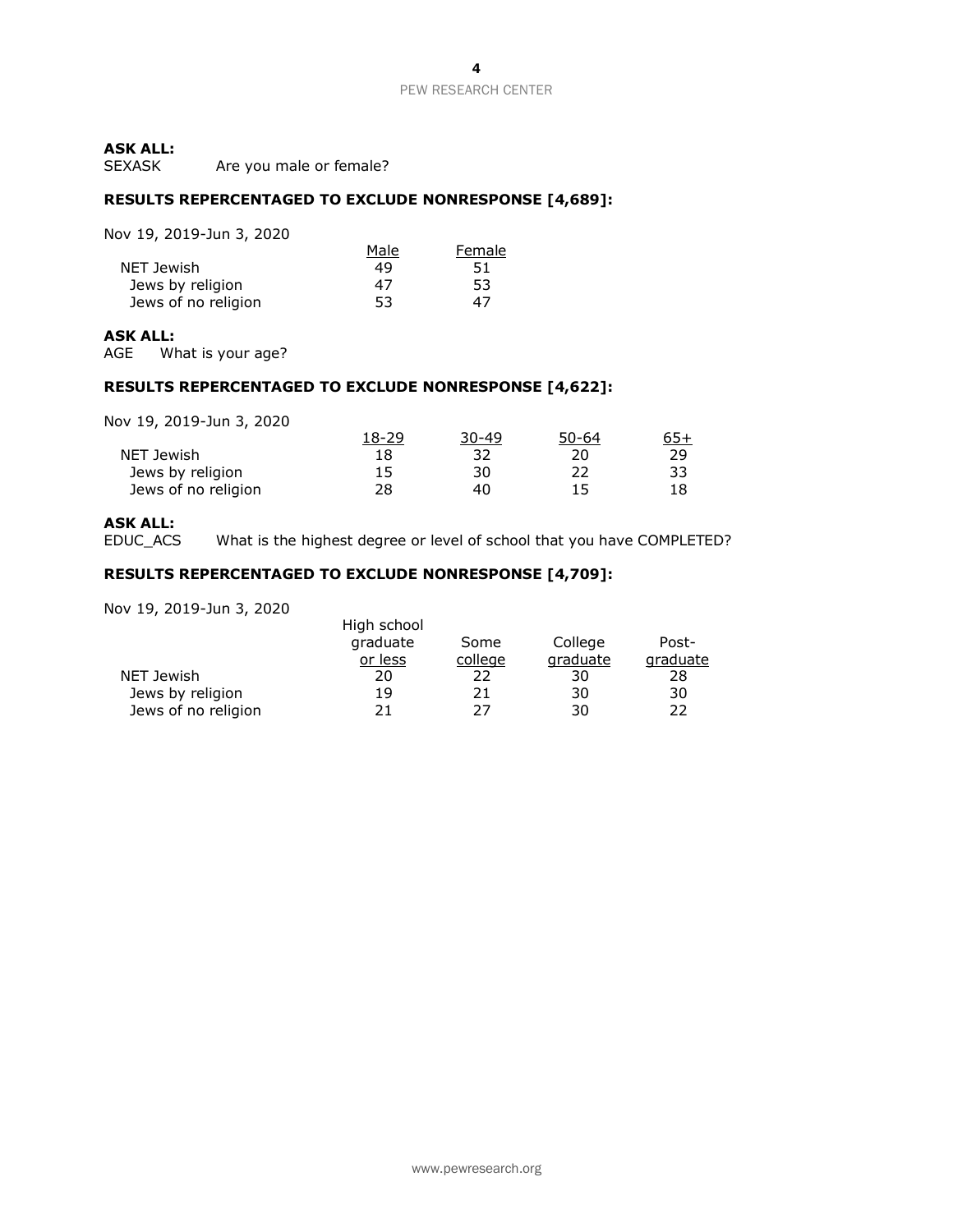# **ASK ALL:**

What is your present religion, if any?

### **ASK IF NOT JEWISH IN RELIGMOD:**

- RELCONSIDER ASIDE from religion, do you consider yourself to be any of the following in any way (for example ethnically, culturally or because of your family's background)?
	- a. Jewish

### **ASK IF NOT JEWISH IN RELIGMOD AND NOT JEWISH IN RELCONSIDER:**

- RELRAISED Please indicate whether you were raised in any of the following traditions or had a parent from any of the following backgrounds.
	- a. Jewish

|                         | Nov 19, 2019- |
|-------------------------|---------------|
|                         | Jun 3, 2020   |
| Jewish by religion      | 74            |
| Jews of no religion $1$ | 26            |

<sup>1</sup> Respondents were selected into the survey based on their answers to these questions, but their ultimate categorization as Jews of no religion was based on the questions in the extended survey. See questionnaire for exact question ordering.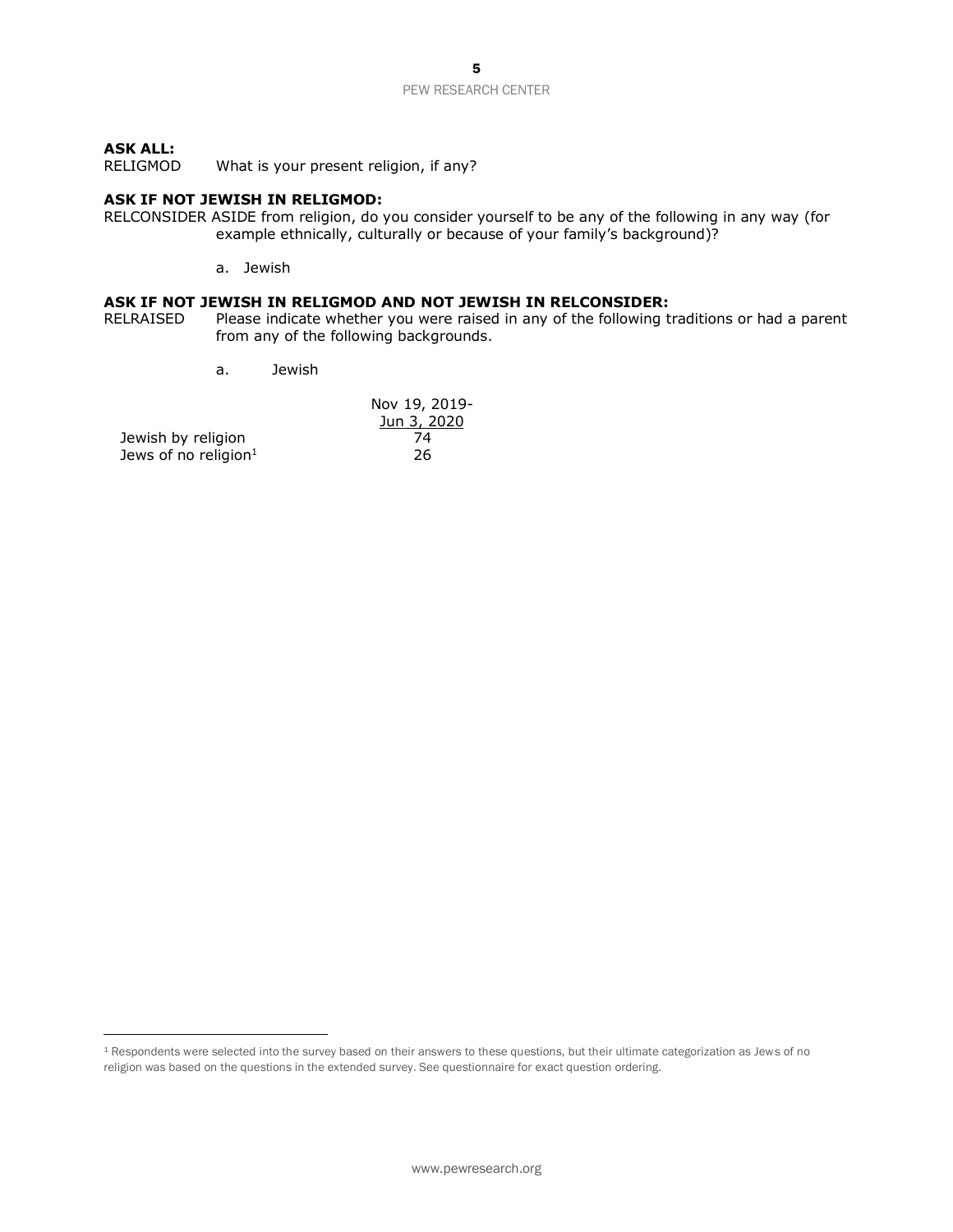### **ASK ALL:**

HISP Are you of Hispanic, Latino, or Spanish origin, such as Mexican, Puerto Rican, Cuban or Argentinian?

# **ASK ALL:**

What is your race or origin?

*[Check all that apply]*

### **RESULTS REPERCENTAGED TO EXCLUDE NONRESPONSE [N=4,663]:**

White,

Nov 19, 2019-Jun 3, 2020

Jews of no religion

|                                                                                 | <i>v</i> ulte,  |                 |                 |                                                                               |           |
|---------------------------------------------------------------------------------|-----------------|-----------------|-----------------|-------------------------------------------------------------------------------|-----------|
|                                                                                 | non-            | Black, non-     |                 | Other/mixed,                                                                  |           |
|                                                                                 | <u>Hispanic</u> | <b>Hispanic</b> | <u>Hispanic</u> | non-Hispanic                                                                  |           |
| NET Jewish                                                                      | 92              |                 | 4               | 3                                                                             |           |
| Jews by religion                                                                | 92              | 1               | 5               | 2                                                                             |           |
| Jews of no religion                                                             | 90              | $\overline{2}$  | 2               | 6                                                                             |           |
| <b>ASK ALL:</b>                                                                 |                 |                 |                 |                                                                               |           |
| <b>HHADULT</b><br>YOURSELF? <sup>2</sup>                                        |                 |                 |                 | How many adults, age 18 and older, currently live in your household INCLUDING |           |
| Nov 19, 2019-Jun 3, 2020                                                        |                 |                 |                 |                                                                               |           |
|                                                                                 | $\frac{1}{21}$  | $rac{2}{57}$    | $\frac{3}{13}$  | $\frac{4+}{2}$                                                                |           |
| NET Jewish                                                                      |                 |                 |                 | 10                                                                            |           |
| Jews by religion                                                                | 22              | 59              | 11              | 8                                                                             |           |
| Jews of no religion                                                             | 18              | 50              | 17              | 15                                                                            |           |
| <b>ASK ALL:</b>                                                                 |                 |                 |                 |                                                                               |           |
| How many children under the age of 18 live in your household?<br><b>HHCHILD</b> |                 |                 |                 |                                                                               |           |
| Nov 19, 2019-Jun 3, 2020                                                        |                 |                 |                 |                                                                               |           |
|                                                                                 | <u>0</u>        | 1               | 2               |                                                                               | <u>4+</u> |
| NET Jewish                                                                      | 71              | 11              | 12              | $\frac{3}{3}$                                                                 | 3         |
| Jews by religion                                                                | 71              | 12              | 10              | $\overline{\mathbf{4}}$                                                       | 4         |

Jews by religion 71 12 10 4 4

<sup>&</sup>lt;sup>2</sup> Results for the number of adults in the household combine responses to multiple questions. See **questionnaire** for full question wording.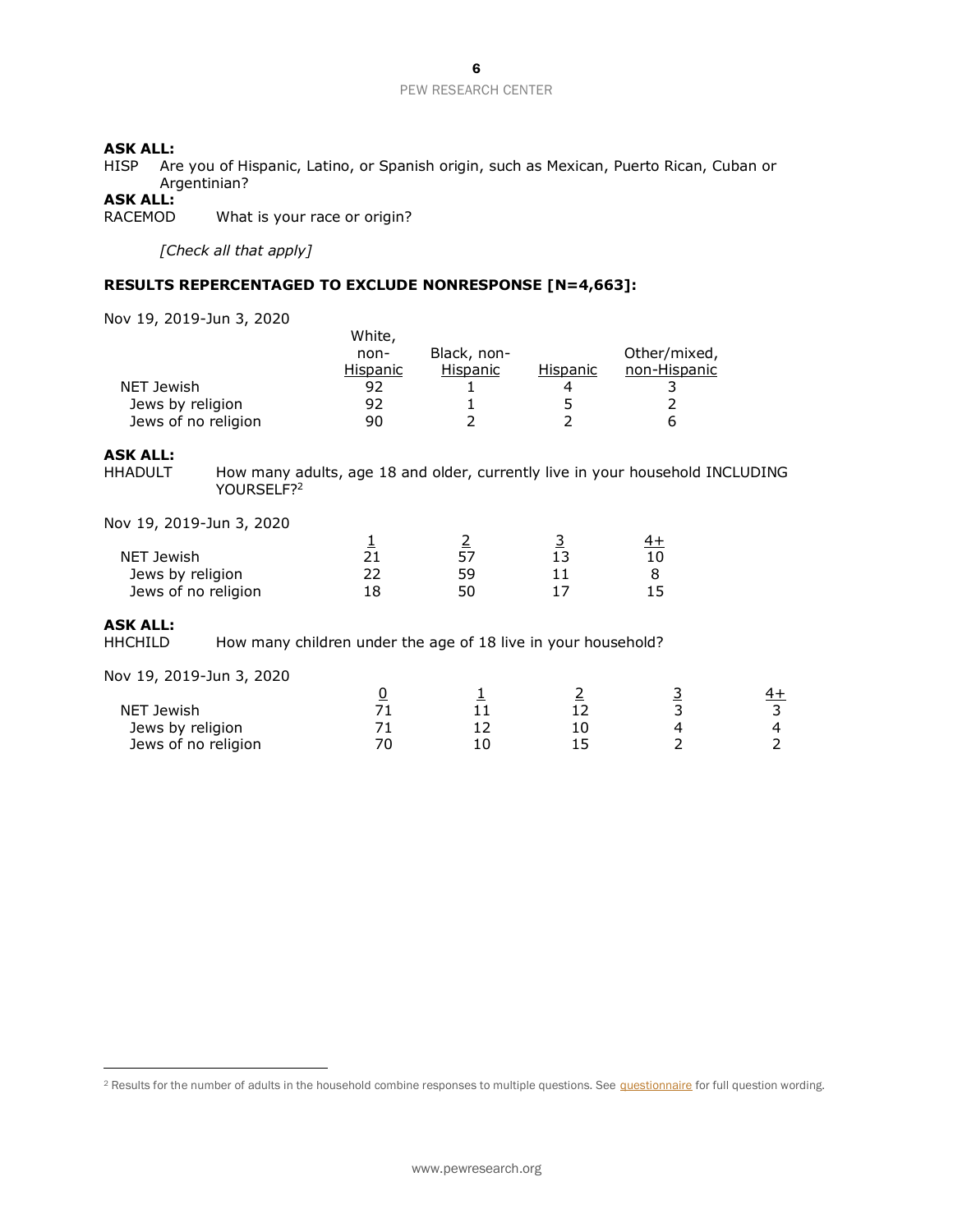### **EXTENDED SURVEY**

### **ASK ALL:**

SATLIFEMOD Overall, how would you rate the following aspects of your life? **[RANDOMIZE a-c]** 

Nov 19, 2019-Jun 3, 2020

|    |                                                                                      | Excellent      | Good           | Only fair      | Poor        | No answer |
|----|--------------------------------------------------------------------------------------|----------------|----------------|----------------|-------------|-----------|
| a. | Your family life<br><b>NET Jewish</b><br>Jews by religion<br>Jews of no religion     | 48<br>51<br>39 | 42<br>40<br>45 | 8<br>6<br>14   | 2           | ${<}1$    |
| b. | Your physical health<br><b>NET Jewish</b><br>Jews by religion<br>Jews of no religion | 28<br>29<br>24 | 57<br>57<br>57 | 13<br>12<br>17 | 2<br>2      | ${<}1$    |
| C. | Your social life<br><b>NET Jewish</b><br>Jews by religion<br>Jews of no religion     | 24<br>25<br>20 | 52<br>52<br>51 | 18<br>17<br>21 | 5<br>4<br>7 | <1        |

# **ASK ALL:**

PRESAPP Do you approve or disapprove of the job Donald Trump is doing as President?

Nov 19, 2019-Jun 3, 2020

|                     | Strongly | Somewhat | Somewhat   | Stronaly   |           |
|---------------------|----------|----------|------------|------------|-----------|
|                     | approve  | approve  | disapprove | disapprove | No answer |
| NET Jewish          | 16       |          |            | 65         |           |
| Jews by religion    | 18       |          |            | 62         |           |
| Jews of no religion | 10       |          | 10         |            |           |

### *GENERAL PUBLIC TREND FOR COMPARISON:*

**ASK ALL:**

Do you approve or disapprove of the way Donald Trump is handling his job as president? **ASK IF ANSWERED POL1DT (POL1DT=1,2) [N=12,497]:**

POL1DTSTR Do you **[IF POL1DT=1:** approve**; IF POL1DT=2:** disapprove**]** of the way Donald Trump is handling his job as president…

### **BASED ON TOTAL:**

|                | NET     | Verv | Not so | No | <b>NET</b>                                                          | Verv | Not so | No | No |
|----------------|---------|------|--------|----|---------------------------------------------------------------------|------|--------|----|----|
|                | Approve |      |        |    | strongly strongly answer Disapprove strongly strongly answer answer |      |        |    |    |
| Jan 6-19, 2020 | 40      |      |        |    | 58                                                                  | 46   |        |    |    |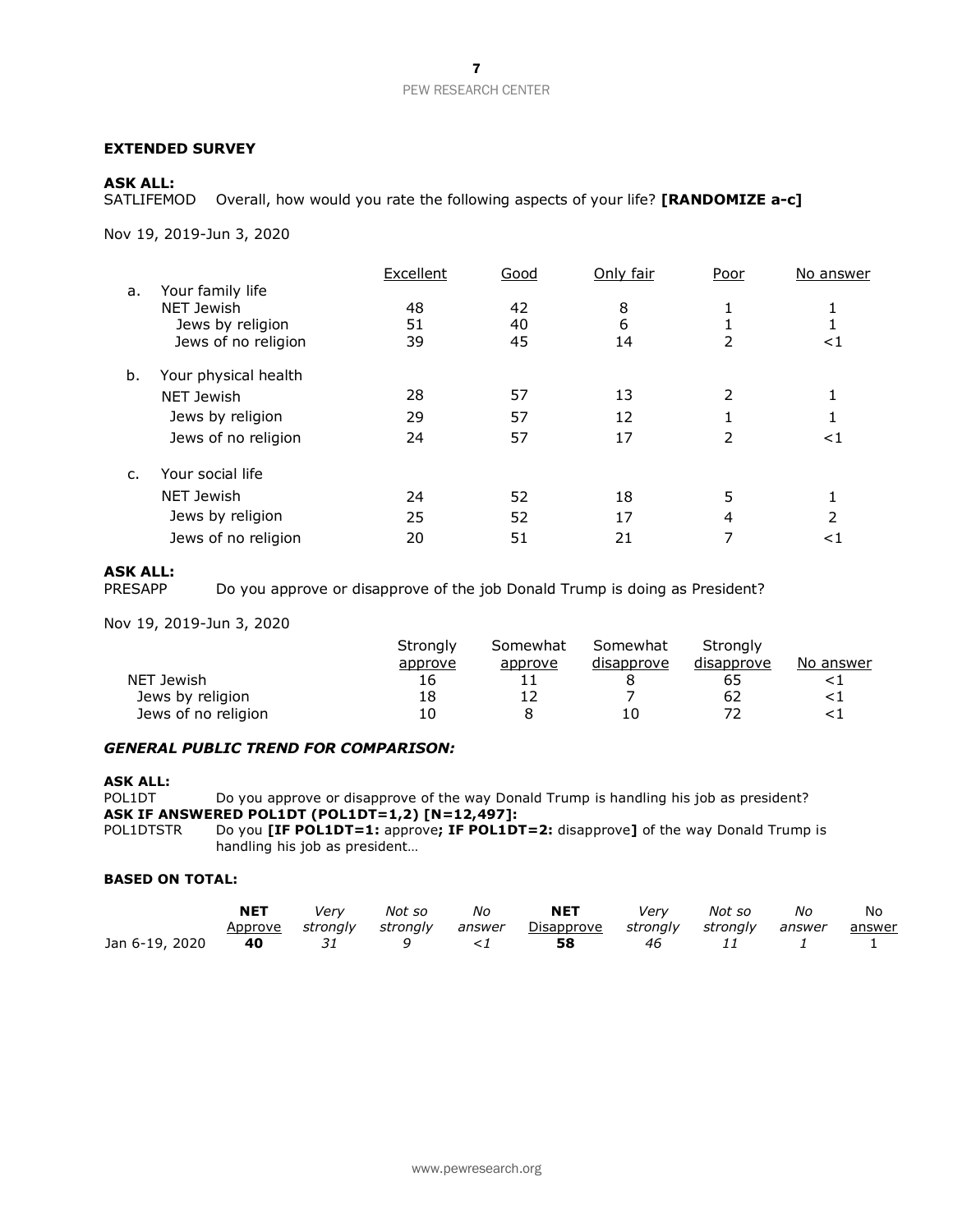TRATE How would you rate the job Donald Trump is doing on each of the following issues? **[RANDOMIZE]**

|    |                                      | Excellent | Good | Only fair | Poor | No answer |
|----|--------------------------------------|-----------|------|-----------|------|-----------|
| a. | Immigration                          |           |      |           |      |           |
|    | <b>NET Jewish</b>                    | 14        | 10   |           | 67   |           |
|    | Jews by religion                     | 16        | 12   | 9         | 63   |           |
|    | Jews of no religion                  | 8         | 6    | 4         | 79   |           |
| b. | The environment                      |           |      |           |      |           |
|    | NET Jewish                           |           | 12   | 10        | 70   |           |
|    | Jews by religion                     | 9         | 14   | 11        | 66   |           |
|    | Jews of no religion                  | 4         | 7    | 7         | 80   | 2         |
| c. | The nation's policy toward<br>Israel |           |      |           |      |           |
|    | NET Jewish                           | 23        | 17   | 23        | 35   | 3         |
|    | Jews by religion                     | 26        | 19   | 25        | 28   |           |
|    | Jews of no religion                  | 13        | 11   | 17        | 53   | 6         |
|    |                                      |           |      |           |      |           |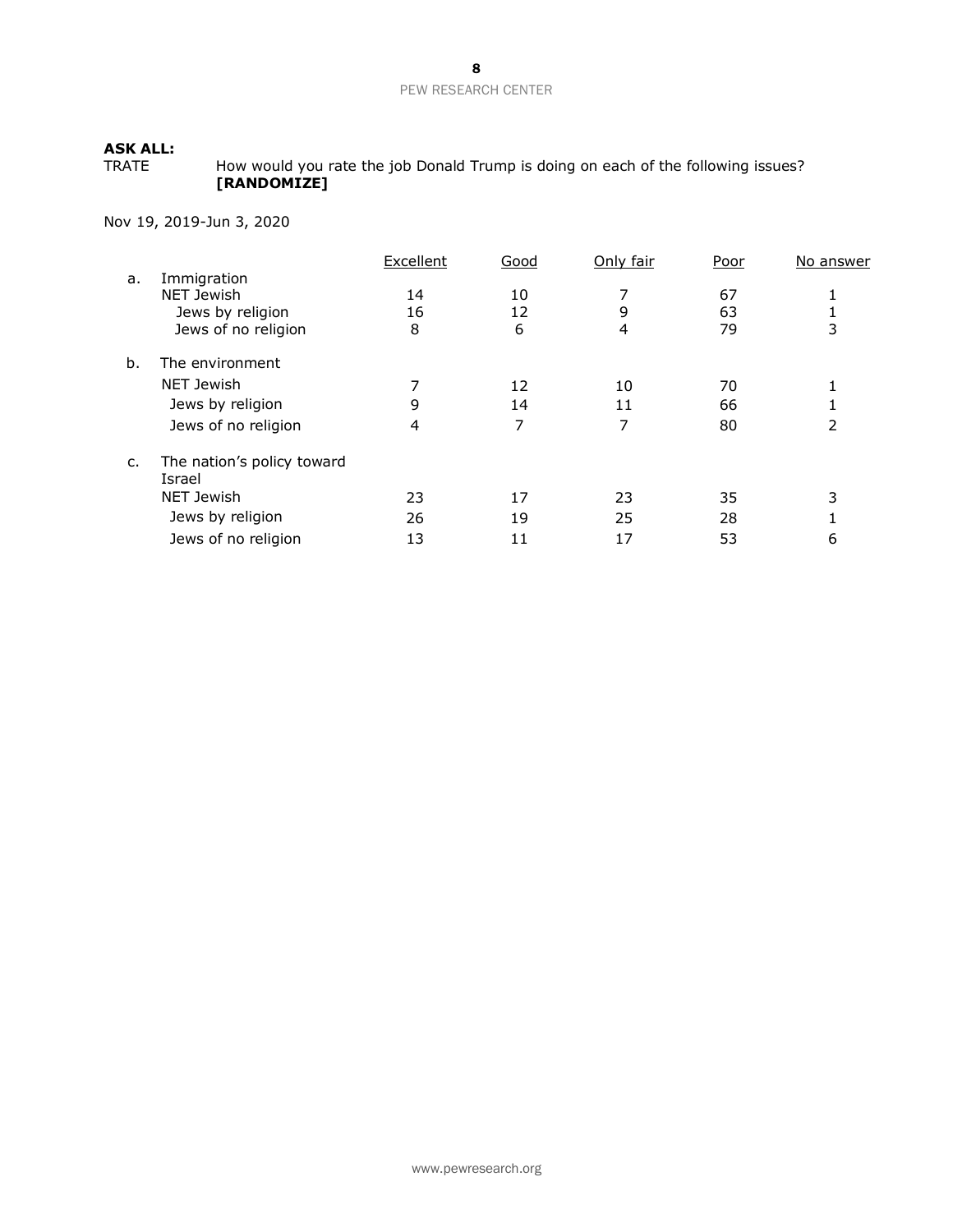DISCRIM Please tell us how much discrimination there is against each of these groups in our society today. **[RANDOMIZE]**

|    |                                                    | A lot          | Some | Not much | None at all              | No answer      |
|----|----------------------------------------------------|----------------|------|----------|--------------------------|----------------|
| a. | <b>Evangelical Christians</b><br><b>NET Jewish</b> |                | 22   | 40       | 32                       |                |
|    | Jews by religion                                   | $\frac{3}{3}$  | 21   | 41       | 31                       | $\frac{3}{3}$  |
|    | Jews of no religion                                | $\overline{2}$ | 25   | 38       | 34                       | $\mathbf{1}$   |
| b. | <b>Muslims</b>                                     |                |      |          |                          |                |
|    | NET Jewish                                         | 62             | 27   | 6        | 3                        | 1              |
|    | Jews by religion                                   | 60             | 29   | 7        | $\overline{4}$           | $\overline{2}$ |
|    | Jews of no religion                                | 69             | 23   | 5        | $\overline{2}$           | $\mathbf{1}$   |
| c. | Jews                                               |                |      |          |                          |                |
|    | <b>NET Jewish</b>                                  | 43             | 46   | 8        | 2                        | 1              |
|    | Jews by religion                                   | 48             | 43   | 6        | $\overline{2}$           | 1              |
|    | Jews of no religion                                | 29             | 52   | 15       | 3                        | 1              |
| d. | <b>Blacks</b>                                      |                |      |          |                          |                |
|    | NET Jewish                                         | 55             | 33   | 7        | 3                        | $\mathbf{1}$   |
|    | Jews by religion                                   | 54             | 34   | 8        | 3                        | 1              |
|    | Jews of no religion                                | 59             | 33   | 4        | $\overline{2}$           | $\overline{2}$ |
| e. | Hispanics                                          |                |      |          |                          |                |
|    | <b>NET Jewish</b>                                  | 42             | 41   | 11       | 3                        | 2              |
|    | Jews by religion                                   | 40             | 43   | 12       | $\overline{\mathcal{L}}$ | $\overline{2}$ |
|    | Jews of no religion                                | 49             | 37   | 9        | $\overline{2}$           | $\mathbf{1}$   |
| f. | Gays and lesbians                                  |                |      |          |                          |                |
|    | <b>NET Jewish</b>                                  | 43             | 41   | 11       | 4                        | 1              |
|    | Jews by religion                                   | 41             | 42   | 11       | 5                        | 1              |
|    | Jews of no religion                                | 47             | 39   | 9        | 3                        | $\overline{2}$ |
|    |                                                    |                |      |          |                          |                |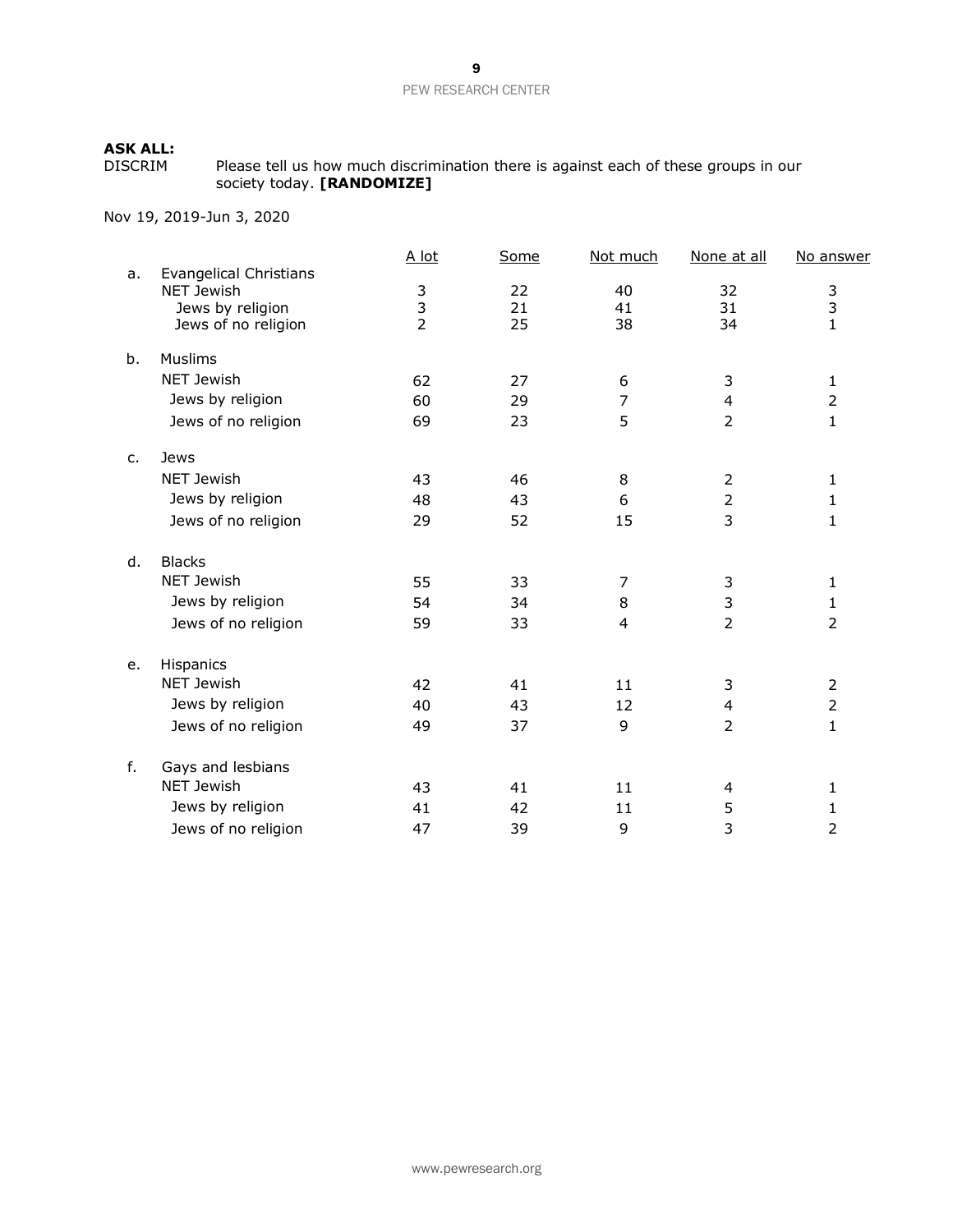### *GENERAL PUBLIC TREND FOR COMPARISON*

|                |                                                       | <u>A lot</u> | Some | Only a little | None at all | No<br>answer |
|----------------|-------------------------------------------------------|--------------|------|---------------|-------------|--------------|
| a.             | Evangelical Christians<br>U.S. adults, Sep 3-15, 2019 | 13           | 33   | 30            | 23          | 1            |
| b.             | Muslims<br>U.S. adults, Sep 3-15, 2019                | 49           | 34   | 11            | 6           | $<$ 1        |
| C.             | Jews<br>U.S. adults, Sep 3-15, 2019                   | 18           | 48   | 23            | 10          | $\mathbf{1}$ |
| $\mathsf{d}$ . | <b>Blacks</b><br>U.S. adults, Sep 3-15, 2019          | 37           | 40   | 16            | 6           | ${<}1$       |
| е.             | <b>Hispanics</b><br>U.S. adults, Sep 3-15, 2019       | 35           | 42   | 16            | 6           | $<$ 1        |
| f.             | Gays and lesbians<br>U.S. adults, Sep 3-15, 2019      | 38           | 41   | 15            | 5           | ${<}1$       |

### **ASK ALL:**

ISUPP Which of the following statements come closest to your overall view of U.S. support for Israel? **[RANDOMIZE "The U.S. is too supportive of Israel" and "The U.S. is not supportive enough of Israel", "The level of U.S. support for Israel is about right" ALWAYS LAST]**

|               | The U.S. is not                  | The level of            |                               |
|---------------|----------------------------------|-------------------------|-------------------------------|
|               |                                  |                         |                               |
|               |                                  |                         |                               |
| <u>Israel</u> | Israel                           | about right             | No answer                     |
| 22            | 19                               | 54                      | 5                             |
| 16            | 21                               | 60                      | 4                             |
| 40            | 15                               | 39                      |                               |
| 28            | 16                               | 52                      | 4                             |
|               |                                  |                         |                               |
| 11            | 31                               | 54                      | 3                             |
| 7             | 35                               | 56                      | 3                             |
| 27            | 17                               | 50                      | 6                             |
|               | The U.S. is too<br>supportive of | supportive<br>enough of | U.S. support<br>for Israel is |

<sup>&</sup>lt;sup>3</sup> In the 2013 survey, the question was, "Now thinking about the relationship between the United States and Israel...Is the U.S. too supportive of Israel, not supportive enough of Israel or is U.S. support of Israel about right?"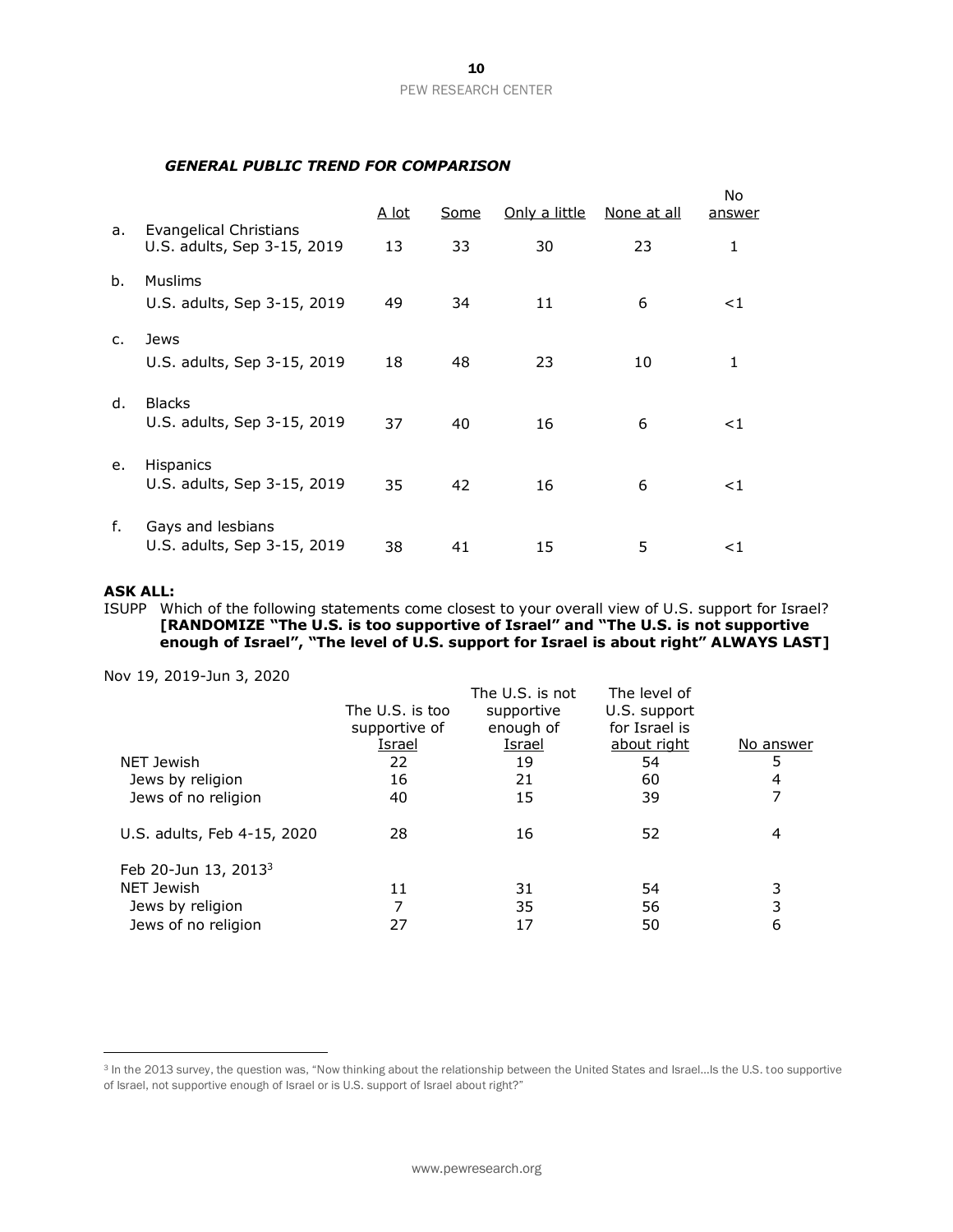COEX Do you think a way can be found for Israel and an independent Palestinian state to coexist peacefully with each other?

Nov 19, 2019-Jun 3, 2020

|                             | Yes, can coexist | No, cannot         |           |
|-----------------------------|------------------|--------------------|-----------|
|                             | peacefully       | coexist peacefully | No answer |
| NET Jewish                  | 63               | 34                 | 3         |
| Jews by religion            | 59               | 38                 | 3         |
| Jews of no religion         | 74               | フ3                 | 3         |
| U.S. adults, Feb 4-15, 2020 | 55               |                    | Δ         |

### **DISPLAY FOR ALL:**

To provide more background, Pew Research Center conducts surveys about many different topics among many groups in American society. We are interested in the views of religious people as well as people who are not religious. Earlier, you mentioned that you consider yourself Jewish or had a Jewish parent or were raised Jewish. We have some questions about the views and experiences of Jewish Americans and people in the U.S. with a Jewish background.

These additional questions will take about 20 minutes. As a token of our appreciation, we will send you **[RANDOMIZE:** \$10/\$20**]** at the completion of this survey.

#### **ASK IF RESPONDENT ONLINE AND CONSIDERS SELF JEWISH BUT NOT BY RELIGION [N=701]:** THINKJ What is the main reason you think of yourself as Jewish?

### **NOTE: RESULTS DO NOT SUM TO 100% BECAUSE MULTIPLE RESPONSES WERE PERMITTED**

| Nov 19, 2019- |                                                         |
|---------------|---------------------------------------------------------|
| Jun 3, 2020   |                                                         |
| 58            | Had Jewish parent/born into Jewish family/raised Jewish |
| 28            | Ethnically/ancestrally Jewish                           |
| 12            | Had Jewish grandparents/great-grandparents              |
| 2             | Participate in Jewish culture                           |
| 1             | Have Jewish spouse                                      |
| 3             | Other/unsure                                            |
|               | No answer                                               |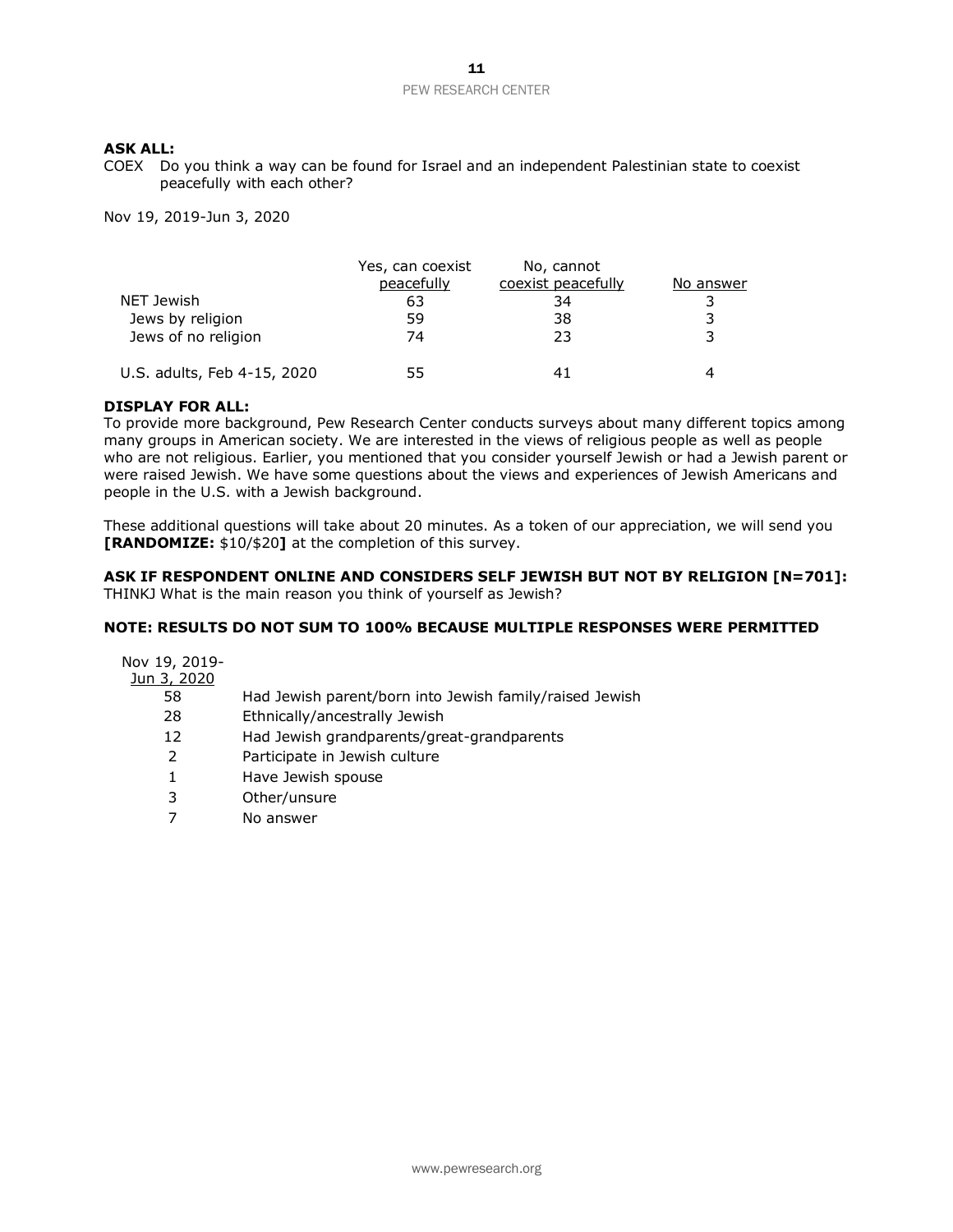# **ASK ALL WHO SELF-IDENTIFY AS JEWISH:**

#### ESSENT1 How important is each of the following to what BEING JEWISH means to you? **[SPLIT ITEMS OVER TWO SCREENS, WITH ITEMS a-e ON FIRST SCREEN AND f-j ON SECOND SCREEN; RANDOMIZE ITEMS ON EACH PAGE]**

| a. | Leading an ethical and moral life                            | Essential part<br>of what being<br>Jewish<br>means to me | Important,<br>but not<br>essential | Not an<br>important<br>part of what<br>being Jewish<br>means to me | <u>No answer</u>                  |
|----|--------------------------------------------------------------|----------------------------------------------------------|------------------------------------|--------------------------------------------------------------------|-----------------------------------|
|    | <b>NET Jewish</b><br>Jews by religion<br>Jews of no religion | 72<br>81<br>47                                           | 19<br>14<br>31                     | 8<br>3<br>20                                                       | $\mathbf{1}$<br>1<br>$\mathbf{1}$ |
| b. | Working for justice and equality in<br>society               |                                                          |                                    |                                                                    |                                   |
|    | <b>NET Jewish</b>                                            | 59                                                       | 29                                 | 11                                                                 | $\mathbf{1}$                      |
|    | Jews by religion                                             | 63                                                       | 29                                 | 7                                                                  | $\mathbf{1}$                      |
|    | Jews of no religion                                          | 47                                                       | 31                                 | 20                                                                 | $\mathbf{1}$                      |
| c. | Observing Jewish law (halakha)                               |                                                          |                                    |                                                                    |                                   |
|    | <b>NET Jewish</b>                                            | 15                                                       | 31                                 | 52                                                                 | 2                                 |
|    | Jews by religion                                             | 19                                                       | 37                                 | 43                                                                 | $\mathbf{1}$                      |
|    | Jews of no religion                                          | 3                                                        | 16                                 | 79                                                                 | 3                                 |
| d. | Having a good sense of humor                                 |                                                          |                                    |                                                                    |                                   |
|    | <b>NET Jewish</b>                                            | 34                                                       | 39                                 | 25                                                                 | $\mathbf{1}$                      |
|    | Jews by religion                                             | 36                                                       | 38                                 | 24                                                                 | 2                                 |
|    | Jews of no religion                                          | 28                                                       | 41                                 | 29                                                                 | $\mathbf{1}$                      |
| e. | Remembering the Holocaust                                    |                                                          |                                    |                                                                    |                                   |
|    | <b>NET Jewish</b>                                            | 76                                                       | 19                                 | 3                                                                  | 2                                 |
|    | Jews by religion                                             | 81                                                       | 15                                 | $\overline{2}$                                                     | $\overline{2}$                    |
|    | Jews of no religion                                          | 63                                                       | 30                                 | 6                                                                  | $\mathbf{1}$                      |
| f. | Caring about Israel                                          |                                                          |                                    |                                                                    |                                   |
|    | <b>NET Jewish</b>                                            | 45                                                       | 37                                 | 16                                                                 | $\overline{2}$                    |
|    | Jews by religion                                             | 52                                                       | 36                                 | 11                                                                 | $\overline{2}$                    |
|    | Jews of no religion                                          | 27                                                       | 41                                 | 31                                                                 | $\overline{2}$                    |
| g. | Being part of a Jewish community                             |                                                          |                                    |                                                                    |                                   |
|    | <b>NET Jewish</b>                                            | 33                                                       | 39                                 | 27                                                                 | $\overline{2}$                    |
|    | Jews by religion                                             | 40                                                       | 43                                 | 15                                                                 | $\overline{2}$                    |
|    | Jews of no religion                                          | 12                                                       | 27                                 | 59                                                                 | $\overline{2}$                    |
|    |                                                              |                                                          |                                    |                                                                    |                                   |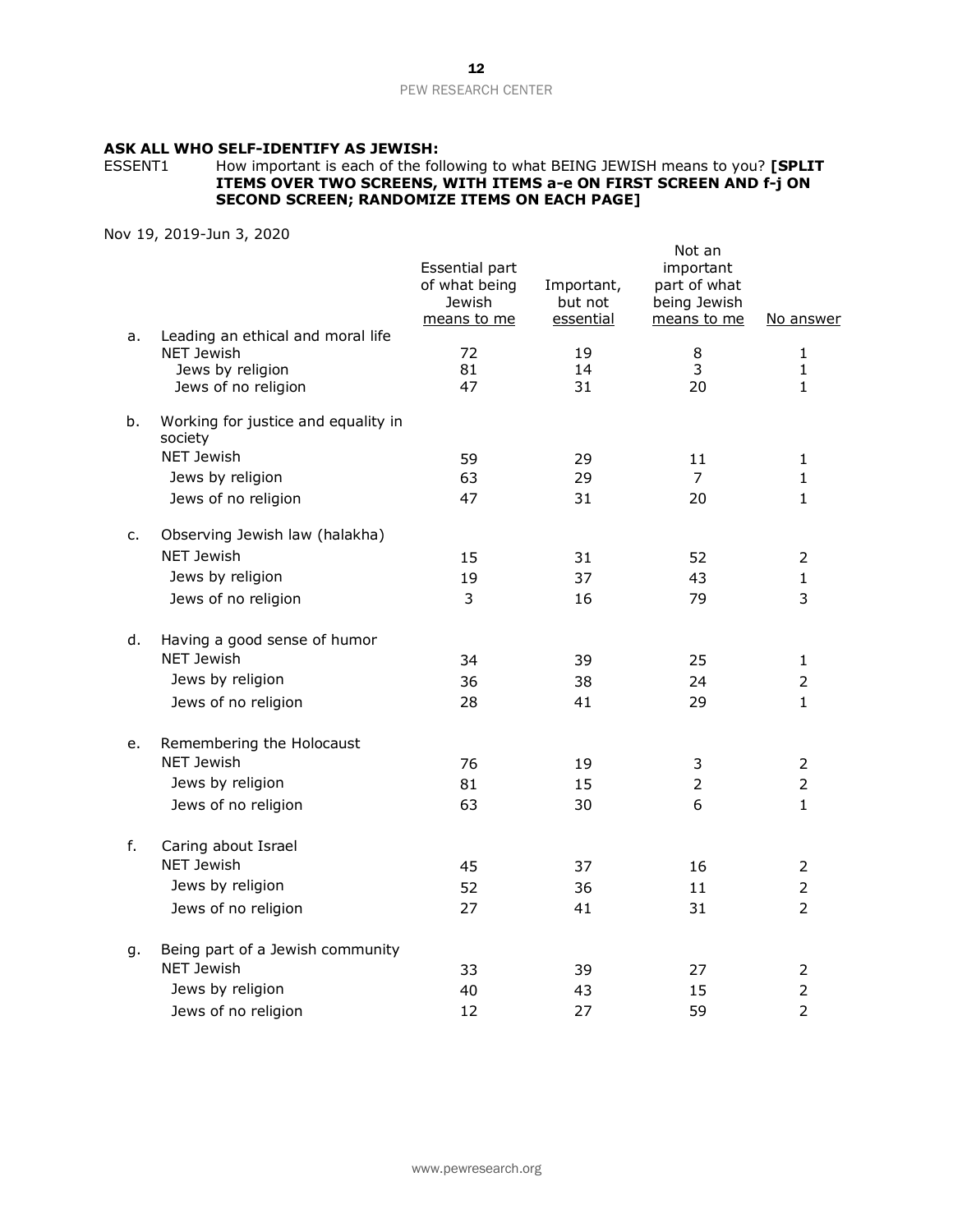### **ESSENT1 CONTINUED …**

|    |                                 | Essential part<br>of what being<br>Jewish<br>means to me | Important,<br>but not<br>essential | Not an<br>important<br>part of what<br>being Jewish<br>means to me | No answer |
|----|---------------------------------|----------------------------------------------------------|------------------------------------|--------------------------------------------------------------------|-----------|
| h. | Continuing family traditions    |                                                          |                                    |                                                                    |           |
|    | NET Jewish                      | 51                                                       | 33                                 | 14                                                                 | 2         |
|    | Jews by religion                | 61                                                       | 30                                 | 7                                                                  | 1         |
|    | Jews of no religion             | 24                                                       | 41                                 | 33                                                                 | 2         |
| i. | Being intellectually curious    |                                                          |                                    |                                                                    |           |
|    | <b>NET Jewish</b>               | 56                                                       | 30                                 | 13                                                                 | 1         |
|    | Jews by religion                | 58                                                       | 30                                 | 11                                                                 | 1         |
|    | Jews of no religion             | 49                                                       | 32                                 | 17                                                                 | 2         |
| j. | Eating traditional Jewish foods |                                                          |                                    |                                                                    |           |
|    | NET Jewish                      | 20                                                       | 46                                 | 33                                                                 | 2         |
|    | Jews by religion                | 23                                                       | 49                                 | 27                                                                 | 2         |
|    | Jews of no religion             | 11                                                       | 38                                 | 49                                                                 | 2         |

# **ASK ALL WHO SELF-IDENTIFY AS JEWISH:**<br>ESSENT2 And just in your own words, is tl

And just in your own words, is there anything else that is an essential part of what being Jewish means to you?

# **NOTE: RESULTS DO NOT SUM TO 100% BECAUSE MULTIPLE RESPONSES WERE PERMITTED**

| Nov 19, 2019-      |                                                     |
|--------------------|-----------------------------------------------------|
| <u>Jun 3, 2020</u> |                                                     |
| 18                 | Ethics, values, charity                             |
| 10                 | History, tradition, culture                         |
| 5                  | Anti-Semitism/persecution                           |
| 5                  | Beliefs and practices                               |
| 3                  | Family                                              |
| 3                  | Identity                                            |
| 3                  | Valuing wisdom/education/inquisitiveness/skepticism |
| $\mathcal{P}$      | Perpetuating Judaism                                |
| 2                  | Jewish community                                    |
| 1                  | Supporting Israel                                   |
| 1                  | Being resilient                                     |
| ${<}1$             | Having a good sense of humor                        |
| 6                  | No, nothing else is essential                       |
| 6                  | Other/unsure                                        |
|                    |                                                     |

45 No answer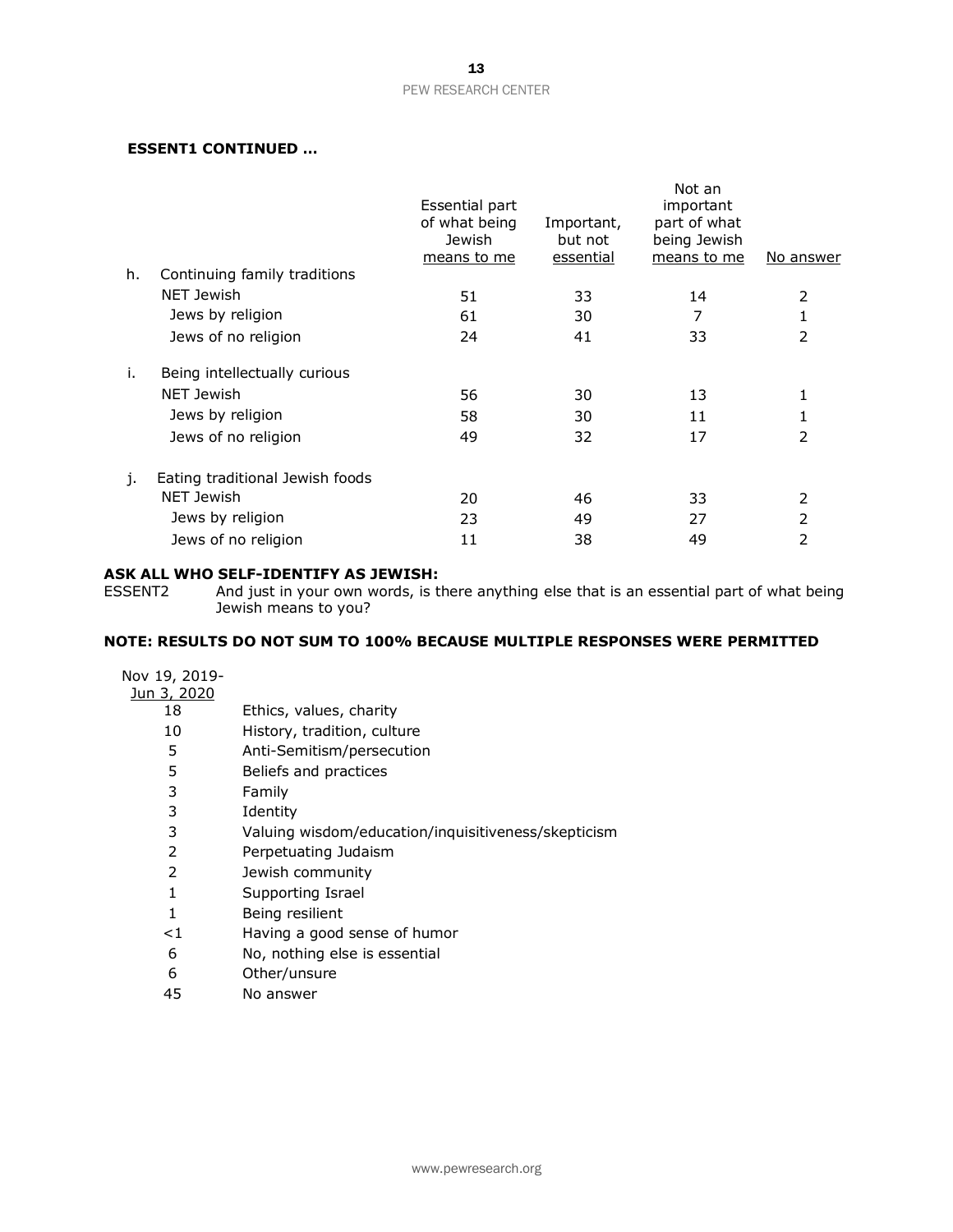JFRIEND How many of your close friends are Jewish?

Nov 19, 2019-Jun 3, 2020

|                     | All of      | Most of | Some of | Hardly any | None of |          | No     |
|---------------------|-------------|---------|---------|------------|---------|----------|--------|
|                     | <u>them</u> | them    | them    | of them    | them    | Not sure | answer |
| NET Jewish          | 5           | 23      | 44      | 20         |         |          |        |
| Jews by religion    |             | 29      | 43      | 16         |         |          |        |
| Jews of no religion |             |         | 47      |            |         |          |        |

#### **ASK ALL:**

JMAIN To you personally, is being Jewish mainly a matter of… **[RANDOMIZE "RELIGION," "ANCESTRY" AND "CULTURE," "SOME COMBINATION" ALWAYS LAST]**

Nov 19, 2019-Jun 3, 2020

|                     |          |                |         | Some        |       |           |
|---------------------|----------|----------------|---------|-------------|-------|-----------|
|                     | Religion | Ancestrv       | Culture | combination | Other | No answer |
| NET Jewish          |          |                |         | 42          |       |           |
| Jews by religion    | 14       | 14             |         | 46          |       |           |
| Jews of no religion |          | 4 <sup>1</sup> | 25      | 30          |       |           |

# **ASK ALL:**

How much, if at all, do you feel a sense of belonging to the Jewish people?

Nov 19, 2019-Jun 3, 2020

|                     | A areat deal | Some | Not much | None at all | No answer |
|---------------------|--------------|------|----------|-------------|-----------|
| NET Jewish          | 48           |      |          |             |           |
| Jews by religion    |              | רר   |          |             |           |
| Jews of no religion |              | 50   | 28       |             |           |

### **ASK ALL WHO SELF-IDENTIFY AS JEWISH:**

RESP How much responsibility, if any, do you feel you have to help fellow Jews in need around the world?

Nov 19, 2019-Jun 3, 2020

|                     | A areat deal | Some | Not much | None at all | No answer |
|---------------------|--------------|------|----------|-------------|-----------|
| NET Jewish          | 28           |      | 16       |             |           |
| Jews by religion    | 35           |      |          |             |           |
| Jews of no religion |              | 48   |          |             |           |

### **ASK ALL:**

COMMON1 How much, if anything, do you feel you have in common with Jews in Israel?

|                     | A lot | Some | Not much | Nothing at all | No answer |
|---------------------|-------|------|----------|----------------|-----------|
| NET Jewish          |       | 40   |          |                |           |
| Jews by religion    | ∠こ    | 44   |          |                |           |
| Jews of no religion |       | 30   |          |                |           |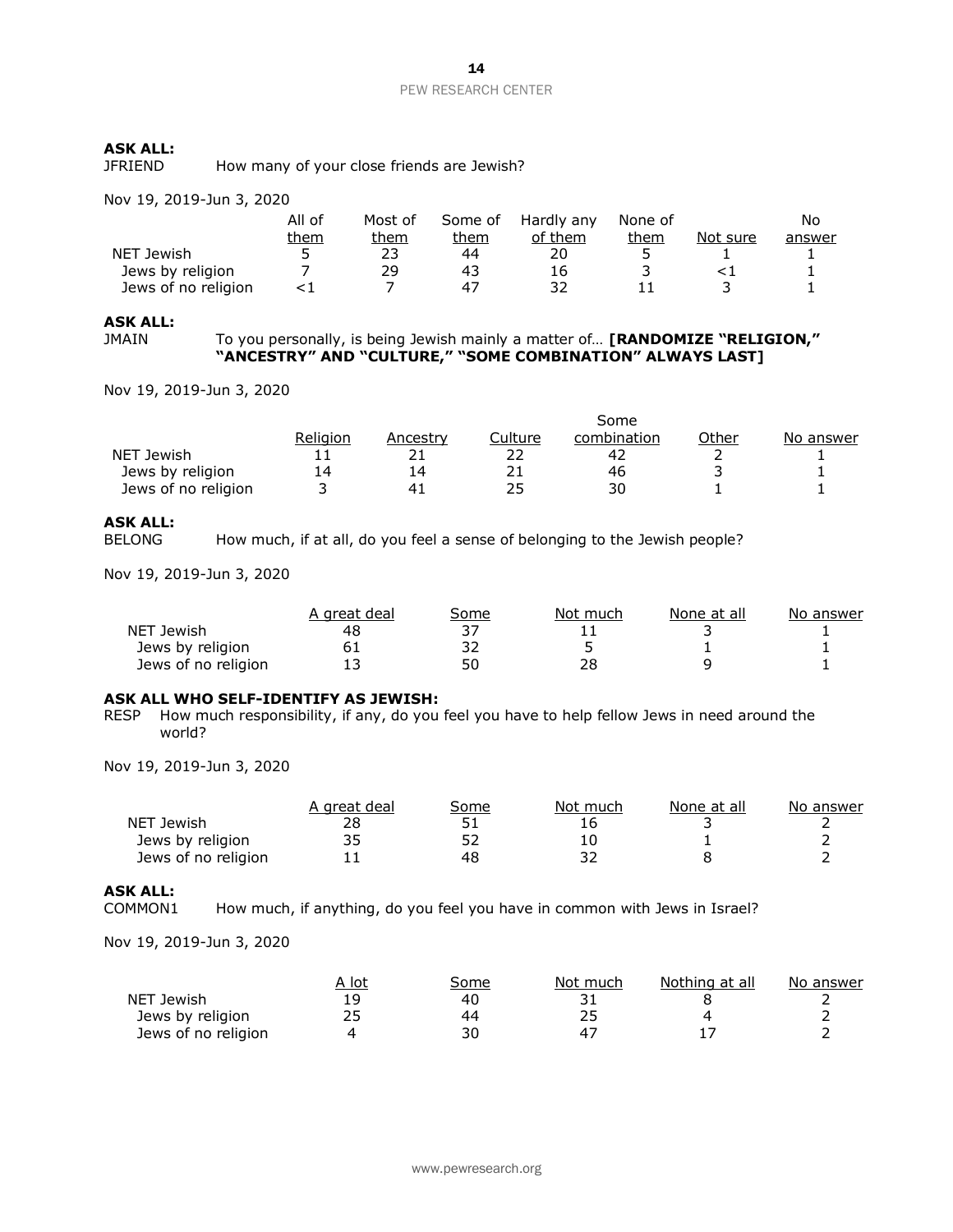COMMON2 How much, if anything, do you feel you have in common with the following groups in the United States? **[RANDOMIZE]**

|         |                                                                             | A lot          | Some | Not much | Nothing at all | No<br>answer                          |
|---------|-----------------------------------------------------------------------------|----------------|------|----------|----------------|---------------------------------------|
| a.      | Orthodox Jews<br><b>NET Jewish</b>                                          | 15             | 29   | 33       | 22             |                                       |
|         | Jews by religion                                                            | 19             | 33   | 32       | 15             | $\begin{array}{c} 2 \\ 2 \end{array}$ |
|         | Jews of no religion                                                         | 3              | 17   | 37       | 41             | $\mathbf{1}$                          |
| b.      | Reform Jews                                                                 |                |      |          |                |                                       |
|         | <b>NET Jewish</b>                                                           | 36             | 39   | 14       | 9              | $\overline{2}$                        |
|         | Jews by religion                                                            | 44             | 38   | 10       | 6              | $\overline{2}$                        |
|         | Jews of no religion                                                         | 15             | 41   | 27       | 16             | $\mathbf{1}$                          |
| $C_{1}$ | Conservative Jews                                                           |                |      |          |                |                                       |
|         | <b>NET Jewish</b>                                                           | 20             | 41   | 22       | 15             | 2                                     |
|         | Jews by religion                                                            | 26             | 46   | 18       | 8              | $\overline{2}$                        |
|         | Jews of no religion                                                         | 1              | 29   | 35       | 34             | $\mathbf{1}$                          |
| d.      | <b>Evangelical Christians</b>                                               |                |      |          |                |                                       |
|         | <b>NET Jewish</b>                                                           | $\overline{2}$ | 18   | 33       | 44             | 3                                     |
|         | Jews by religion                                                            | 3              | 19   | 35       | 40             | 3                                     |
|         | Jews of no religion                                                         | <1             | 16   | 27       | 56             | $\mathbf{1}$                          |
| e.      | Mainline Protestants (such as<br>United Methodists,<br>Episcopalians, etc.) |                |      |          |                |                                       |
|         | <b>NET Jewish</b>                                                           | 3              | 35   | 32       | 28             | $\overline{2}$                        |
|         | Jews by religion                                                            | $\overline{4}$ | 39   | 30       | 24             | 3                                     |
|         | Jews of no religion                                                         | $\overline{2}$ | 24   | 37       | 36             | $\mathbf{1}$                          |
| f.      | <b>Muslims</b>                                                              |                |      |          |                |                                       |
|         | <b>NET Jewish</b>                                                           | 4              | 34   | 30       | 30             | 2                                     |
|         | Jews by religion                                                            | 5              | 37   | 28       | 27             | 3                                     |
|         | Jews of no religion                                                         | $\overline{2}$ | 25   | 35       | 38             | 1                                     |
|         |                                                                             |                |      |          |                |                                       |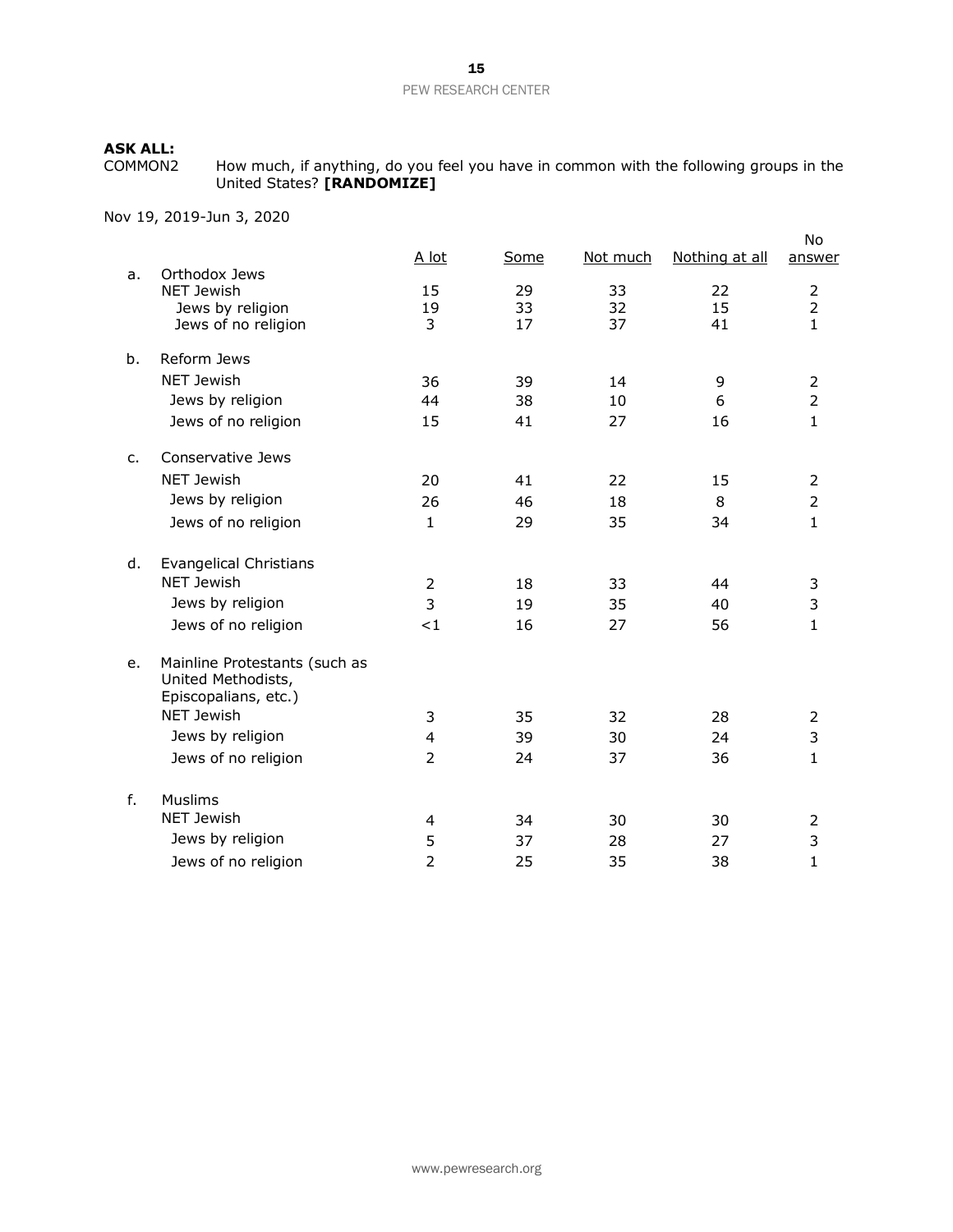In the past 12 months, did you make a financial donation to any Jewish charity or cause, such as a synagogue, Jewish school or a group supporting Israel?

Nov 19, 2019-Jun 3, 2020

|                                  |             | No, did not |           |
|----------------------------------|-------------|-------------|-----------|
|                                  | Yes, made a | make a      |           |
|                                  | donation    | donation    | No answer |
| NET Jewish                       | 48          | 51          |           |
| Jews by religion                 | 61          | 37          | 2         |
| Jews of no religion              | 11          | 88          |           |
| Feb 20-Jun 13, 2013 <sup>4</sup> |             |             |           |
| NET Jewish                       | 56          | 43          |           |
| Jews by religion                 | 67          | 32          |           |
| Jews of no religion              | 20          | 80          | <1        |

# **ASK ALL:**

In general, how friendly or unfriendly do you think each of the following is toward Israel? **[RANDOMIZE]** 

|                      | Friendly<br>toward | Neutral<br>toward<br>Israel | Unfriendly<br>toward<br>Israel | No.<br>answer |
|----------------------|--------------------|-----------------------------|--------------------------------|---------------|
| The Democratic Party |                    |                             |                                |               |
| NET Jewish           | 45                 | 32                          | 19                             | 4             |
| Jews by religion     | 46                 | 29                          | 22                             | 3             |
| Jews of no religion  | 44                 | 39                          | 10                             | 7             |
| The Republican Party |                    |                             |                                |               |
| NET Jewish           | 57                 | 28                          | 10                             | 4             |
| Jews by religion     | 60                 | 28                          | 9                              | 3             |
| Jews of no religion  | 51                 | 27                          | 15                             | 8             |
| Donald Trump         |                    |                             |                                |               |
| NET Jewish           | 63                 | 20                          | 14                             | 4             |
| Jews by religion     | 68                 | 18                          | 12                             | 3             |
| Jews of no religion  | 50                 | 24                          | 19                             | 7             |
|                      |                    | <u>Israel</u>               |                                |               |

<sup>4</sup> In the 2013 survey the question was, "In 2012, did you make a financial donation to any Jewish charity or cause, such as a synagogue, Jewish school, or a group supporting Israel?"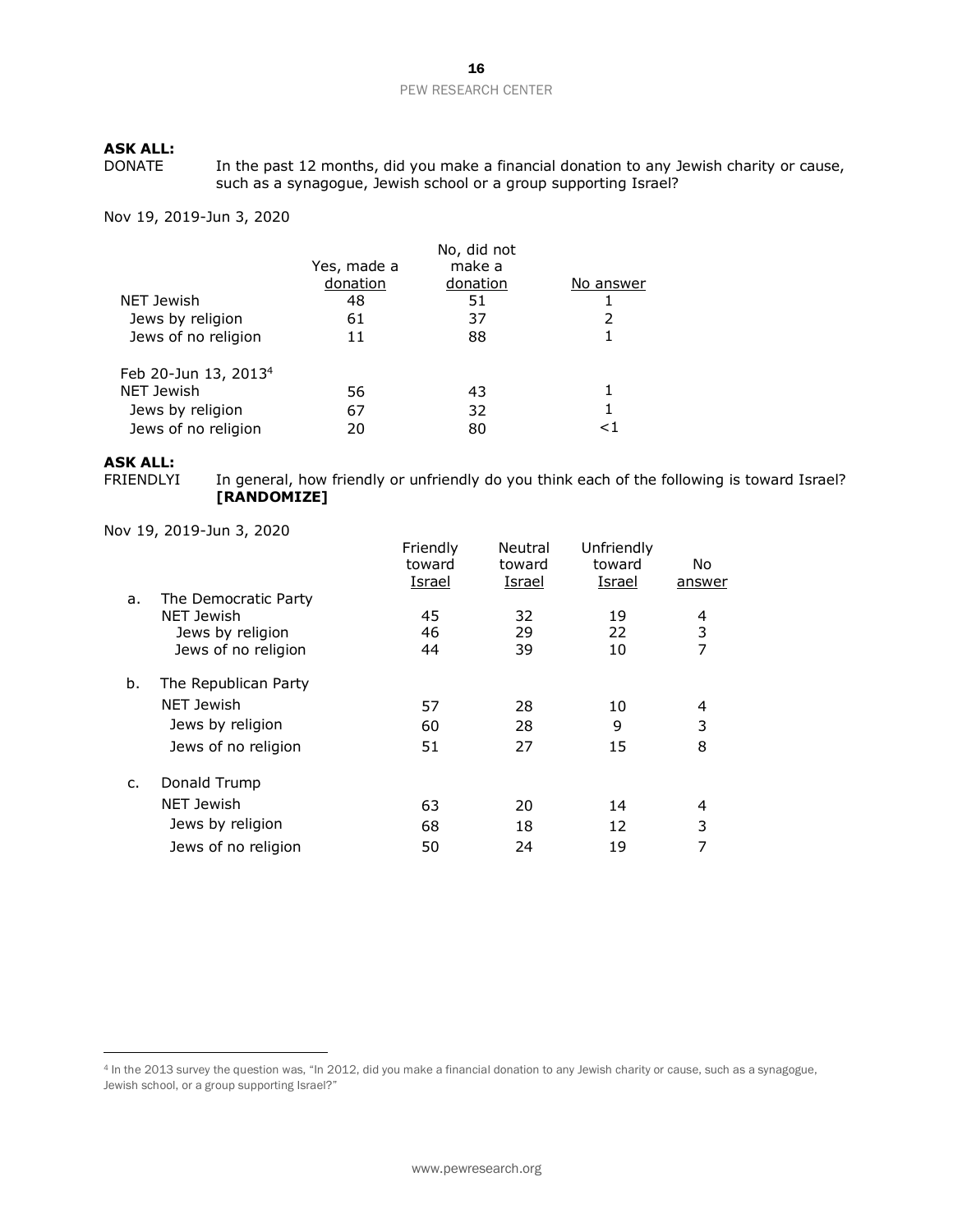FRIENDLYJ In general, how friendly or unfriendly do you think each of the following is toward JEWS IN THE U.S.? **[APPEAR IN SAME ORDER AS FRIENDLYI]**

Nov 19, 2019-Jun 3, 2020

|    |                      | Friendly<br>toward<br><u>Jews</u> | Neutral<br>toward<br><u>Jews</u> | Unfriendly<br>toward<br><u>Jews</u> | No.<br><u>answer</u> |
|----|----------------------|-----------------------------------|----------------------------------|-------------------------------------|----------------------|
| a. | The Democratic Party |                                   |                                  |                                     |                      |
|    | <b>NET Jewish</b>    | 52                                | 34                               | 10                                  | 4                    |
|    | Jews by religion     | 52                                | 32                               | 12                                  | 4                    |
|    | Jews of no religion  | 52                                | 39                               | 4                                   | 4                    |
| b. | The Republican Party |                                   |                                  |                                     |                      |
|    | <b>NET Jewish</b>    | 29                                | 41                               | 26                                  | 4                    |
|    | Jews by religion     | 33                                | 40                               | 23                                  | 3                    |
|    | Jews of no religion  | 18                                | 45                               | 33                                  | 5                    |
| c. | Donald Trump         |                                   |                                  |                                     |                      |
|    | <b>NET Jewish</b>    | 31                                | 28                               | 37                                  | 3                    |
|    | Jews by religion     | 35                                | 28                               | 35                                  | 3                    |
|    | Jews of no religion  | 22                                | 30                               | 45                                  | 4                    |

### **ASK ALL:**

ATTISR How emotionally attached are you to Israel?

Nov 19, 2019-Jun 3, 2020

|                     |               | Somewhat | Not too  | Not at all |           |
|---------------------|---------------|----------|----------|------------|-----------|
|                     | Verv attached | attached | attached | attached   | No answer |
| NET Jewish          |               | つつ       |          | 14         |           |
| Jews by religion    | 32            | 35       | 23       |            |           |
| Jews of no religion |               | 26       | 38       | つロ         |           |

### **ASK ALL:**

VSTISR How many times, if ever, have you been to Israel?

|                     | More than |             |             |                 |           |  |  |  |
|---------------------|-----------|-------------|-------------|-----------------|-----------|--|--|--|
|                     | Never     | <u>Once</u> | <u>once</u> | Lived in Israel | No answer |  |  |  |
| NET Jewish          | 54        | 19          |             |                 |           |  |  |  |
| Jews by religion    | 45        |             |             |                 |           |  |  |  |
| Jews of no religion | 78        |             |             |                 |           |  |  |  |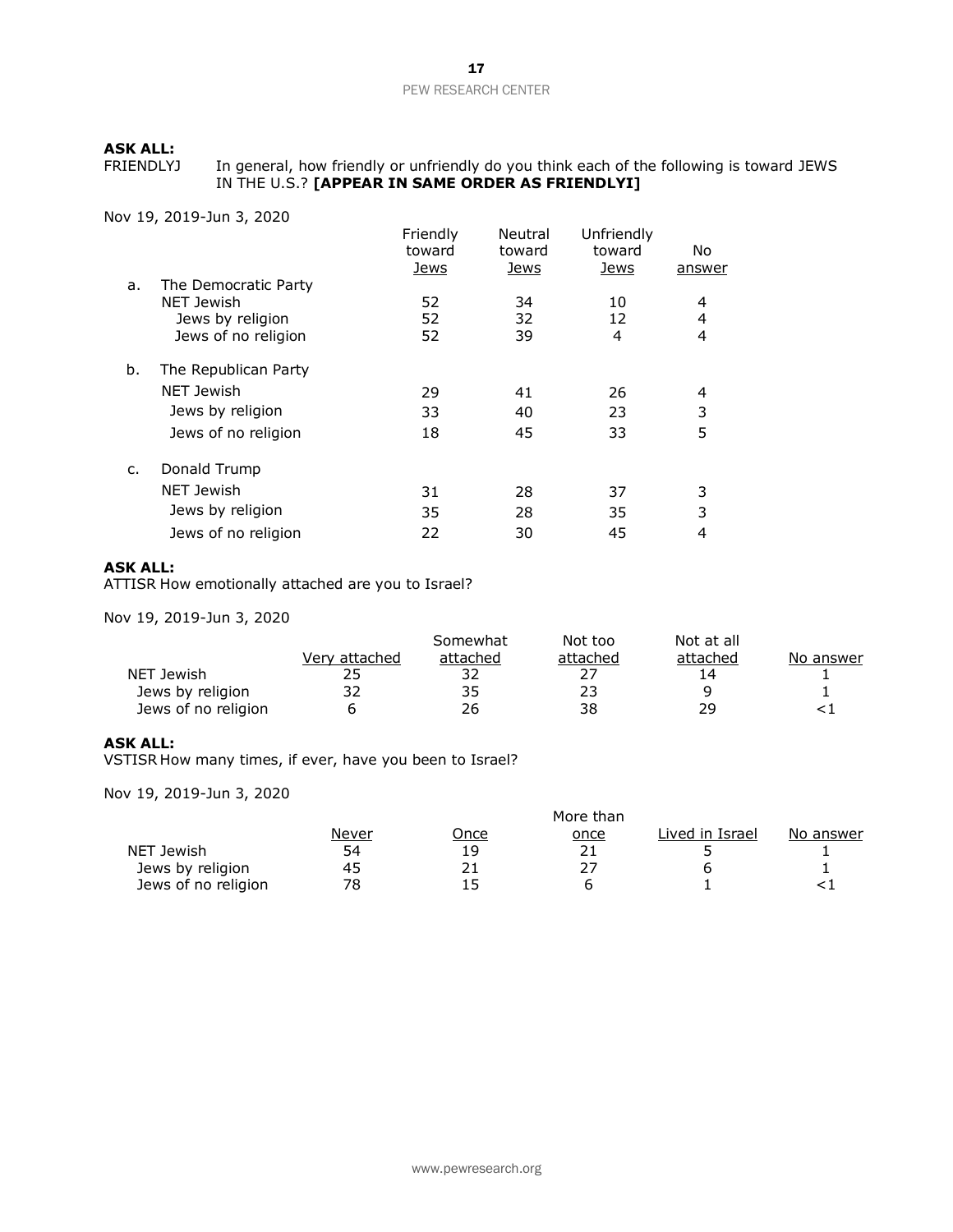### *2013 TREND FOR COMPARISON:*

### **ASK ALL:**

Q.G3 Have you ever been to Israel, or not? **[INTERVIEWER INSTRUCTION: IF RESPONDENT SAYS THEY LIVED IN ISRAEL OR WERE BORN IN ISRAEL, CODE AS YES]** 

|                     |            |           | (VOL.)  |
|---------------------|------------|-----------|---------|
| Feb 20-Jun 13, 2013 | <u>Yes</u> | <u>No</u> | DK/Ref. |
| NET Jewish          | 43         | 57        |         |
| Jewish by religion  | 49         | 51        |         |
| Jews of no religion | 23         | 77        |         |

#### **ASK IF RESPONDENT HAS BEEN TO ISRAEL:**

Q.G3b Have you been to Israel once or more than once?

### **BASED ON TOTAL:**

|                     |      | (VOL.)    |          |         | NEVER          |
|---------------------|------|-----------|----------|---------|----------------|
|                     |      | More than | Lived in | (VOL.)  | <b>BEEN TO</b> |
| Feb 20-Jun 13, 2013 | Once | once      | Israel   | DK/Ref. | ISRAEL         |
| NET Jewish          | 19   | 23        |          |         | 57             |
| Jewish by religion  | 20   | 27        |          |         | 51             |
| Jews of no religion | 14   | a         |          |         | 77             |

### **ASK ALL:**

ISRNEWS How closely do you follow news about Israel?

Nov 19, 2019-Jun 3, 2020

|                     |              | Somewhat | Not too | Not at all |           |
|---------------------|--------------|----------|---------|------------|-----------|
|                     | Very closely | closelv  | closely | closely    | No answer |
| NET Jewish          |              | 43       | 31      |            |           |
| Jews by religion    | 18           | 46       | 28      |            |           |
| Jews of no religion |              | 35       | 40      |            |           |

### **RANDOMIZE ORDER OF PEACE1/PEACE2**

### **ASK ALL:**

PEACE1 Do you think the current Israeli government is making a sincere effort to bring about a peace settlement with the Palestinians, or don't you think so?

|                     | Yes, making a  |                    |           |
|---------------------|----------------|--------------------|-----------|
|                     | sincere effort | No, don't think so | No answer |
| NET Jewish          | 33             | 64                 |           |
| Jews by religion    | 35             | 62                 |           |
| Jews of no religion | 25             | 71                 | 4         |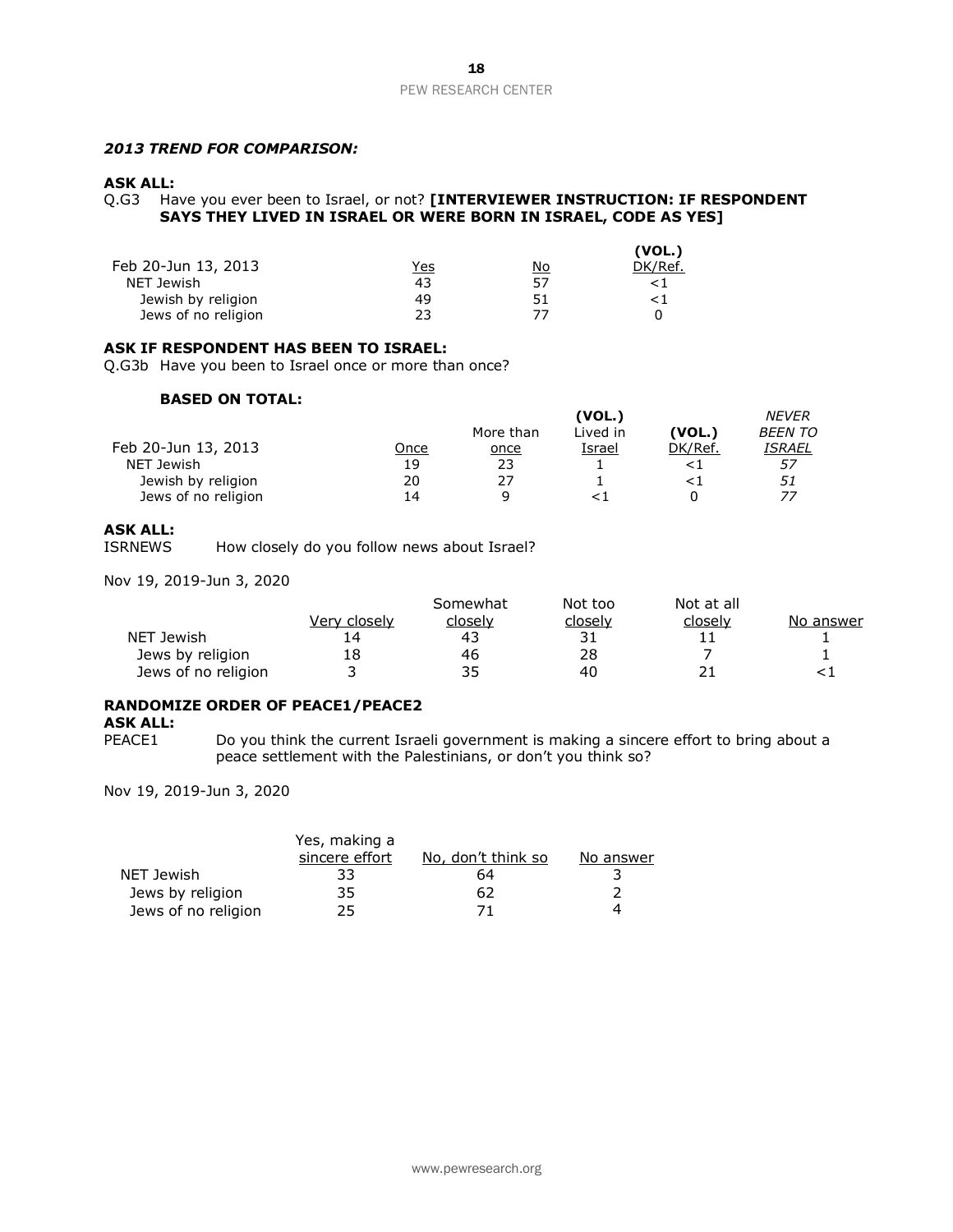### **RANDOMIZE ORDER OF PEACE1/PEACE2**

# **ASK ALL:**

Do you think the current Palestinian leadership is making a sincere effort to bring about a peace settlement with Israel, or don't you think so?

Nov 19, 2019-Jun 3, 2020

|                     | Yes, making a  |                    |           |
|---------------------|----------------|--------------------|-----------|
|                     | sincere effort | No, don't think so | No answer |
| NET Jewish          |                | 85                 |           |
| Jews by religion    | q              | 88                 |           |
| Jews of no religion | 19             | 75                 |           |

On another topic…

### **ASK ALL:**

ANTIS3 Now thinking about the country as a whole, how much anti-Semitism do you think there is in the United States today?

Nov 19, 2019-Jun 3, 2020

|                     | A lot | Some | Not much | None at all | No answer |
|---------------------|-------|------|----------|-------------|-----------|
| NET Jewish          | 45    | 4    |          |             |           |
| Jews by religion    | 50    | 45   |          |             |           |
| Jews of no religion | າາ    | 54   |          |             |           |

#### **ASK ALL:**

ANTIS4 And compared with five years ago, do you think there is ...

### **ASK IF MORE ANTI-SEMITISM TODAY:**

ANTIS5 Do you think there is more anti-Semitism in the U.S. today than there was five years ago because… **[RANDOMIZE "THERE ARE NOW MORE PEOPLE WHO HOLD ANTI-SEMITIC VIEWS" & "PEOPLE WHO HOLD ANTI-SEMITIC VIEWS NOW FEEL MORE FREE TO EXPRESS THEM," "BOTH" ALWAYS LAST]**

### **SUMMARY TABLE, BASED ON TOTAL**

Nov 19, 2019-Jun 3, 2020

|                                                          |            | Jews by  | Jews of no |
|----------------------------------------------------------|------------|----------|------------|
|                                                          | NET Jewish | religion | religion   |
| More anti-Semitism in the U.S. today                     | 75         | 80       | 60         |
| There are now more people who hold anti-Semitic views    |            | 6        |            |
| People who hold anti-Semitic views now feel more free to |            |          |            |
| express them                                             | 35         | 37       | 30         |
| Both                                                     | 33         | 36       | 28         |
| No answer                                                |            |          | <1         |
| Less anti-Semitism in the U.S. today                     |            |          | 9          |
| About the same amount of anti-Semitism in the U.S. today | 19         | 15       | 30         |
| No answer                                                |            |          |            |

Jews by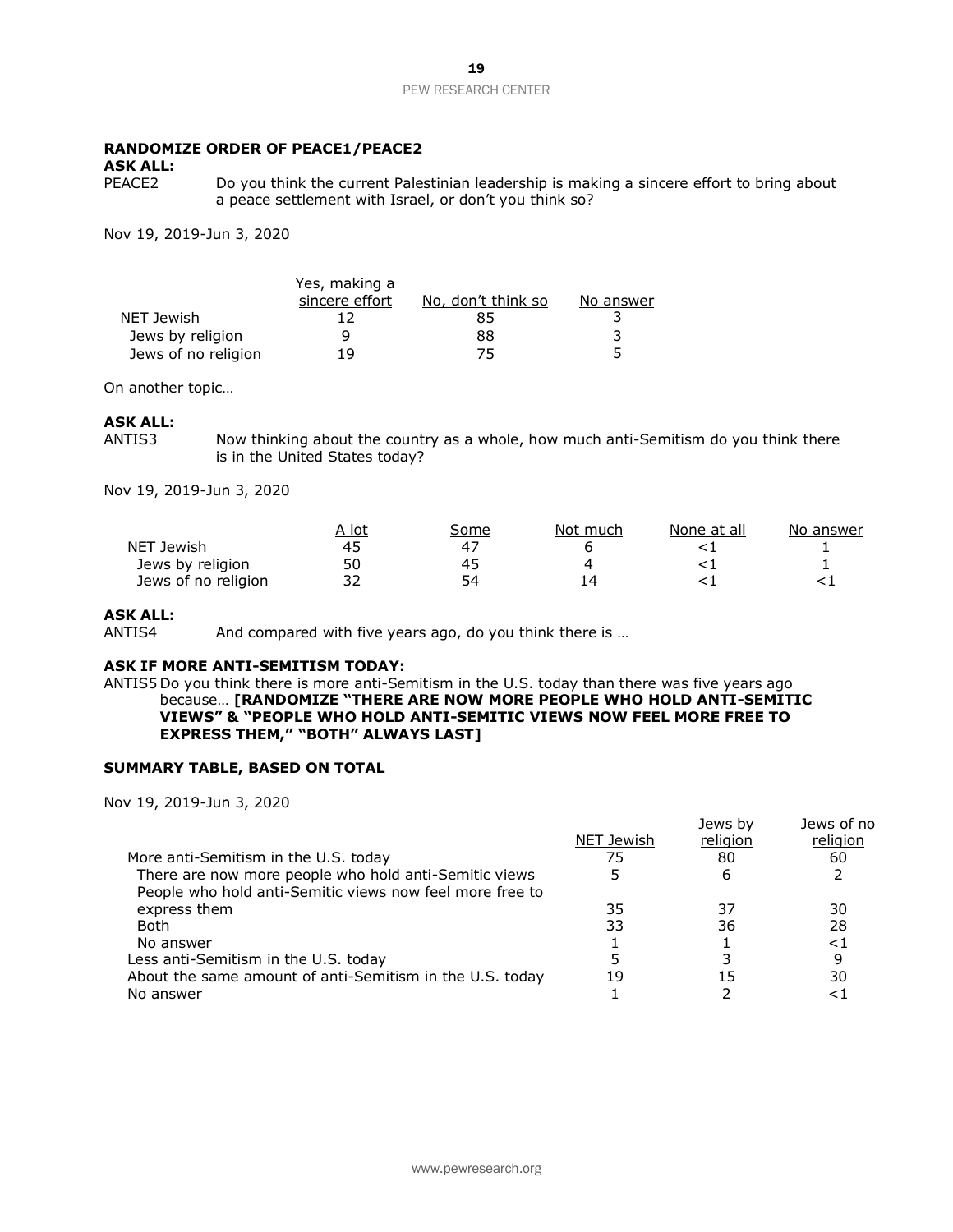### **ASK ALL WHO SELF-IDENTIFY AS JEWISH:**

SAFE As a Jewish person in the United States, do you personally feel...

### **ASK IF FEEL LESS SAFE THAN 5 YEARS AGO:**

HESITATE Have you hesitated to participate in Jewish observances or events because you feel less safe than you did five years ago?

### **SUMMARY TABLE, BASED ON TOTAL**

|                                               |            | Jews by  | Jews of no |
|-----------------------------------------------|------------|----------|------------|
|                                               | NET Jewish | religion | religion   |
| More safe today than five years ago           |            |          |            |
| Less safe today than five years ago           | 53         | 58       | 38         |
| Yes, I hesitated but still participated       | 12         | 15       | 6          |
| Yes, I hesitated and chose not to participate |            |          |            |
| No, I have not hesitated                      | 35         | 38       | 26         |
| No answer                                     |            |          |            |
| Not much change from five years ago           | 42         | 37       | 56         |
| I did not live in the U.S. five years ago     |            | <1       |            |
| No answer                                     |            |          |            |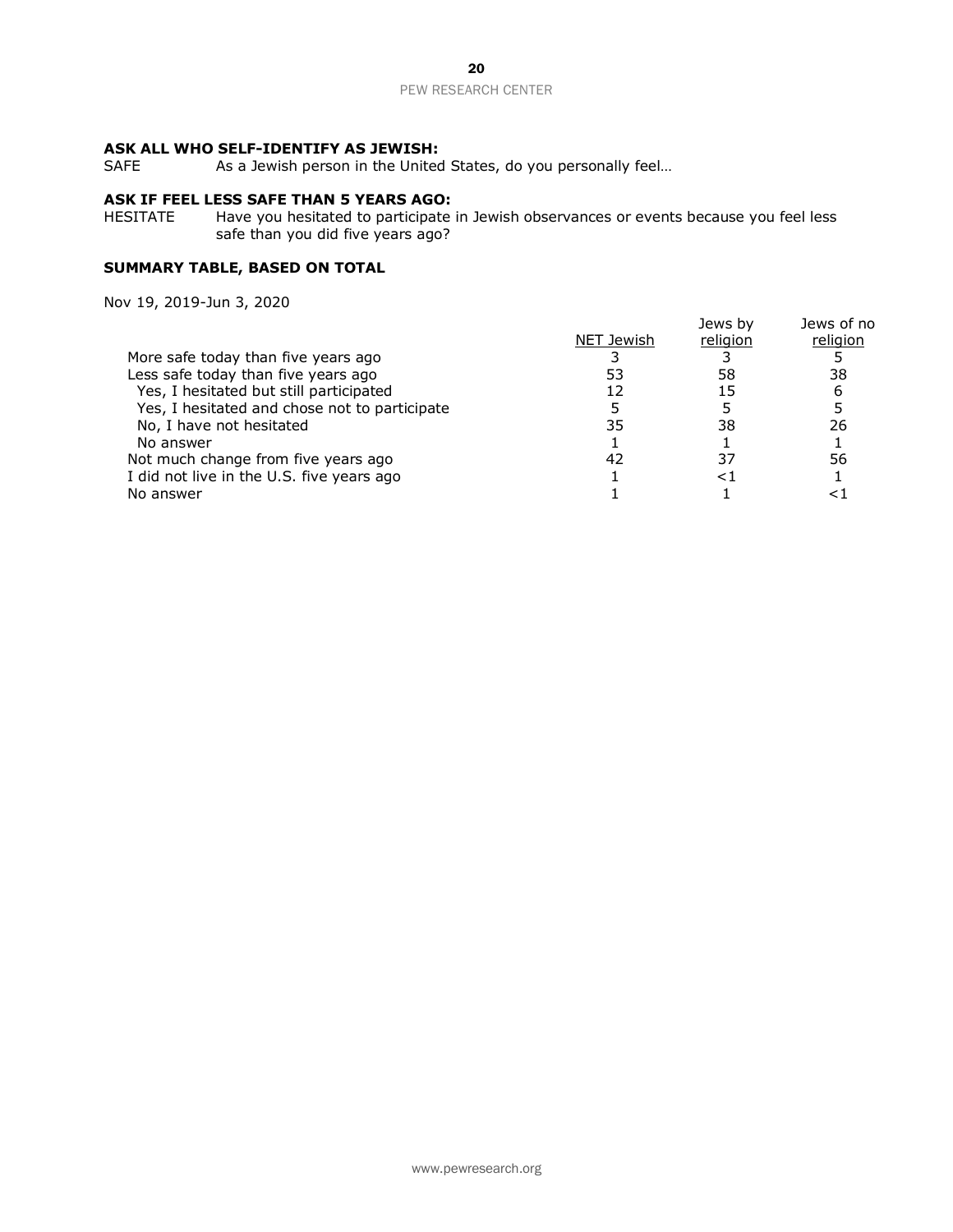ANTIS1 Please indicate whether each of the following things has happened to you IN THE PAST TWELVE MONTHS. **[RANDOMIZE]**

|    |                                                                                                                | Yes, has<br><u>happened</u> | No, has not<br><u>happened</u> | No<br><u>answer</u> |
|----|----------------------------------------------------------------------------------------------------------------|-----------------------------|--------------------------------|---------------------|
| a. | Have you been called offensive names because                                                                   |                             |                                |                     |
|    | you are Jewish/of your Jewish background<br><b>NET Jewish</b>                                                  | 15                          | 84                             | $\mathbf{1}$        |
|    | Jews by religion                                                                                               | 16                          | 83                             | $\mathbf{1}$        |
|    | Jews of no religion                                                                                            | 12                          | 88                             | ${<}1$              |
|    | Feb 20-Jun 13, 2013                                                                                            |                             |                                |                     |
|    | <b>NET Jewish</b>                                                                                              | 12                          | 88                             | ${<}1$              |
|    | Jews by religion<br>Jews of no religion                                                                        | 13<br>8                     | 87<br>92                       | ${<}1$<br>0         |
|    |                                                                                                                |                             |                                |                     |
| b. | Have you been made to feel unwelcome because<br>you are Jewish/of your Jewish background                       |                             |                                |                     |
|    | <b>NET Jewish</b>                                                                                              | 19                          | 80                             | 1                   |
|    | Jews by religion                                                                                               | 22                          | 77                             | 1                   |
|    | Jews of no religion                                                                                            | 11                          | 88                             | 1                   |
| c. | Have you been physically threatened or attacked<br>because you are Jewish/of your Jewish                       |                             |                                |                     |
|    | background<br><b>NET Jewish</b>                                                                                | 5                           | 94                             | 1                   |
|    | Jews by religion                                                                                               | 6                           | 93                             | 2                   |
|    | Jews of no religion                                                                                            | 4                           | 96                             | ${<}1$              |
|    |                                                                                                                |                             |                                |                     |
| d. | Have you seen anti-Jewish graffiti or vandalism in<br>your local community?                                    |                             |                                |                     |
|    | NET Jewish                                                                                                     | 37                          | 62                             | 1                   |
|    | Jews by religion                                                                                               | 40                          | 59                             | $\mathbf{1}$        |
|    | Jews of no religion                                                                                            | 29                          | 71                             | $<$ 1               |
| e. | Have you been harassed online because you are<br>Jewish/of your Jewish background                              |                             |                                |                     |
|    | NET Jewish                                                                                                     | 8                           | 91                             | 1                   |
|    | Jews by religion                                                                                               | 9                           | 90                             | 2                   |
|    | Jews of no religion                                                                                            | 5                           | 95                             | ${<}1$              |
| f. | Has someone who is not Jewish expressed support<br>for you because you are Jewish/of your Jewish<br>background |                             |                                |                     |
|    | <b>NET Jewish</b>                                                                                              | 33                          | 66                             | 1                   |
|    | Jews by religion                                                                                               | 37                          | 61                             | 1                   |
|    | Jews of no religion                                                                                            | 21                          | 78                             | 1                   |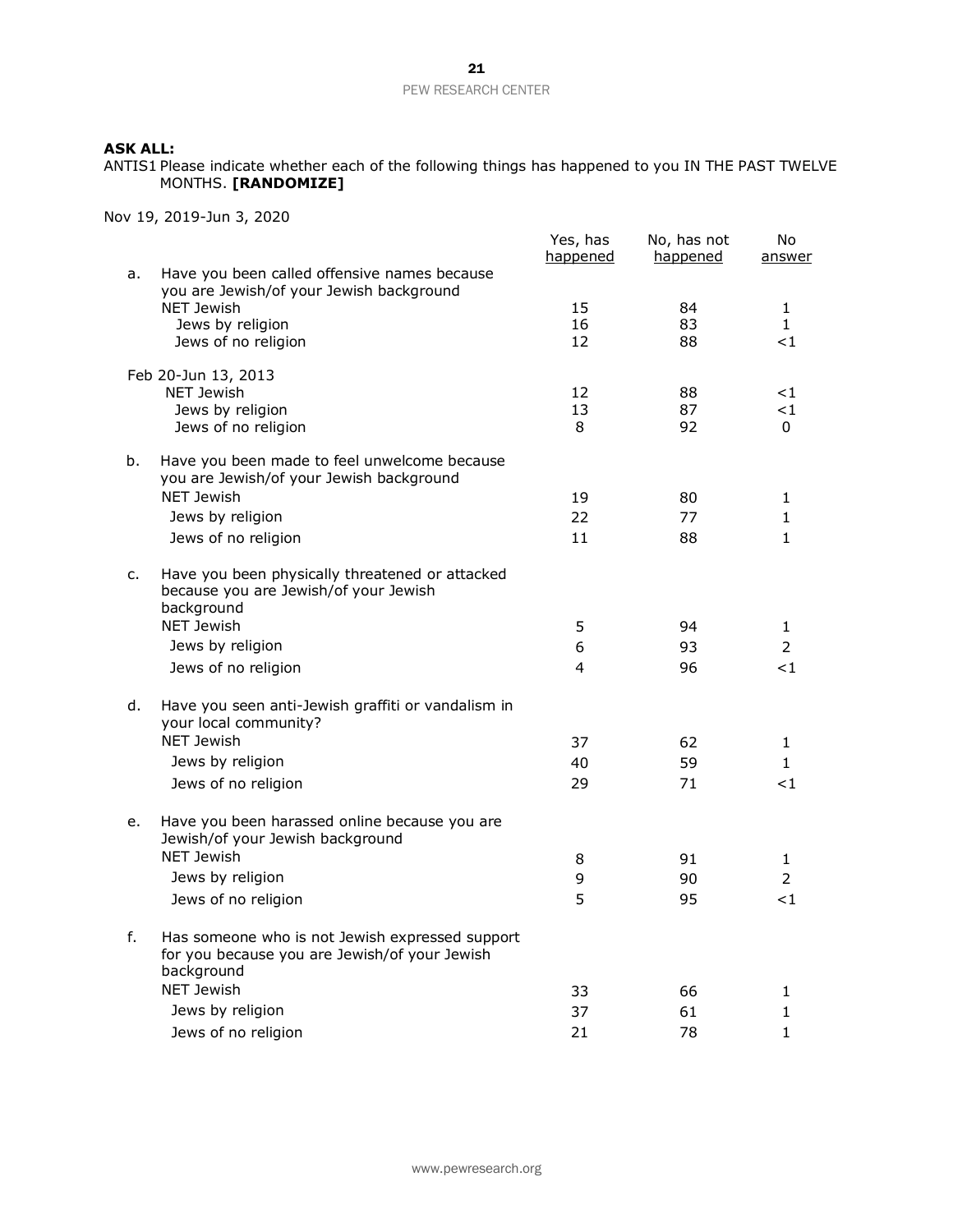ANTIS2 In the past twelve months, have you heard someone say any of the following things? **[RANDOMIZE]**

|                | טאטא, נווטנ-כבטא, נבר אי                                                       |                                                        |                                                                                     |                                                 |                |
|----------------|--------------------------------------------------------------------------------|--------------------------------------------------------|-------------------------------------------------------------------------------------|-------------------------------------------------|----------------|
| a.             | Jews care too much about                                                       | Have heard<br>someone<br>say this in<br>my<br>presence | Have heard<br>or read<br>about this<br>second<br>hand, but<br>not in my<br>presence | Have not<br>heard<br>someone<br><u>say this</u> | No answer      |
|                | money                                                                          |                                                        |                                                                                     |                                                 |                |
|                | NET Jewish                                                                     | 30<br>28                                               | 43                                                                                  | 26<br>25                                        | 1<br>1         |
|                | Jews by religion<br>Jews of no religion                                        | 35                                                     | 45<br>37                                                                            | 28                                              | $<$ 1          |
|                |                                                                                |                                                        |                                                                                     |                                                 |                |
| b.             | The Holocaust did not happen or<br>its severity has been<br>exaggerated        |                                                        |                                                                                     |                                                 |                |
|                | NET Jewish                                                                     | 9                                                      | 63                                                                                  | 28                                              | 1              |
|                | Jews by religion                                                               | 9                                                      | 64                                                                                  | 25                                              | 1              |
|                | Jews of no religion                                                            | 8                                                      | 58                                                                                  | 34                                              | ا>             |
| $\mathsf{C}$ . | American Jews care more about<br>Israel than about the United<br><b>States</b> |                                                        |                                                                                     |                                                 |                |
|                | NET Jewish                                                                     | 6                                                      | 36                                                                                  | 57                                              | 1              |
|                | Jews by religion                                                               | 7                                                      | 39                                                                                  | 53                                              | $\overline{2}$ |
|                | Jews of no religion                                                            | 3                                                      | 28                                                                                  | 68                                              | 1              |
|                |                                                                                |                                                        |                                                                                     |                                                 |                |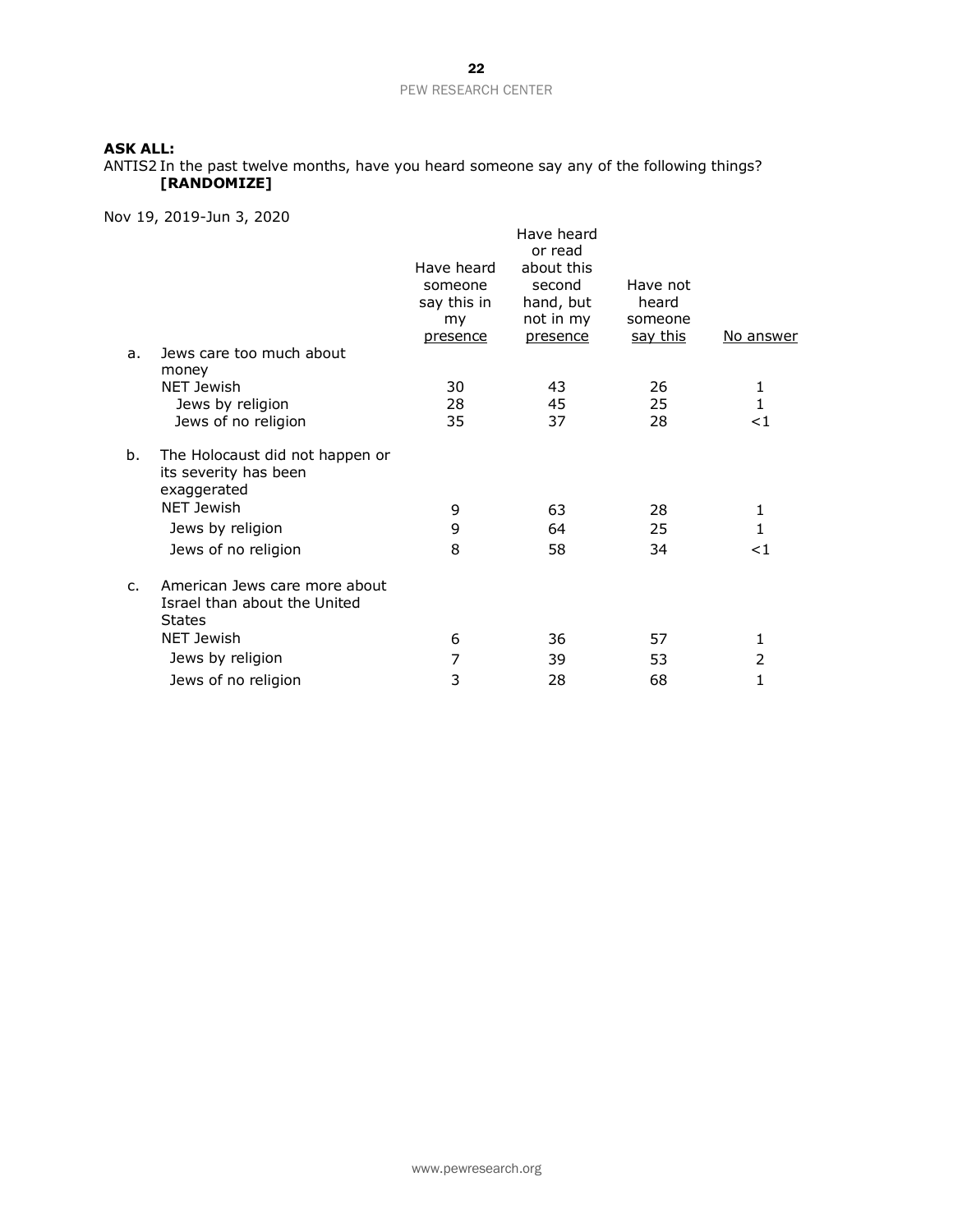### **ASK ALL WHO SELF-IDENTIFY AS JEWISH:**

BRANCH Thinking about Jewish religious denominations, do you consider yourself to be...

### **ASK IF ORTHODOX:**

ORTHTYPE Do you consider yourself to be…

### **SUMMARY TABLE, BASED ON TOTAL**

|            | Nov 19-Jun 3, 2020 |            |                              |        | Feb 20-Jun 13, 2013 <sup>5</sup> |          |
|------------|--------------------|------------|------------------------------|--------|----------------------------------|----------|
|            |                    |            |                              |        |                                  | Jews of  |
| <b>NET</b> | Jews by            | Jews of no |                              | NET    | Jews by                          | no       |
| Jewish     | religion           | religion   |                              | Jewish | religion                         | religion |
| 37         | 44                 | 17         | Reform                       | 35     | 40                               | 20       |
| 17         | 23                 |            | Conservative                 | 18     | 22                               | 6        |
| 9          | 12                 | ${<}1$     | Orthodox                     | 10     | 12                               |          |
|            | 4                  | 0          | Hasidic or Chabad            |        |                                  | ${<}1$   |
|            |                    | ${<}1$     | Modern or Centrist Orthodox  |        |                                  | ${<}1$   |
|            |                    | 0          | Yeshivish, Litvish or Agudah |        |                                  | ${<}1$   |
|            |                    | ${<}1$     | Other Orthodox               |        |                                  | ${<}1$   |
| ${<}1$     | ${<}1$             | 0          | No answer                    | < 1    | < ⊺                              | ${<}1$   |
| 32         | 15                 | 79         | No particular denomination   | 30     | 19                               | 66       |
| ⊿          |                    |            | Other denomination           | 6      |                                  |          |
|            |                    | < 1        | No answer                    |        |                                  |          |

### **ASK ALL:**

ATTEND1 Aside from special occasions like weddings, funerals and bar mitzvahs, how often do you attend Jewish religious services at a synagogue, temple, minyan or havurah?

|            | Jews by  | Jews of no | U.S. adults,                |
|------------|----------|------------|-----------------------------|
| NET Jewish | religion | religion   | Aug 3-16, 2020 <sup>6</sup> |
|            | Õ        |            |                             |
|            |          | < ।        | 19                          |
|            | 12       | $\leq$ 1   |                             |
|            | 33       | 8          | 15                          |
|            |          |            |                             |
| 24         | 23       | 28         | 24                          |
| 28         | 15       | 63         | 26                          |
|            |          |            |                             |
|            |          |            |                             |

<sup>&</sup>lt;sup>5</sup> In the 2013 survey the questions were, "Thinking about Jewish religious denominations, do you consider yourself to be Conservative, Orthodox, Reform, something else or no particular denomination?" and for those who indicated that they identify as Orthodox, "Do you

consider yourself to be Modern Orthodox, Hasidic, Yeshivish or some other type of Orthodox?"

<sup>6</sup> The August 2020 survey asked, "Aside from weddings and funerals, how often do you attend religious services?" Response options were "more than once a week," "once a week," "once or twice a month," "a few times a year," "seldom," and "never."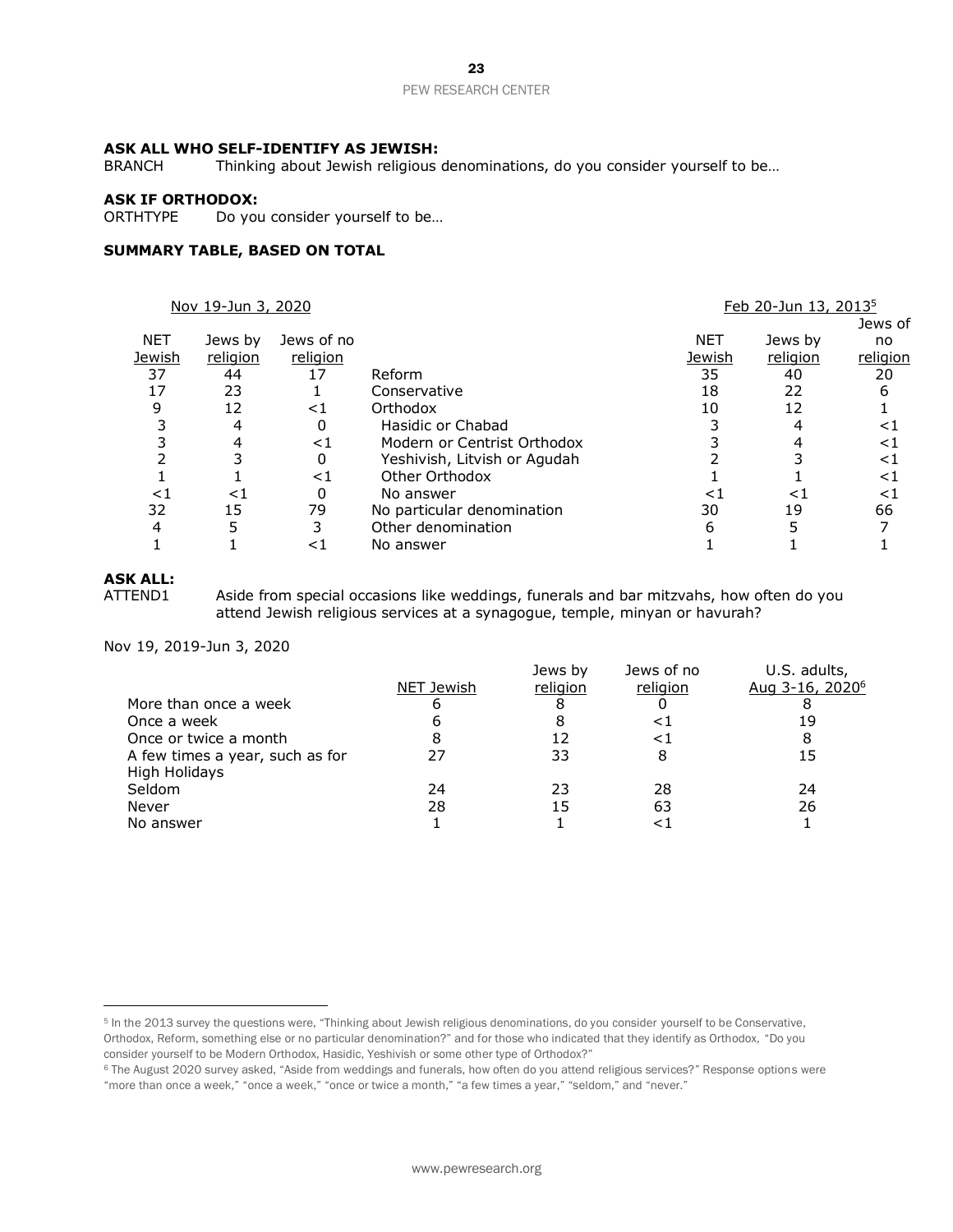And aside from special occasions like weddings and funerals, how often do you attend non-Jewish religious services?

Nov 19, 2019-Jun 3, 2020

|                       |            | Jews by  | Jews of no |
|-----------------------|------------|----------|------------|
|                       | NET Jewish | religion | religion   |
| More than once a week |            |          |            |
| Once a week           |            |          |            |
| Once or twice a month |            |          |            |
| A few times a year    | 11         | 12       |            |
| Seldom                | 26         | 26       | 26         |
| Never                 | 60         | 57       | 66         |
| No answer             |            |          |            |
|                       |            |          |            |

**ASK ALL:** How important is religion in your life?

Nov 19, 2019-Jun 3, 2020

|                             | Verv      | Somewhat  | Not too   | Not at all |                  |
|-----------------------------|-----------|-----------|-----------|------------|------------------|
|                             | important | important | important | important  | <u>No answer</u> |
| NET Jewish                  |           | 26        | 26        |            |                  |
| Jews by religion            | 28        | 33        | 27        | 12         |                  |
| Jews of no religion         |           | b         | 23        | 69         |                  |
| U.S. adults, Aug 3-16, 2020 |           | フら        |           | 18         |                  |

# **ASK ALL WHO SELF-IDENTIFY AS JEWISH:**<br>JEWIMP How important is being Jewish in

How important is being Jewish in your life?

|                     | Verv      | Somewhat  | Not too   | Not at all |           |
|---------------------|-----------|-----------|-----------|------------|-----------|
|                     | important | important | important | important  | No answer |
| NET Jewish          | 42        | 34        | 16        |            |           |
| Jews by religion    | 55        | 33        |           |            |           |
| Jews of no religion |           | 38        |           |            |           |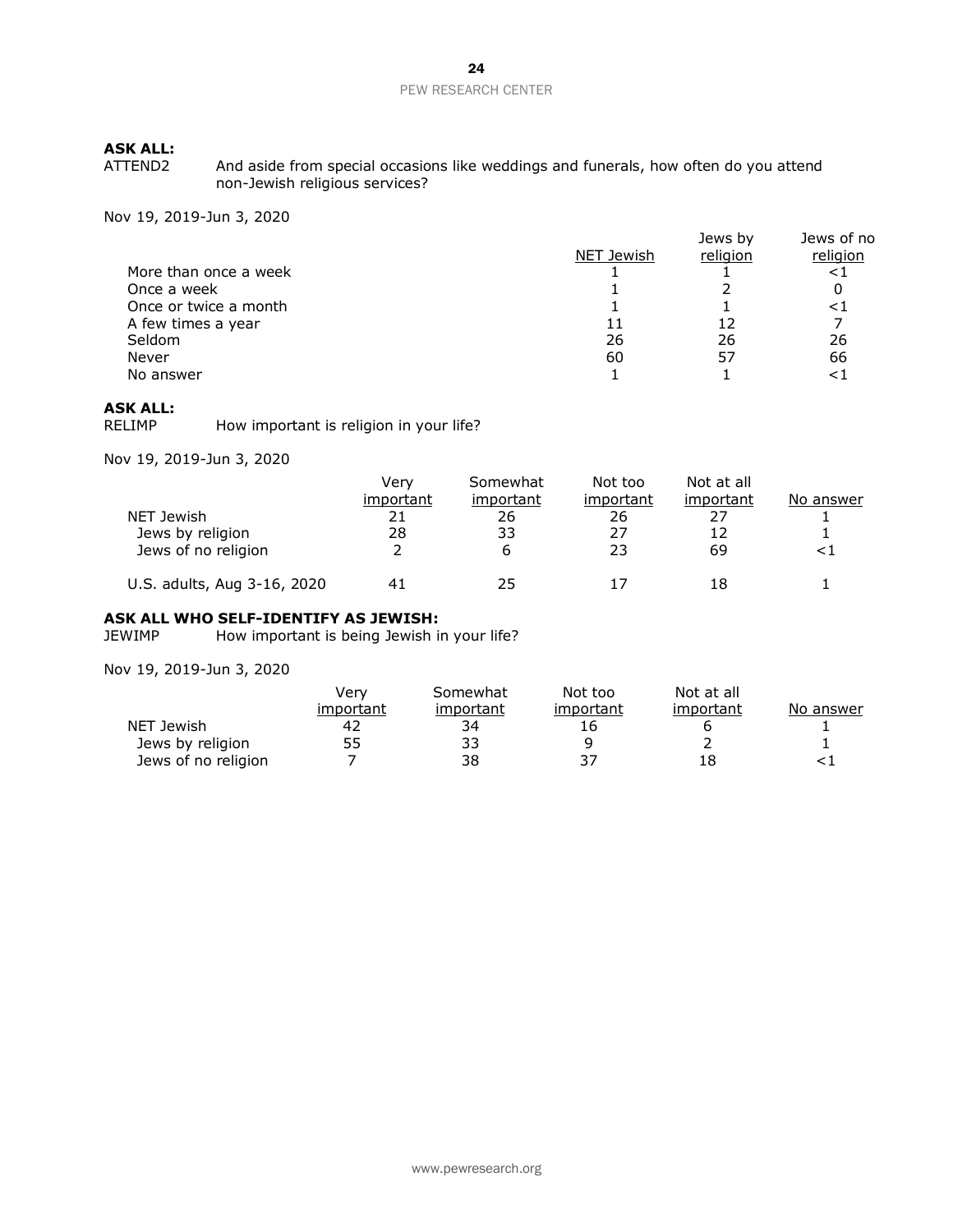GOD Do you believe in God, or not?

1 Yes

- 2 No
- 99 No answer

### **ASK IF BELIEVES IN GOD:**

GODBIBLE Which of these statements comes closer to your views, even if neither is exactly right?

- 1 I believe in God as described in the Bible
- 2 I DO NOT believe in God as described in the Bible, but I do believe there is some other higher power or spiritual force in the universe
- 99 No answer

### **ASK IF DOES NOT BELIEVE IN GOD:**

HGHPWR Which of these statements comes closer to your views, even if neither is exactly right?

- 1 I DO NOT believe in God as described in the Bible, but I do believe there is some other higher power or spiritual force in the universe
- 2 I do not believe there is ANY higher power or spiritual force in the universe
- 99 No answer

### **ASK IF REFUSED GOD:**

MISSINGGOD Which of these statements comes closest to your views, even if none is exactly right?

- 1 I believe in God as described in the Bible
- 2 I DO NOT believe in God as described in the Bible, but I do believe there is some other higher power or spiritual force in the universe
- 3 I do not believe there is ANY higher power or spiritual force in the universe
- 99 No answer

### **SUMMARY TABLE, BASED ON TOTAL**

|                                                                      |            |          |            | U.S.<br>adults, |
|----------------------------------------------------------------------|------------|----------|------------|-----------------|
|                                                                      |            |          |            | Jan 21-         |
|                                                                      | <b>NET</b> | Jews by  | Jews of no | Feb 3,          |
|                                                                      | Jewish     | religion | religion   | 2020            |
| <b>NET Believe in God</b>                                            | 54         | 63       | 28         | 80              |
| Believe in God as described in the Bible <sup>7</sup>                | 26         | 33       |            | 56              |
| Believe in higher power, not God of the Bible                        | 28         | 30       | 21         | 22              |
| Believe in God, unsure whether Biblical God or higher power          | ${<}1$     | ${<}1$   | 0          |                 |
| NET Do not believe in God                                            | 44         | 34       | 71         | 20              |
| Do not believe in God, but do believe in a higher power <sup>8</sup> | 22         | 21       | 28         | 10              |
| Do not believe in anything <sup>9</sup>                              | 22         | 14       | 44         | 10              |
| Do not believe in God, unclear whether believes in higher            |            |          |            | ${<}1$          |
| power or believes in nothing                                         | ${<}1$     | ${<}1$   | ${<}1$     |                 |
| No answer <sup>10</sup>                                              | 2          | 2        |            | ⊂1              |

<sup>7</sup> Includes those who said they believe in God as described in the Bible in MISSINGGOD

<sup>8</sup> Includes those who said they do not believe in God as described in the Bible but do believe in a higher power or spiritual force in MISSINGGOD.

<sup>9</sup> Includes those who said they do not believe in a higher power of any kind in MISSINGGOD.

<sup>10</sup> Includes those who refused to answer in both GOD and MISSINGGOD.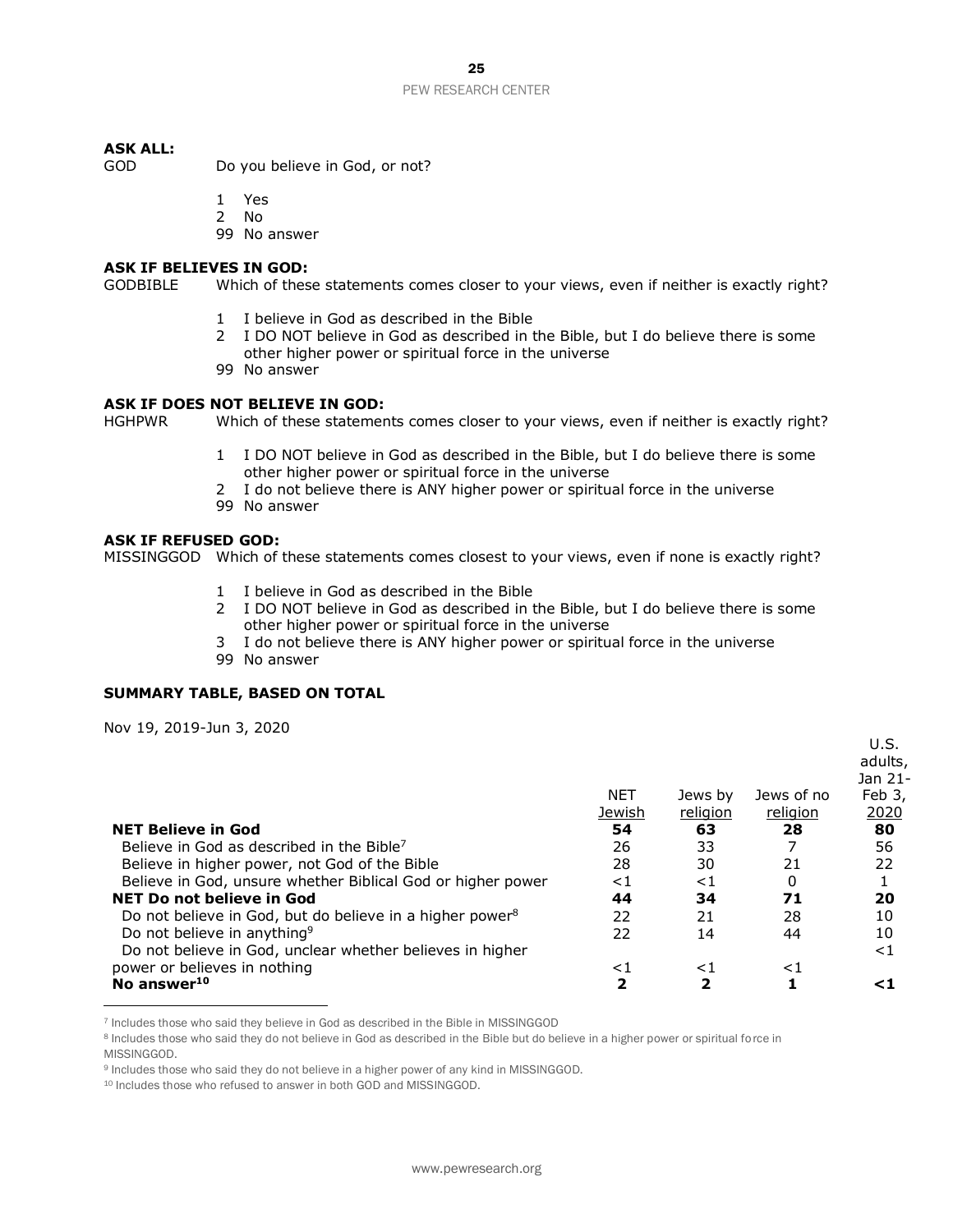### **ASK IF BELIEVE IN GOD:**

GISR Which comes closer to your view, even if neither is exactly right?

### **SUMMARY TABLE, BASED ON TOTAL**

Nov 19, 2019-Jun 3, 2020

|                     |               | God did not    |            |           |
|---------------------|---------------|----------------|------------|-----------|
|                     | God gave the  | literally give | Does not   |           |
|                     | land that is  | the land that  | believe in |           |
|                     | now Israel to | is now Israel  | God/higher |           |
|                     | the Jewish    | to the Jewish  | power/no   |           |
|                     | people        | people         | answer     | No answer |
| NET Jewish          | 32            | 42             | 24         |           |
| Jews by religion    | 40            | 41             | 16         |           |
| Jews of no religion | 11            |                | 45         |           |

### **ASK ALL:**

MEMSYN1 Is anyone in your household currently a member of a Jewish congregation, such as a synagogue, temple, havurah or minyan?

# **ASK IF MEMBER OF A JEWISH CONGREGATION:**<br>MEMSYN2 And is that you or someone else in yo

And is that you or someone else in your household?

### **SUMMARY TABLE, BASED ON TOTAL**

Nov 19, 2019-Jun 3, 2020

| Yes                                                                                            | NET<br>Jewish<br>35<br>30 | Jews by<br>religion<br>46<br>40 | Jews of<br>no<br>religion |
|------------------------------------------------------------------------------------------------|---------------------------|---------------------------------|---------------------------|
| I am a member<br>I am not a member, but someone else in the household is a member<br>No answer | 5<br>${<}1$               | 6                               | ${<}1$                    |
| No<br>No answer                                                                                | 64                        | 53                              | 94<br>ا >                 |

# **ASK ALL:**

Do you keep kosher in your home?

| v 19, 2019-Juli 9, 2020 |                    |                     |              |           |
|-------------------------|--------------------|---------------------|--------------|-----------|
|                         | Yes, I keep kosher | Yes, I keep kosher  |              |           |
|                         | and I separate     | and I am vegetarian | No, I do not |           |
|                         | meat and dairy     | or vegan            | keep kosher  | No answer |
| NET Jewish              | 14                 |                     |              |           |
| Jews by religion        | 19                 |                     |              |           |
| Jews of no religion     |                    |                     | 96           |           |
|                         |                    |                     |              |           |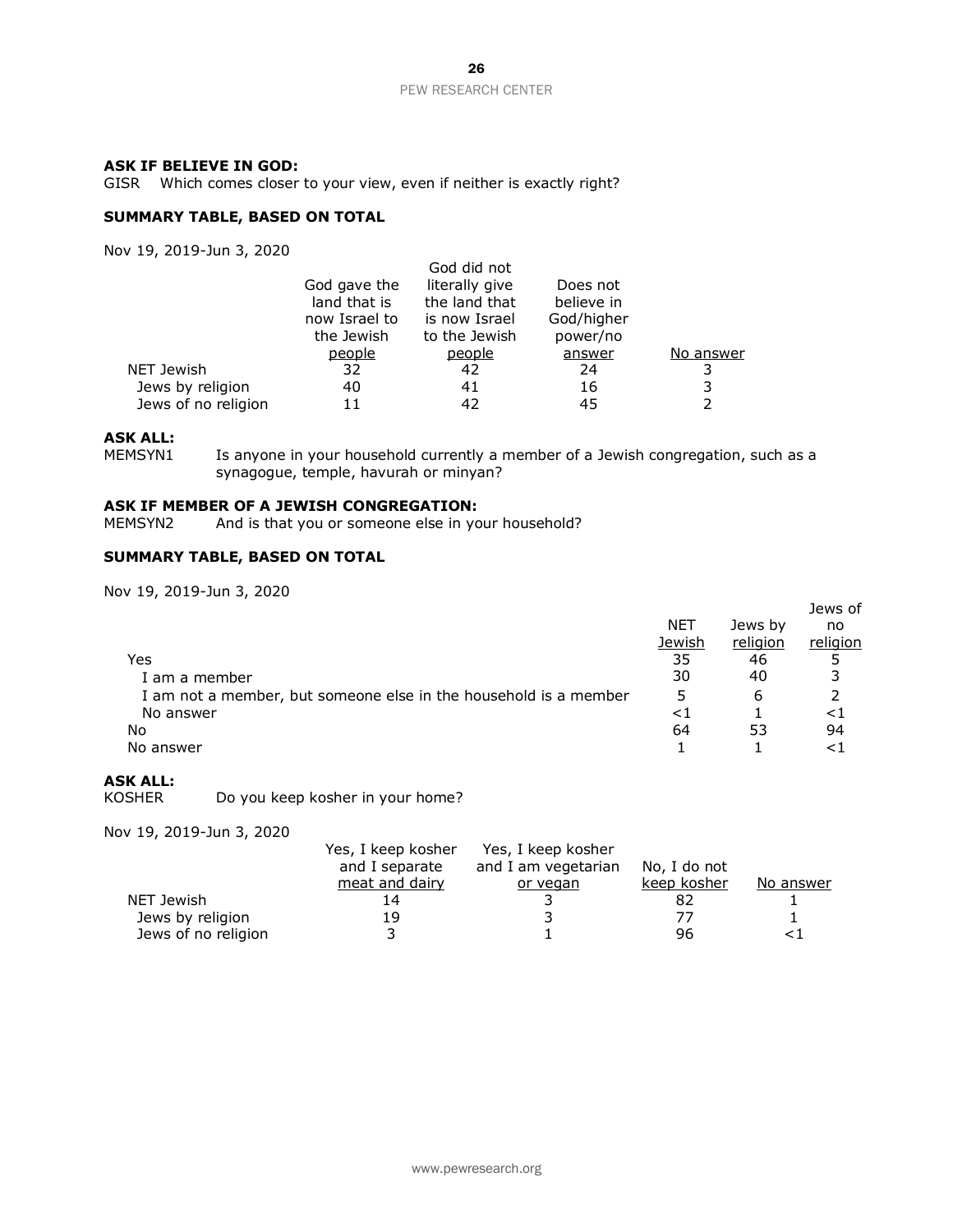Last Passover, did you hold or attend a Seder?

Nov 19, 2019-Jun 3, 2020

|                     | Yes, held or<br>attended a<br>Seder | No, did not hold<br>or attend a Seder | No answer |
|---------------------|-------------------------------------|---------------------------------------|-----------|
| NET Jewish          | 62                                  | 37                                    |           |
| Jews by religion    | 74                                  | 25                                    |           |
| Jews of no religion | 30                                  | 70                                    | ${<}1$    |
| Feb 20-Jun 13, 2013 |                                     |                                       |           |
| NET Jewish          | 70                                  | 30                                    | ${<}1$    |
| Jews by religion    | 78                                  | 22                                    | ${<}1$    |
| Jews of no religion | 42                                  | 58                                    | $<$ 1     |

# **ASK ALL:**

During the last Yom Kippur, did you fast?

|                                   |                     |              |          | No, could not fast due to |        |
|-----------------------------------|---------------------|--------------|----------|---------------------------|--------|
|                                   |                     | Yes, part of | No, did  | health problems, age,     | No     |
|                                   | <u>Yes, all day</u> | the day      | not fast | pregnancy or nursing      | answer |
| NET Jewish                        | 32                  | 14           | 42       | 10                        |        |
| Jews by religion                  | 41                  | 15           | 30       | 13                        |        |
| Jews of no religion               | 8                   | 11           | 77       |                           | <1     |
| Feb 20-Jun 13, 2013 <sup>11</sup> |                     |              |          |                           |        |
| NET Jewish                        | 40                  | 13           | 43       |                           | <⊺     |
| Jews by religion                  | 48                  | 14           | 33       |                           | ${<}1$ |
| Jews of no religion               | 12                  | 10           | 75       |                           |        |

<sup>&</sup>lt;sup>11</sup> In the 2013 survey, respondents could volunteer that they did not fast due to health problems, age, pregnancy or nursing, but it was not an explicit response option.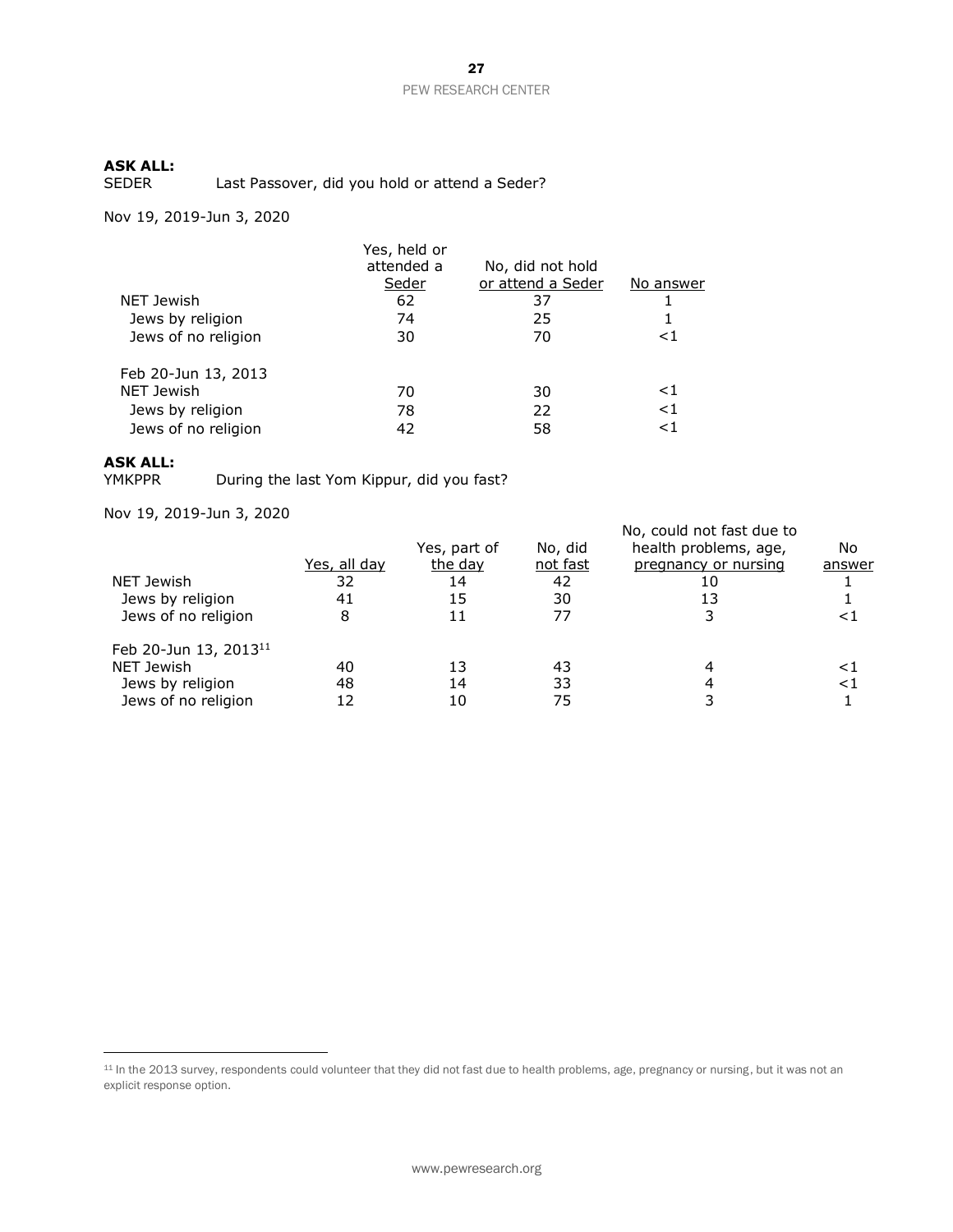# **ASK IF ATTEND JEWISH RELIGIOUS SERVICES ONCE OR TWICE A MONTH OR MORE OFTEN [N=1,072]:**

We are interested in understanding the reasons why people go to Jewish religious services. Please indicate whether each of the following is a reason why you attend. **[SPLIT ITEMS OVER TWO SCREENS, WITH a-e ON FIRST SCREEN AND f-i ON SECOND SCREEN; RANDOMIZE ITEMS ON EACH PAGE]**

|    |                                                            | Yes, is a<br>reason | No, is not a<br>reason   | No<br>answer   |
|----|------------------------------------------------------------|---------------------|--------------------------|----------------|
| a. | Because of my family, spouse or partner                    |                     |                          |                |
|    | NET Jewish<br>Jews by religion                             | 42<br>42            | 55<br>55                 | 3<br>3         |
|    | Jews of no religion <sup>12</sup>                          | $\perp$ $\perp$     | $-$                      |                |
|    |                                                            |                     |                          |                |
| b. | Because I find it spiritually meaningful                   |                     |                          |                |
|    | NET Jewish                                                 | 92                  | 7                        | $\mathbf{1}$   |
|    | Jews by religion                                           | 92                  | $\overline{7}$           | $\mathbf{1}$   |
|    | Jews of no religion                                        | $-$                 |                          |                |
| c. | Because I feel a sense of belonging                        |                     |                          |                |
|    | <b>NET Jewish</b>                                          | 87                  | 11                       | 3              |
|    | Jews by religion                                           | 87                  | 11                       | 3              |
|    | Jews of no religion                                        | $-$                 | $- -$                    |                |
| d. | To continue my family's traditions                         |                     |                          |                |
|    | <b>NET Jewish</b>                                          | 74                  | 24                       | $\overline{2}$ |
|    | Jews by religion                                           | 74                  | 24                       | $\overline{2}$ |
|    | Jews of no religion                                        | $-$                 | $- -$                    |                |
| е. | To see friends or to socialize                             |                     |                          |                |
|    | NET Jewish                                                 | 62                  | 35                       | 3              |
|    | Jews by religion                                           | 62                  | 35                       | 3              |
|    | Jews of no religion                                        | --                  | $- -$                    |                |
|    |                                                            |                     |                          |                |
| f. | Because I feel a religious obligation<br><b>NET Jewish</b> |                     |                          |                |
|    |                                                            | 65                  | 34                       | 2              |
|    | Jews by religion                                           | 65                  | 34                       | $\overline{2}$ |
|    | Jews of no religion                                        | --                  | $- -$                    |                |
| g. | To feel connected to my ancestry or history                |                     |                          |                |
|    | <b>NET Jewish</b>                                          | 83                  | 14                       | 2              |
|    | Jews by religion                                           | 84                  | 14                       | $\overline{2}$ |
|    | Jews of no religion                                        | $- -$               | $\overline{\phantom{m}}$ | $ -$           |

<sup>12</sup> Jews of no religion are not shown due to insufficient sample size.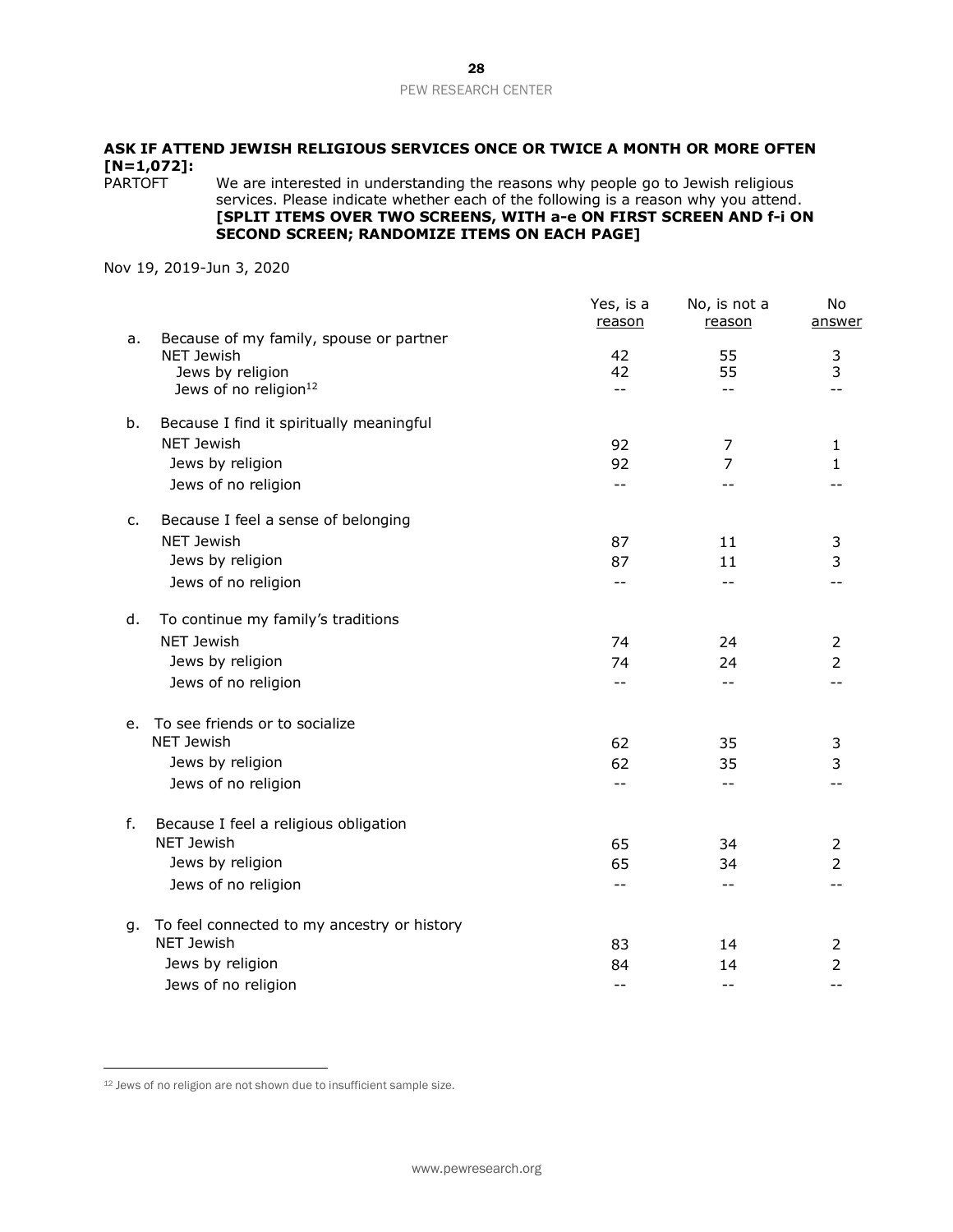# **PARTOFTCONTINUED …**

|    |                                                     | Yes, is a | No, is not a | No     |
|----|-----------------------------------------------------|-----------|--------------|--------|
|    |                                                     | reason    | reason       | answer |
| h. | To learn something new                              |           |              |        |
|    | <b>NET Jewish</b>                                   | 69        | 27           | 3      |
|    | Jews by religion                                    | 69        | 27           | 3      |
|    | Jews of no religion                                 |           |              |        |
| i. | Because I would feel guilty if I didn't participate |           |              |        |
|    | <b>NET Jewish</b>                                   | 22        | 75           | 4      |
|    | Jews by religion                                    | 22        | 75           | 4      |
|    | Jews of no religion                                 |           |              |        |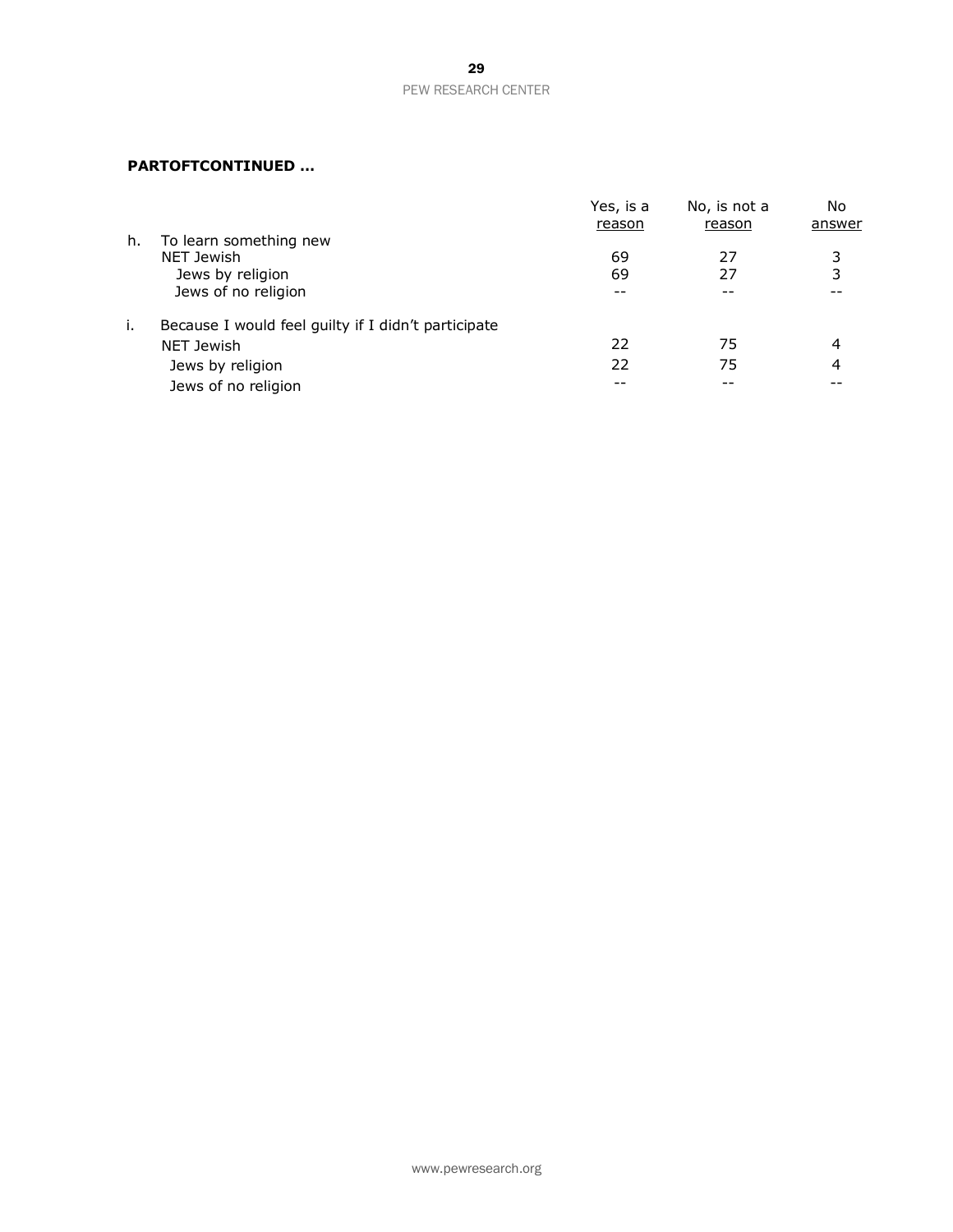# **ASK IF ATTEND JEWISH RELIGIOUS SERVICES A FEW TIMES A YEAR OR LESS OFTEN [N=3,588]:**

We are interested in what might keep people from going to Jewish religious services. Please indicate whether each of the following is a reason why you don't attend Jewish religious services more often. **[SPLIT ITEMS OVER TWO SCREENS, WITH a ALWAYS APPEARING FIRST ON FIRST SCREEN, THEN b-f ON FIRST SCREEN AND g-l ON SECOND SCREEN; RANDOMIZE ITEMS b-f ON FIRST SCREEN AND RANDOMIZE gl ON SECOND SCREEN]** 

|    |                                            | Yes, is a<br>reason | No, is not a<br>reason | No<br>answer   |
|----|--------------------------------------------|---------------------|------------------------|----------------|
|    | <b>ITEM a NOT SHOWN</b>                    |                     |                        |                |
| b. | I'm just not interested                    |                     |                        |                |
|    | <b>NET Jewish</b>                          | 57                  | 37                     | 5              |
|    | Jews by religion                           | 49                  | 45                     | 6              |
|    | Jews of no religion                        | 74                  | 22                     | 5              |
| c. | I express my Jewishness in other ways      |                     |                        |                |
|    | <b>NET Jewish</b>                          | 55                  | 41                     | 4              |
|    | Jews by religion                           | 63                  | 32                     | 4              |
|    | Jews of no religion                        | 41                  | 56                     | 3              |
| d. | It costs too much                          |                     |                        |                |
|    | <b>NET Jewish</b>                          | 17                  | 77                     | 6              |
|    | Jews by religion                           | 24                  | 70                     | 6              |
|    | Jews of no religion                        | 5                   | 89                     | 6              |
| е. | I'm not religious                          |                     |                        |                |
|    | <b>NET Jewish</b>                          | 67                  | 29                     | 4              |
|    | Jews by religion                           | 57                  | 39                     | 4              |
|    | Jews of no religion                        | 86                  | 10                     | 4              |
| f. | I don't feel welcome                       |                     |                        |                |
|    | NET Jewish                                 | 7                   | 86                     | 6              |
|    | Jews by religion                           | 8                   | 85                     | $\overline{7}$ |
|    | Jews of no religion                        | $\overline{7}$      | 88                     | 5              |
| g. | I don't think I know enough to participate |                     |                        |                |
|    | <b>NET Jewish</b>                          | 23                  | 72                     | 5              |
|    | Jews by religion                           | 19                  | 76                     | 5              |
|    | Jews of no religion                        | 29                  | 65                     | 5              |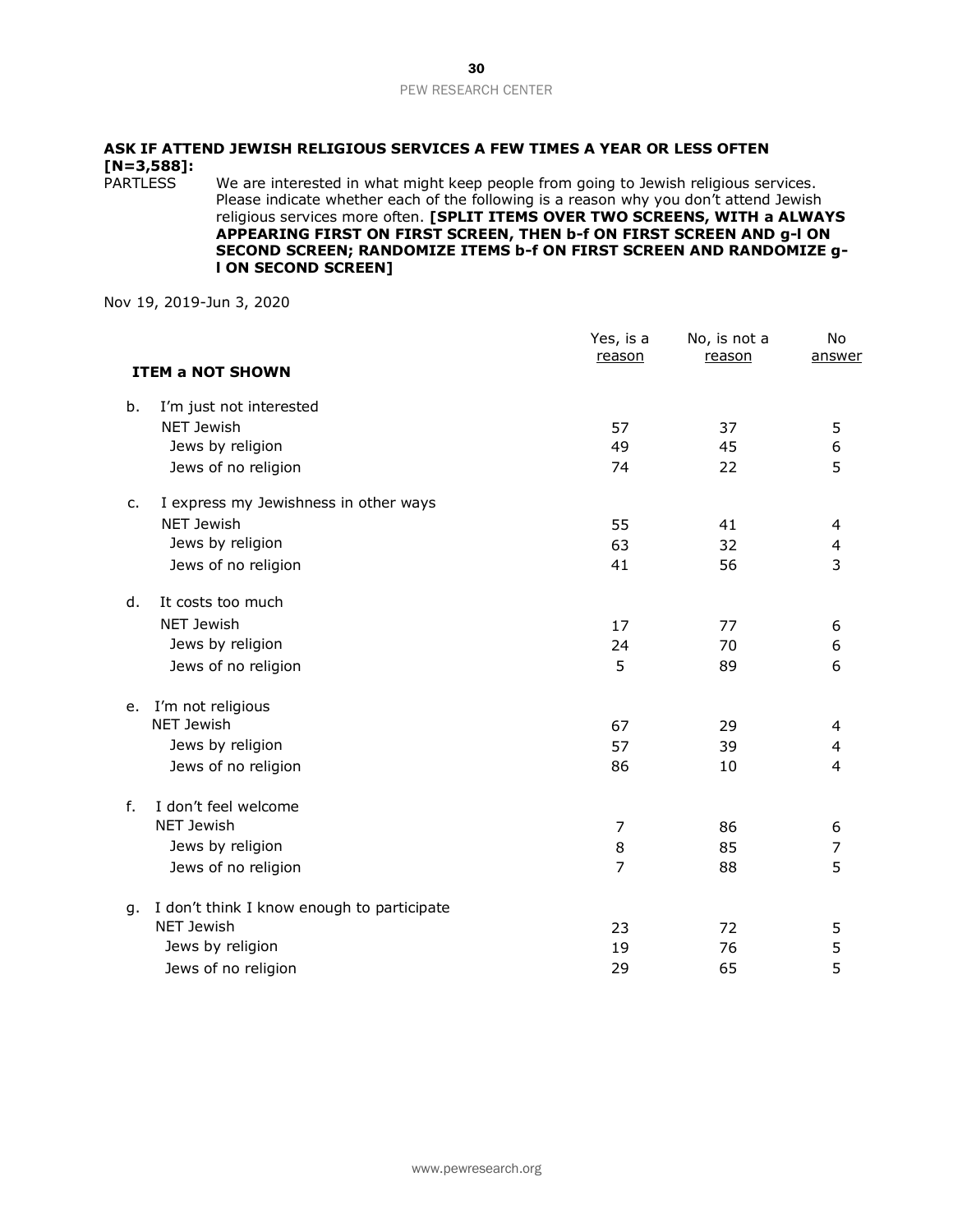### **PARTLESS CONTINUED …**

|    |                                                       | Yes, is a<br>reason | No, is not a<br>reason | No answer     |
|----|-------------------------------------------------------|---------------------|------------------------|---------------|
| h. | There aren't any Jewish congregations where I live    |                     |                        |               |
|    | <b>NET Jewish</b>                                     | 11                  | 84                     | 5             |
|    | Jews by religion                                      | 12                  | 82                     | $\frac{5}{5}$ |
|    | Jews of no religion                                   | 9                   | 86                     |               |
| i. | People treat me like I don't really belong            |                     |                        |               |
|    | NET Jewish                                            | 4                   | 90                     | 6             |
|    | Jews by religion                                      | 4                   | 90                     | 6             |
|    | Jews of no religion                                   | 4                   | 91                     | 6             |
| j. | I'm in poor health or find it difficult to get around |                     |                        |               |
|    | <b>NET Jewish</b>                                     | 5                   | 89                     | 6             |
|    | Jews by religion                                      | 5                   | 89                     | 6             |
|    | Jews of no religion                                   | $\overline{4}$      | 90                     | 6             |
| k. | I fear for my security                                |                     |                        |               |
|    | <b>NET Jewish</b>                                     | 6                   | 87                     | 6             |
|    | Jews by religion                                      | 8                   | 85                     | 7             |
|    | Jews of no religion                                   | 3                   | 92                     | 5             |
| Ι. | I feel pressured to do more or give more              |                     |                        |               |
|    | <b>NET Jewish</b>                                     | 11                  | 83                     | 6             |
|    | Jews by religion                                      | 12                  | 82                     | 6             |
|    |                                                       | 8                   |                        |               |
|    | Jews of no religion                                   |                     | 86                     | 6             |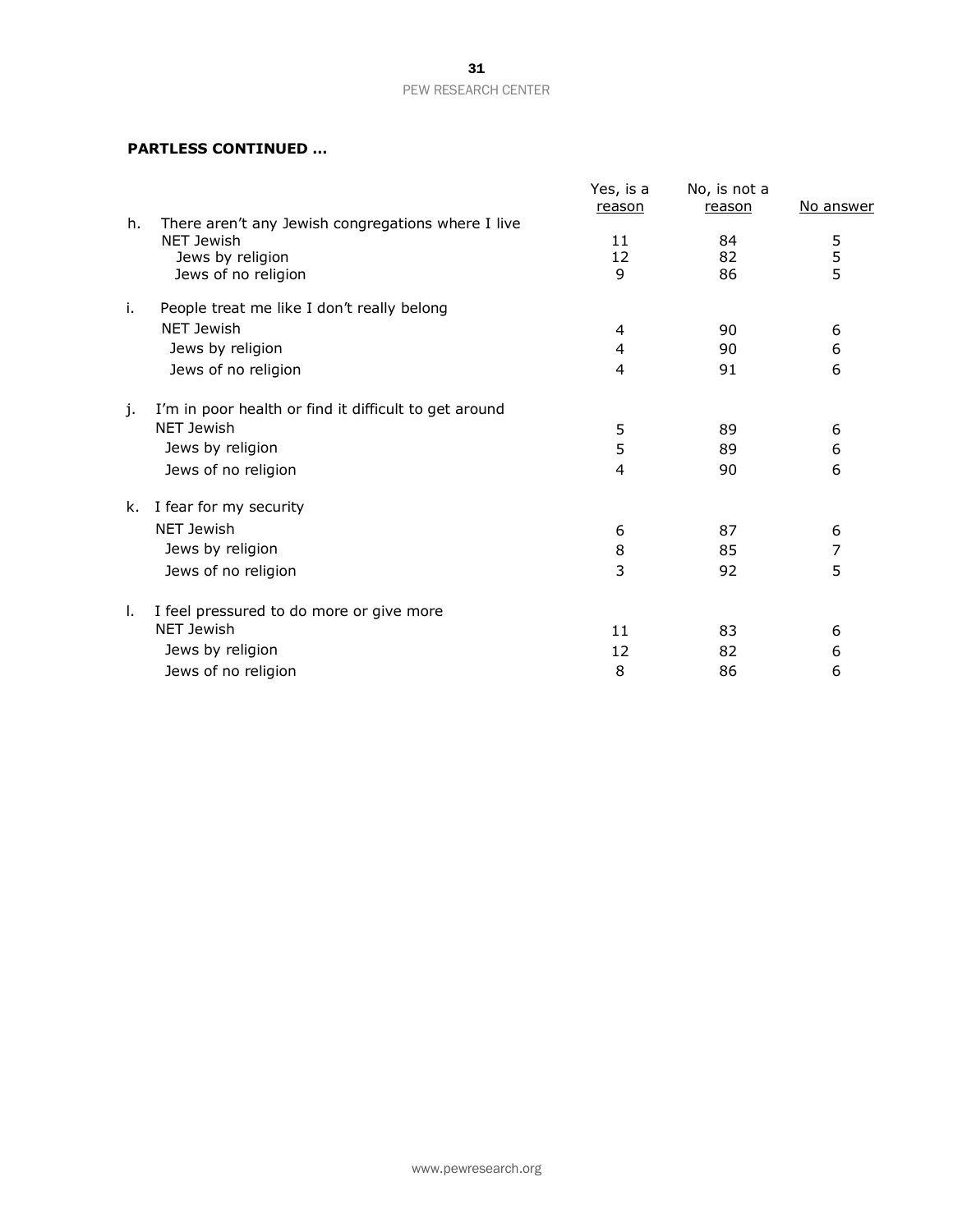NONTRAD1 We are also interested in other ways that people may connect with Jews and Judaism. About how often, if at all, do you… **[SPLIT ITEMS OVER TWO SCREENS, WITH a-f ON FIRST SCREEN AND g-l ON SECOND SCREEN; RANDOMIZE ITEMS ON EACH PAGE]**

|    |                                                             | Often          | Sometimes | <u>Rarely</u> | Never | No<br>answer   |
|----|-------------------------------------------------------------|----------------|-----------|---------------|-------|----------------|
| a. | Mark Shabbat in a way that makes it                         |                |           |               |       |                |
|    | meaningful to you<br><b>NET Jewish</b>                      | 20             | 19        | 22            | 37    | $\overline{2}$ |
|    | Jews by religion                                            | 26             | 22        | 25            | 25    | 3              |
|    | Jews of no religion                                         | 3              | 9         | 15            | 72    | $\mathbf{1}$   |
| b. | Share Jewish culture or holidays with                       |                |           |               |       |                |
|    | non-Jewish friends                                          |                |           |               |       |                |
|    | <b>NET Jewish</b>                                           | 18             | 44        | 22            | 15    | 1              |
|    | Jews by religion                                            | 23             | 47        | 18            | 11    | $\overline{2}$ |
|    | Jews of no religion                                         | 5              | 36        | 32            | 26    | 1              |
| c. | Cook or eat traditional Jewish foods                        |                |           |               |       |                |
|    | <b>NET Jewish</b>                                           | 27             | 44        | 18            | 9     | 1              |
|    | Jews by religion                                            | 33             | 45        | 15            | 5     | $\overline{2}$ |
|    | Jews of no religion                                         | 10             | 43        | 27            | 19    | ${<}1$         |
| d. | Read Jewish newspapers or seek out                          |                |           |               |       |                |
|    | Jewish news online                                          |                |           |               |       |                |
|    | <b>NET Jewish</b>                                           | 17             | 25        | 23            | 33    | 1              |
|    | Jews by religion                                            | 22             | 28        | 24            | 24    | $\overline{2}$ |
|    | Jews of no religion                                         | 4              | 15        | 22            | 59    | $\mathbf{1}$   |
| e. | Visit synagogues or historic Jewish sites<br>when traveling |                |           |               |       |                |
|    | <b>NET Jewish</b>                                           | 21             | 36        | 22            | 19    | $\overline{2}$ |
|    | Jews by religion                                            | 28             | 38        | 18            | 14    | $\overline{2}$ |
|    | Jews of no religion                                         | 4              | 28        | 34            | 33    | $\mathbf{1}$   |
| f. | Go to Jewish film festivals or seek out                     |                |           |               |       |                |
|    | Jewish films                                                |                |           |               |       |                |
|    | NET Jewish                                                  | 6              | 20        | 28            | 45    | 1              |
|    | Jews by religion                                            | 6              | 23        | 31            | 38    | $\overline{2}$ |
|    | Jews of no religion                                         | $\overline{4}$ | 9         | 21            | 66    | $<$ 1          |
| g. | Participate in activities or services with<br>Chabad        |                |           |               |       |                |
|    | <b>NET Jewish</b>                                           | 5              | 12        | 21            | 62    | 2              |
|    | Jews by religion                                            | 6              | 14        | 25            | 53    | $\overline{2}$ |
|    | Jews of no religion                                         | $\mathbf{1}$   | 5         | 9             | 84    | $<$ 1          |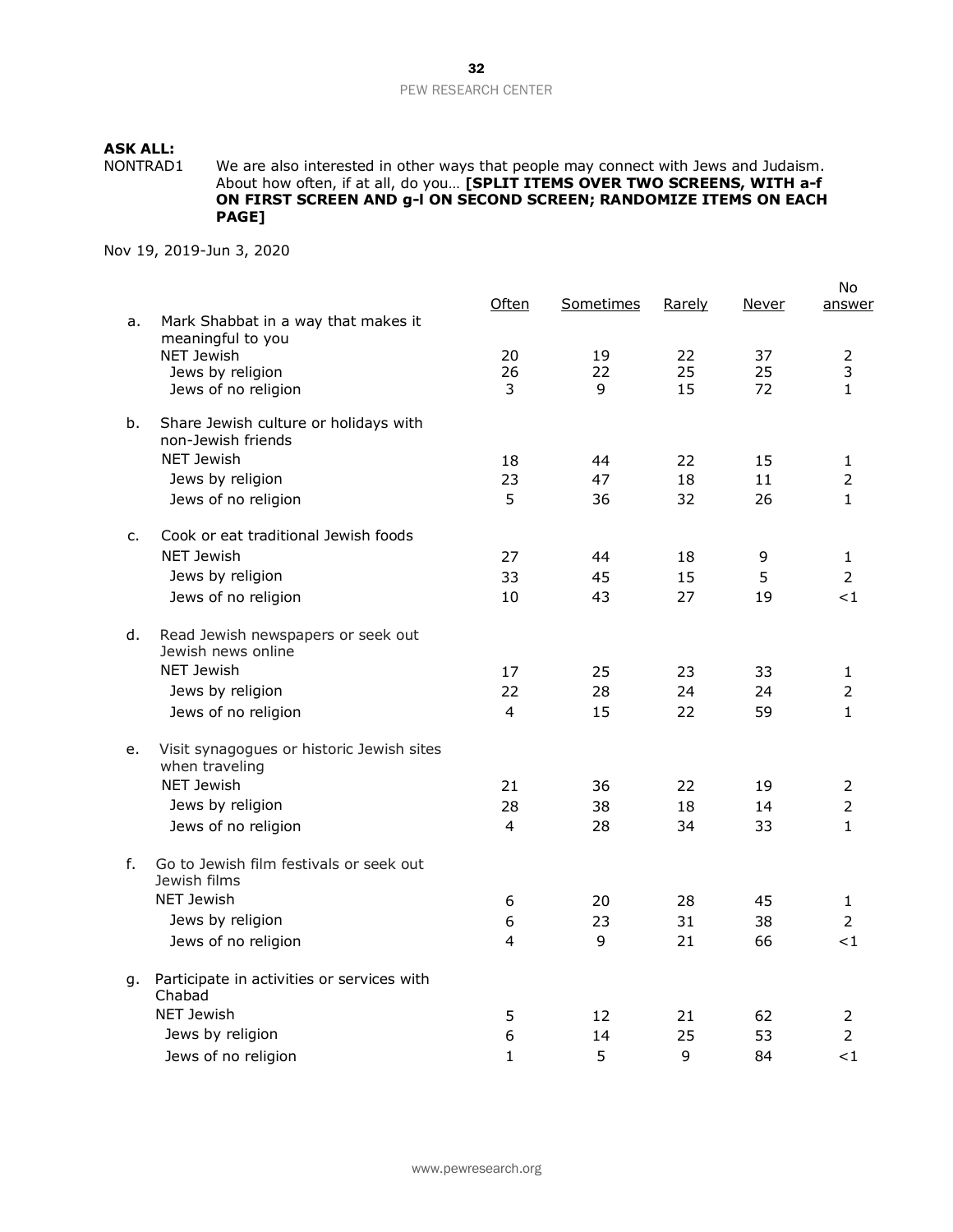### **NONTRAD1 CONTINUED …**

|    |                                                                       | Often | Sometimes | <u>Rarely</u> | Never | No.<br>answer  |
|----|-----------------------------------------------------------------------|-------|-----------|---------------|-------|----------------|
| h. | Watch TV shows with Jewish or Israeli                                 |       |           |               |       |                |
|    | themes or content<br>NET Jewish                                       | 10    | 33        | 29            | 27    | 2              |
|    | Jews by religion                                                      | 12    | 37        | 27            | 22    | $\overline{2}$ |
|    | Jews of no religion                                                   | 5     | 22        | 34            | 39    | <1             |
| j. | Engage in political activism as an<br>expression of Jewishness        |       |           |               |       |                |
|    | <b>NET Jewish</b>                                                     | 7     | 23        | 24            | 45    | 1              |
|    | Jews by religion                                                      | 9     | 26        | 25            | 38    | $\overline{2}$ |
|    | Jews of no religion                                                   | 4     | 12        | 19            | 65    | <1             |
| j. | Listen to Jewish or Israeli music                                     |       |           |               |       |                |
|    | <b>NET Jewish</b>                                                     | 11    | 26        | 26            | 36    | 2              |
|    | Jews by religion                                                      | 13    | 29        | 27            | 29    | $\overline{2}$ |
|    | Jews of no religion                                                   | 4     | 18        | 24            | 54    | <1             |
| k. | Participate in online conversations about<br>Judaism and being Jewish |       |           |               |       |                |
|    | NET Jewish                                                            | 4     | 12        | 22            | 60    | 1              |
|    | Jews by religion                                                      | 6     | 14        | 24            | 55    | $\overline{2}$ |
|    | Jews of no religion                                                   | <1    | 8         | 18            | 73    | $\mathbf{1}$   |
| Τ. | Read Jewish literature, biographies or<br>books on Jewish history     |       |           |               |       |                |
|    | <b>NET Jewish</b>                                                     | 12    | 32        | 27            | 27    | $\overline{2}$ |
|    | Jews by religion                                                      | 15    | 34        | 26            | 22    | $\overline{2}$ |
|    | Jews of no religion                                                   | 4     | 25        | 30            | 41    | $<$ 1          |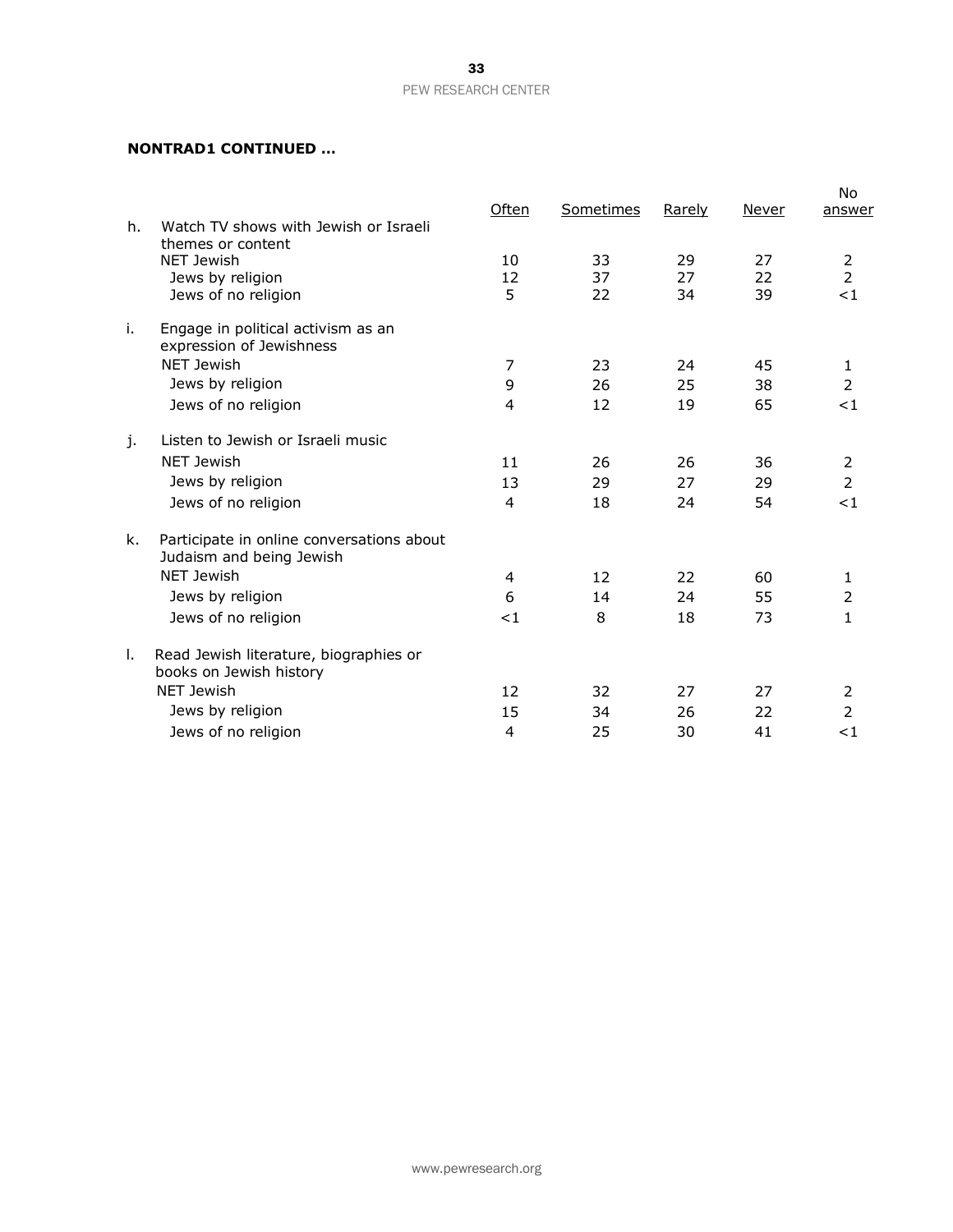# **ASK ALL:**

And is there anything else you do that makes you feel connected with Jews and Judaism?

### **NOTE: RESULTS DO NOT SUM TO 100% BECAUSE MULTIPLE RESPONSES WERE PERMITTED**

|  | Nov 19, 2019- |
|--|---------------|
|  |               |

# Jun 3, 2020

| J, ZUZU |                                                      |
|---------|------------------------------------------------------|
| 9       | Family and continuity                                |
| 8       | Traditional Jewish religious practices               |
| 4       | Shared cultural experience/peoplehood                |
| 3       | Participating in community and Jewish organizations  |
| 2       | Jewish literature, history and entertainment         |
| 2       | Social justice/ethics                                |
| 1       | Awareness/concern about anti-Semitism/discrimination |
| 1       | Living in a Jewish area                              |
| 1       | Visiting/caring about Israel                         |
| 1       | Volunteering/being charitable                        |
|         | Speaking Yiddish/Hebrew                              |
| 1       | Teaching others about Judaism                        |
|         | Cook or eat traditional Jewish foods                 |
|         |                                                      |

- <1 Watching/reading Jewish news
- <1 Visiting Jewish sites
- 8 No, do not to anything else to feel connected with Jews and Judaism
- 5 Other/unsure
- 60 No answer

### **ASK ALL:**

RITUAL In the past year, have you observed any Jewish rituals to mark life milestones, such as attending a bar or bat mitzvah, lighting a yahrzeit candle, or attending a circumcision or Jewish naming ceremony?

|                     | Yes, have done this | No, have not done     |           |
|---------------------|---------------------|-----------------------|-----------|
|                     | in the past year    | this in the past year | No answer |
| NET Jewish          | 61                  | 38                    |           |
| Jews by religion    | 73.                 | 26                    |           |
| Jews of no religion | 28                  | 77                    | ا >       |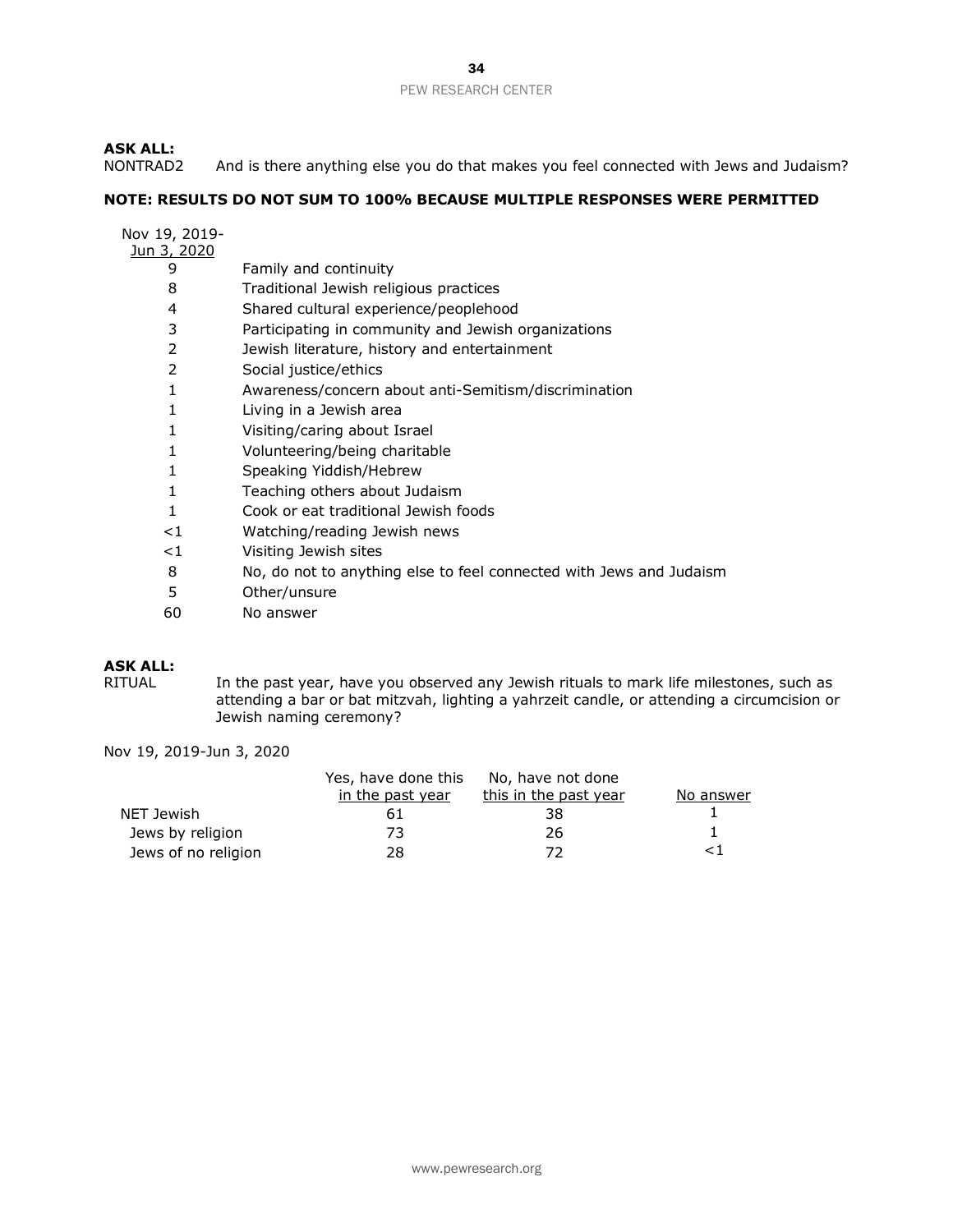Do you own any of the following? [RANDOMIZE]

Nov 19, 2019-Jun 3, 2020

|                |                                       | Yes, own<br>this | No, do not<br><u>own this</u> | No answer      |
|----------------|---------------------------------------|------------------|-------------------------------|----------------|
| a.             | Menorah                               |                  |                               |                |
|                | NET Jewish                            | 81               | 18                            | 1              |
|                | Jews by religion                      | 90               | 9                             | 1              |
|                | Jews of no religion                   | 57               | 43                            |                |
| b.             | Mezuzah                               |                  |                               |                |
|                | NET Jewish                            | 64               | 34                            | 2              |
|                | Jews by religion                      | 78               | 20                            | 3              |
|                | Jews of no religion                   | 28               | 72                            | $<$ 1          |
| $\mathsf{C}$ . | Seder plate                           |                  |                               |                |
|                | <b>NET Jewish</b>                     | 56               | 42                            | 1              |
|                | Jews by religion                      | 68               | 30                            | $\overline{2}$ |
|                | Jews of no religion                   | 23               | 77                            | $<$ 1          |
| d.             | Hebrew-language siddur or prayer book |                  |                               |                |
|                | NET Jewish                            | 59               | 39                            | 2              |
|                | Jews by religion                      | 72               | 26                            | 2              |
|                | Jews of no religion                   | 24               | 75                            | ${<}1$         |
|                |                                       |                  |                               |                |

### **ASK ALL:**

DISTINCT On a typical day, do you wear something that is distinctively Jewish, such as a kippa (yarmulke) or a chain or bracelet with a Star of David or chai symbol?

|                     | Yes, wear<br>something | No, typically do not<br>wear anything |           |
|---------------------|------------------------|---------------------------------------|-----------|
|                     | distinctive            | distinctive                           | No answer |
| NET Jewish          | 20                     | 79                                    |           |
| Jews by religion    | 25                     | 74                                    |           |
| Jews of no religion | ∽                      | 94                                    | ا>        |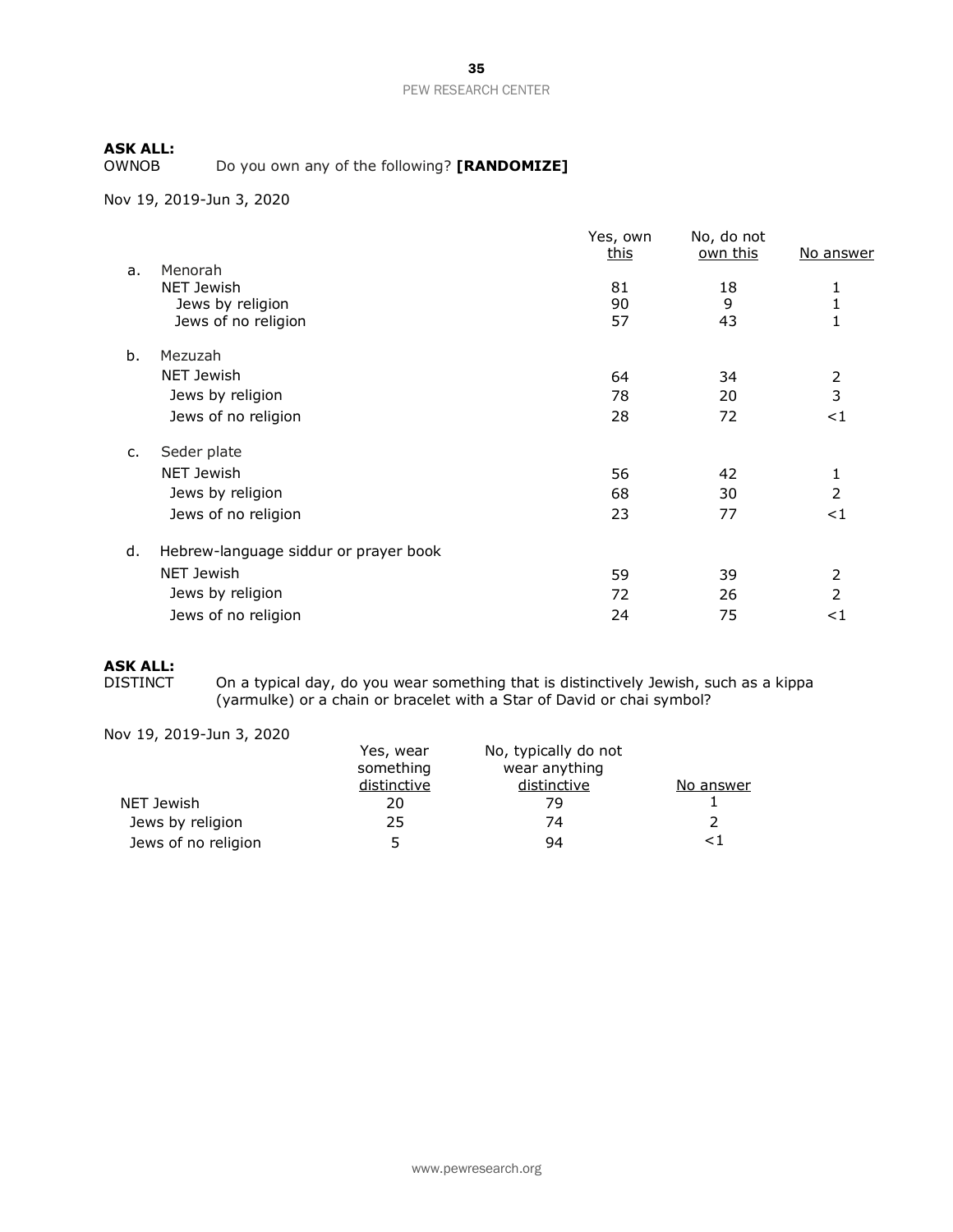FUTUREJS Regardless of whether you have any grandchildren right now, imagine for a moment that you do have grandchildren. How important would it be to you that your grandchildren… **[RANDOMIZE]**

|    |                                        | Very<br>important | Somewhat<br>important | Not too<br><u>important</u> | Not at all<br><i>important</i> | <u>No answer</u> |
|----|----------------------------------------|-------------------|-----------------------|-----------------------------|--------------------------------|------------------|
| a. | Are Jewish?                            |                   |                       |                             |                                |                  |
|    | <b>NET Jewish</b>                      | 34                | 28                    | 17                          | 19                             | 1                |
|    | Jews by religion                       | 45                | 31                    | 14                          | 9                              | $\mathbf{1}$     |
|    | Jews of no religion                    | 4                 | 21                    | 26                          | 48                             | ${<}1$           |
| b. | Share your core political convictions? |                   |                       |                             |                                |                  |
|    | <b>NET Jewish</b>                      | 26                | 39                    | 23                          | 11                             | 1                |
|    | Jews by religion                       | 26                | 41                    | 22                          | 10                             | 1                |
|    | Jews of no religion                    | 26                | 33                    | 26                          | 15                             | ${<}1$           |
| c. | Carry on your family name?             |                   |                       |                             |                                |                  |
|    | <b>NET Jewish</b>                      | 26                | 29                    | 23                          | 19                             | 2                |
|    | Jews by religion                       | 30                | 32                    | 22                          | 14                             | 2                |
|    | Jews of no religion                    | 15                | 23                    | 27                          | 35                             | $<$ 1            |
| d. | Marry someone who is Jewish?           |                   |                       |                             |                                |                  |
|    | <b>NET Jewish</b>                      | 22                | 22                    | 21                          | 34                             | 1                |
|    | Jews by religion                       | 29                | 28                    | 22                          | 20                             |                  |
|    | Jews of no religion                    | 2                 | 7                     | 17                          | 73                             | ${<}1$           |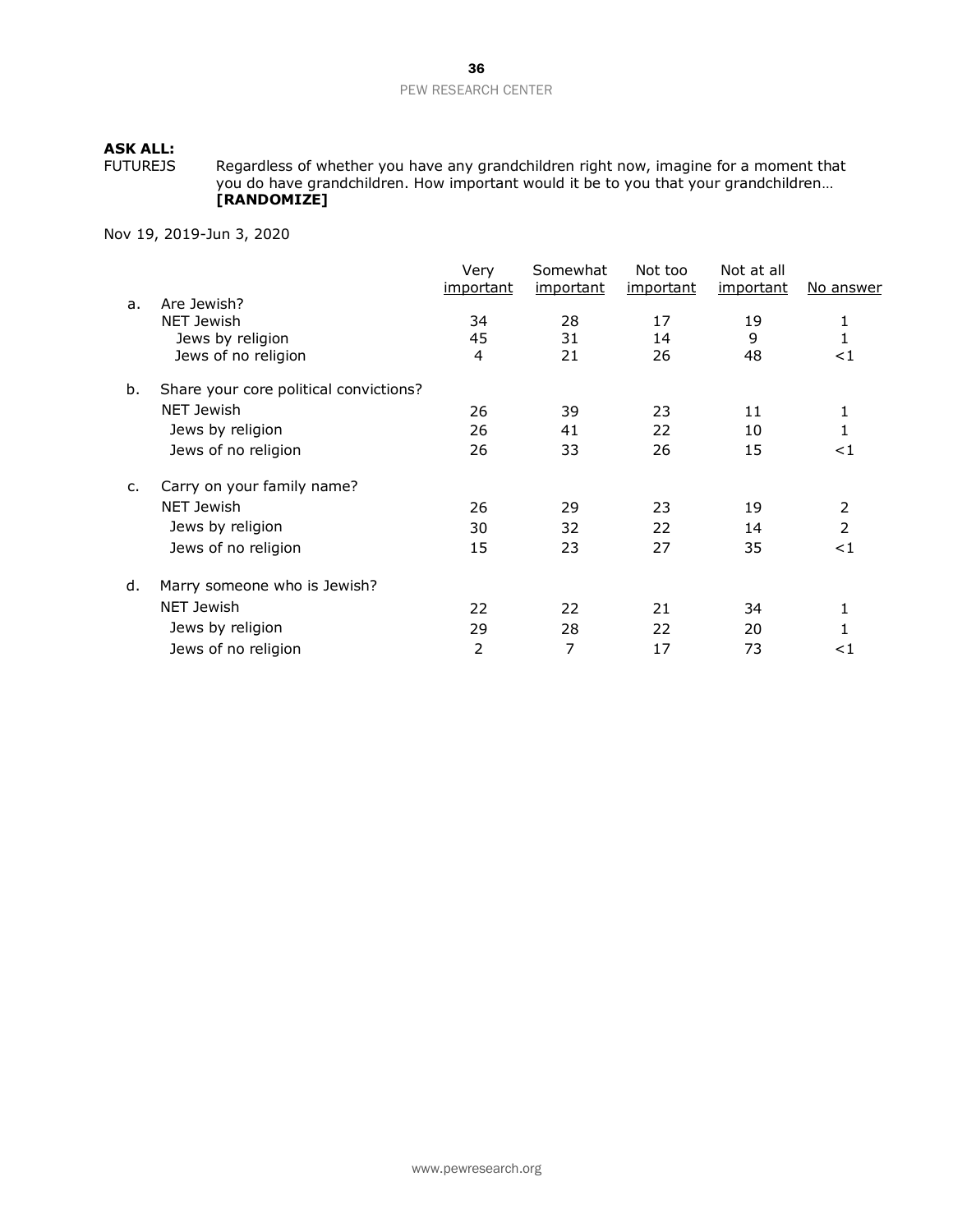On another topic…

### **ASK ALL:**

CHRELIGMOD Thinking about WHEN YOU WERE A CHILD, in what religion were you raised, if any?

### **ASK IF NOT RAISED JEWISH BY RELIGION:**

RJASIDE ASIDE from religion, would you say you were raised Jewish in any way (for example ethnically, culturally or because of your family's background)?

# **ASK ALL:**

Which, if either, of your parents was Jewish?

Nov 19, 2019-Jun 3, 2020

|                     | Mother | Father | Both | Neither | Other | No answer |
|---------------------|--------|--------|------|---------|-------|-----------|
| NET Jewish          |        |        | 69   |         |       |           |
| Jews by religion    |        |        | 80   |         |       |           |
| Jews of no religion | 30     |        | 40   |         |       |           |

### **SUMMARY TABLE, BASED ON TOTAL**

| Raised Jewish by religion                                                                                  | NET<br><u>Jewish</u><br>73 | Jews by<br>religion<br>84 | Jews of no<br>religion<br>40 |
|------------------------------------------------------------------------------------------------------------|----------------------------|---------------------------|------------------------------|
| Raised with no religion, but raised as Jewish ASIDE                                                        |                            |                           |                              |
| from religion and had Jewish parent                                                                        | 8                          |                           | 20                           |
| Raised with religion other than Judaism, but raised as<br>Jewish ASIDE from religion and had Jewish parent | 5                          |                           | 11                           |
| Had Jewish parent but not raised Jewish by religion<br>or aside from religion                              | 10                         |                           | 27                           |
| Raised Jewish aside from religion, but did not have<br>Jewish parent                                       |                            |                           |                              |
| No Jewish background of any kind                                                                           | 5                          |                           | 0                            |
| Had Jewish parent and/or was raised Jewish aside<br>from religion but did not answer CHRELIGMOD            | <1                         |                           | ا >                          |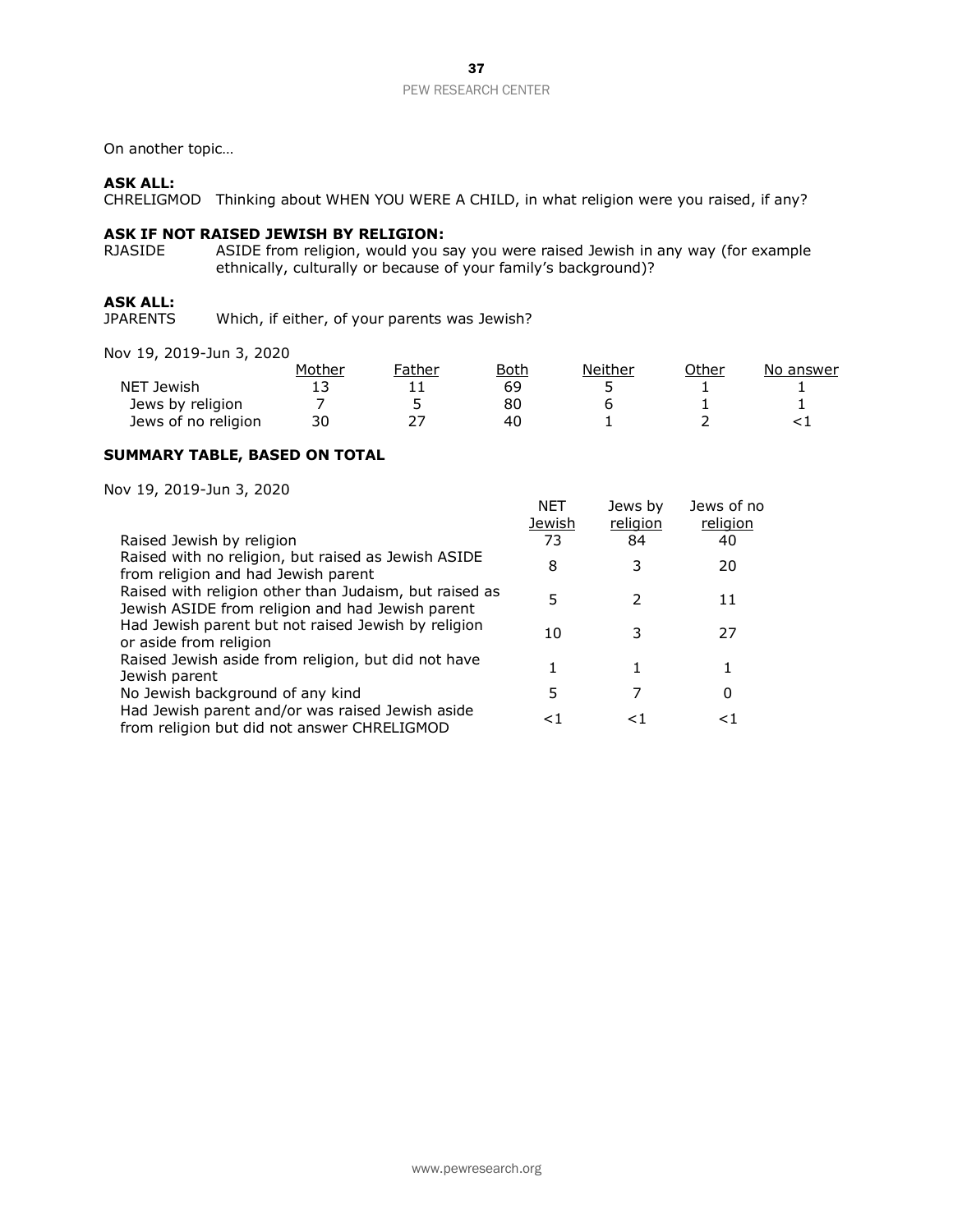### **ASK IF RAISED JEWISH:**

CHDENOM1 Now thinking about Jewish religious denominations, were you raised…

# **ASK IF RAISED ORTHODOX:**

CHDENOM2 Were you raised…?

### **SUMMARY TABLE, BASED ON TOTAL**

|                             |            | Jews by  | Jews of no |
|-----------------------------|------------|----------|------------|
|                             | NET Jewish | religion | religion   |
| Reform                      | 29         | 31       | 22         |
| Conservative                | 26         | 32       |            |
| Orthodox                    | 10         | 14       |            |
| Hasidic or Chabad           | 6          | 8        | <1         |
| Modern or Centrist Orthodox |            |          |            |
| Other Orthodox              |            |          | ${<}1$     |
| No answer                   | $\leq$ 1   | ≤1       |            |
| No particular denomination  | 17         | 10       | 35         |
| Other denomination          |            |          | 2          |
| No answer                   |            |          | 3          |
| Not raised Jewish           | 15         |          |            |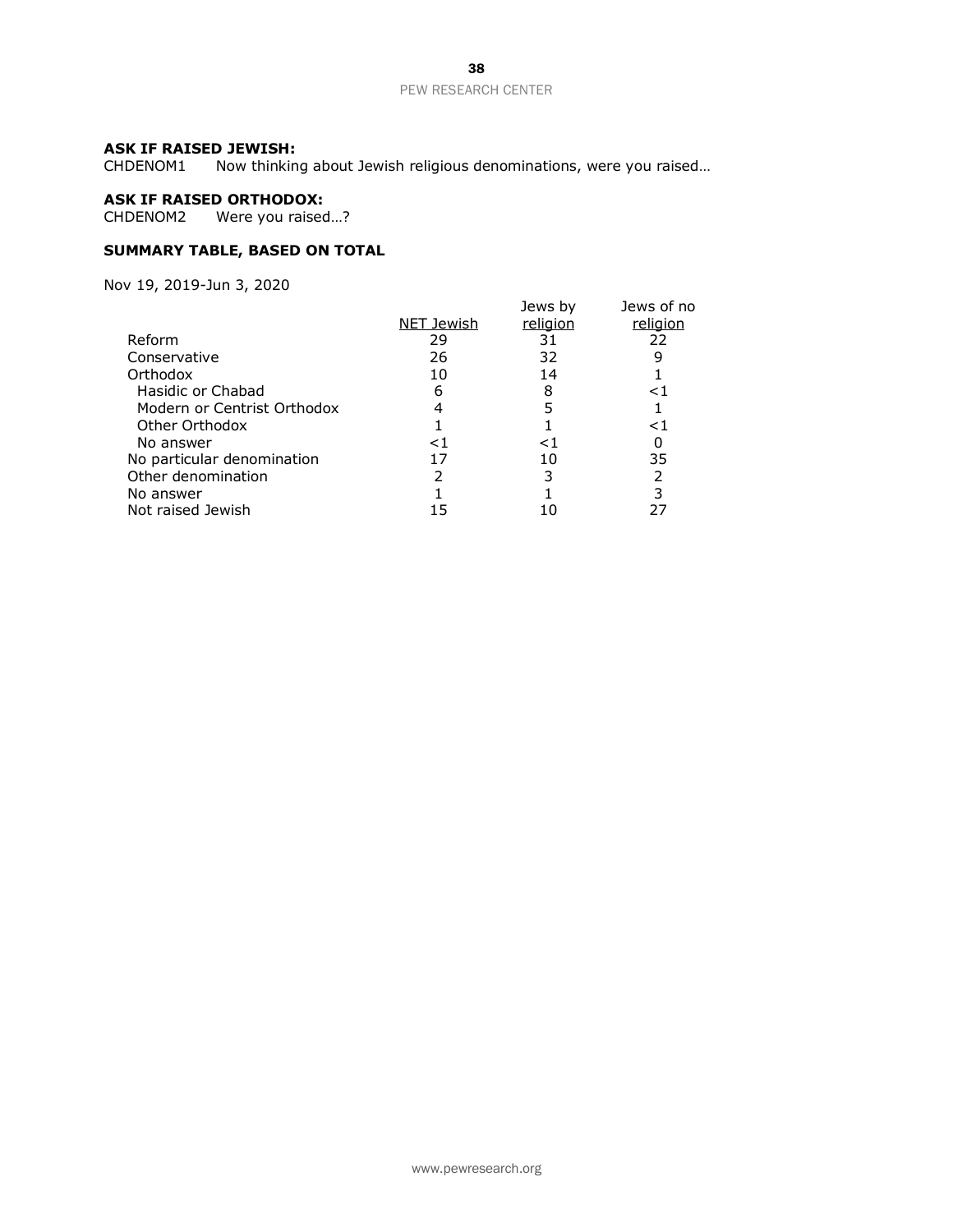When you were growing up, how many years, if any, did you...

Nov 19, 2019-Jun 3, 2020

|    |                                                                                                                       | $\overline{0}$ | <u>1-3 years</u> | $4-6$ years | 7 years or<br>more | No answer     |
|----|-----------------------------------------------------------------------------------------------------------------------|----------------|------------------|-------------|--------------------|---------------|
| a. | Attend a full-time Jewish school,<br>such as a yeshiva or Jewish day<br>school?                                       |                |                  |             |                    |               |
|    | NET Jewish                                                                                                            | 77             | 7                | 3           | 12                 | 1             |
|    | Jews by religion                                                                                                      | 72             | 8                | 3           | 16                 | 1             |
|    | Jews of no religion                                                                                                   | 89             | 7                |             | 3                  | ا>            |
| b. | Participate in some other kind of<br>formal Jewish educational program,<br>such as Hebrew school or Sunday<br>school? |                |                  |             |                    |               |
|    | NET Jewish                                                                                                            | 41             | 20               | 16          | 22                 | 1             |
|    | Jews by religion                                                                                                      | 33             | 19               | 20          | 27                 | $\mathcal{P}$ |
|    | Jews of no religion                                                                                                   | 62             | 22               | 8           | 8                  |               |
| c. | Attend a summer camp with Jewish<br>content?                                                                          |                |                  |             |                    |               |
|    | NET Jewish                                                                                                            | 61             | 19               | 9           | 10                 | 1             |
|    | Jews by religion                                                                                                      | 55             | 22               | 10          | 12                 |               |
|    | Jews of no religion                                                                                                   | 79             | 14               | 4           | 3                  | <1            |
|    |                                                                                                                       |                |                  |             |                    |               |

### *2013 TREND FOR COMPARISON:*

### **ASK ALL WHO WERE RAISED JEWISH (IN CHRELIG OR Q.H15) OR HAD A JEWISH PARENT (IN Q.H16):**

Q.H19c And when you were growing up, did you ever participate in some other kind of formal Jewish educational program, such as Hebrew School or Sunday school, or not?

### **BASED ON TOTAL:**

| Feb 20-Jun 13, 2013                                     | NET Jewish | Jewish by<br>religion | Jews of no<br>religion |
|---------------------------------------------------------|------------|-----------------------|------------------------|
| Yes (SPECIFY: And for about                             |            |                       |                        |
| how many years was that?                                |            |                       |                        |
| <b>RECORD NUMBER OF YEARS,</b>                          |            |                       |                        |
| 0-20; ENTER 0 IF LESS THAN                              |            |                       |                        |
| <b>ONE YEAR</b> )                                       | 59         | 63                    | 44                     |
| 0-5 years                                               | 27         | 28                    | 25                     |
| $6-10$ years                                            | 24         | 27                    | 14                     |
| $11-15$ years                                           |            | 8                     | 4                      |
| $16-20$ years                                           |            |                       |                        |
| No                                                      | 38         | 33                    | 55                     |
| DK/Ref./Undesignated (VOL.)<br>NOT RAISED JEWISH AND NO | 1          |                       |                        |
| <b>JEWISH PARENT(S)</b>                                 |            | 3                     |                        |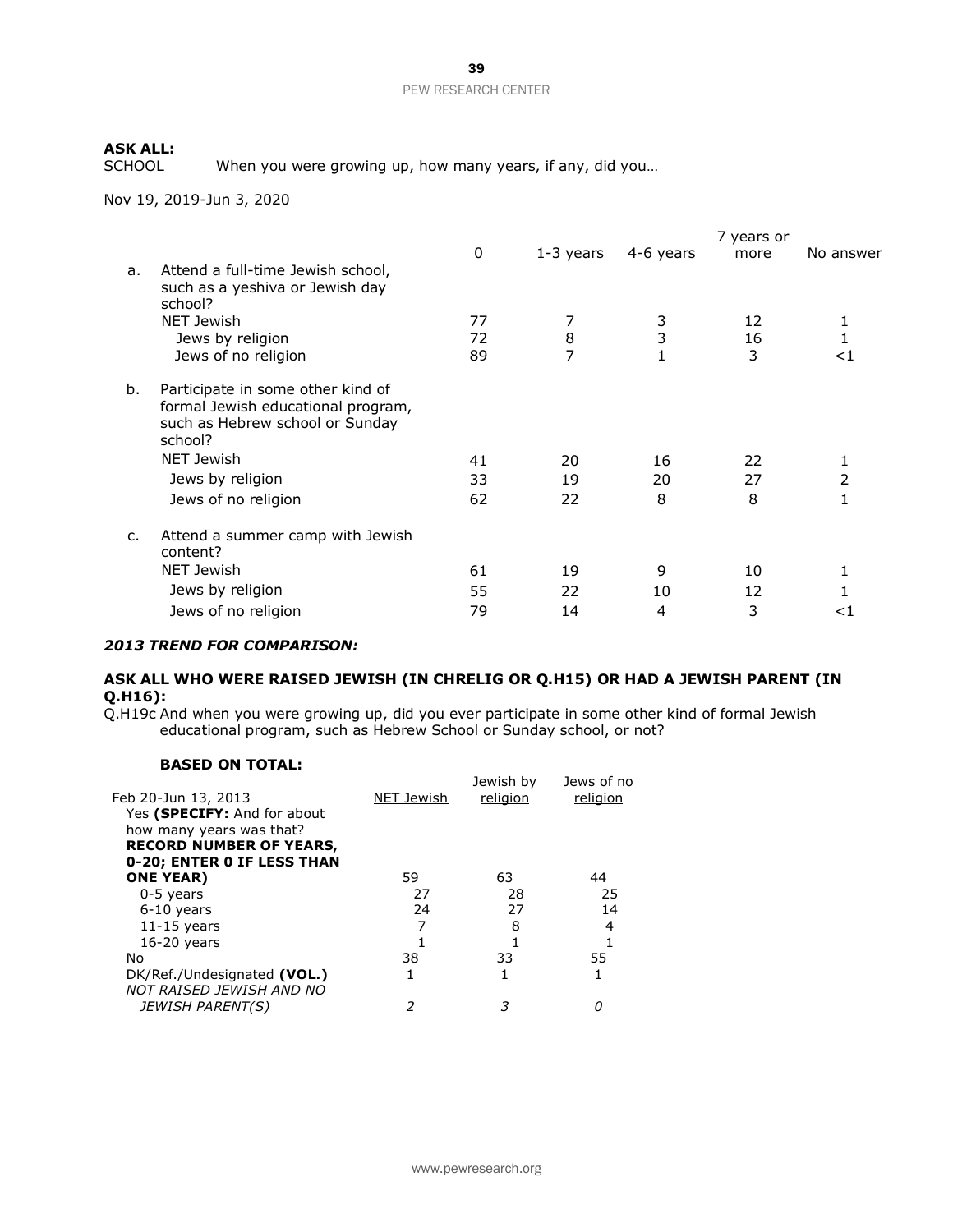### *2013 TREND FOR COMPARISON:*

### **ASK ALL WHO WERE RAISED JEWISH (IN CHRELIG OR Q.H15) OR HAD A JEWISH PARENT (IN Q.H16):**

Q.H20 When you were growing up, did you ever attend an overnight summer camp with Jewish content, or not?

### **BASED ON TOTAL:**

| Feb 20-Jun 13, 2013         | NET Jewish | Jewish by<br>religion | Jews of no<br>religion |
|-----------------------------|------------|-----------------------|------------------------|
| Yes                         | 38         | 44                    | 18                     |
| No                          | 59         | 52                    | 81                     |
| DK/Ref./Undesignated (VOL.) |            |                       |                        |
| NOT RAISED JEWISH AND NO    |            |                       |                        |
| <b>JEWISH PARENT(S)</b>     |            |                       |                        |

### **ASK ALL:**

MITZVAH Did you have a bar or bat mitzvah when you were young?

Nov 19, 2019-Jun 3, 2020

|                     | <u>Yes</u> | No | No answer |
|---------------------|------------|----|-----------|
| NET Jewish          | 48         | 51 |           |
| Jews by religion    | 58         |    |           |
| Jews of no religion | つろ         | 77 |           |

#### *2013 TREND FOR COMPARISON:*

### **ASK ALL WHO WERE RAISED JEWISH (IN CHRELIG OR Q.H15) OR HAD A JEWISH PARENT (IN Q.H16):**

Q.H23 Did you have a **[IF SEX=1, INSERT:** Bar Mitzvah (bar MITS-va); **IF SEX=2, INSERT:** Bat Mitzvah (baht MITS-va)**]** when you were young, or not?

### **BASED ON TOTAL:**

|                                    |            | Jewish by | Jews of no |
|------------------------------------|------------|-----------|------------|
| Feb 20-Jun 13, 2013                | NET Jewish | religion  | religion   |
| Yes                                | 51         | 58        | 27         |
| No                                 | 46         | 38        | 73         |
| No, but had one as an adult (VOL.) | $<$ 1      | < 1       | < 1        |
| DK/Ref./Undesignated (VOL.)        | < 1        | $\leq 1$  | < 1        |
| NOT RAISED JEWISH AND NO           |            |           |            |
| <b>JEWISH PARENT(S)</b>            |            |           |            |
|                                    |            |           |            |

#### **ASK ALL:**

CLERGY1 Do you think rabbis should perform marriage ceremonies for interfaith couples—that is, between someone who is Jewish and someone who is not?

|                     | Yes, they should<br>perform marriage<br>ceremonies for | No, they should not<br>perform marriage<br>ceremonies for |            |           |
|---------------------|--------------------------------------------------------|-----------------------------------------------------------|------------|-----------|
|                     | interfaith couples                                     | interfaith couples                                        | It depends | No answer |
| NET Jewish          | 64                                                     |                                                           | 25         |           |
| Jews by religion    | 61                                                     | 12                                                        | 25         |           |
| Jews of no religion | 73                                                     |                                                           | 24         |           |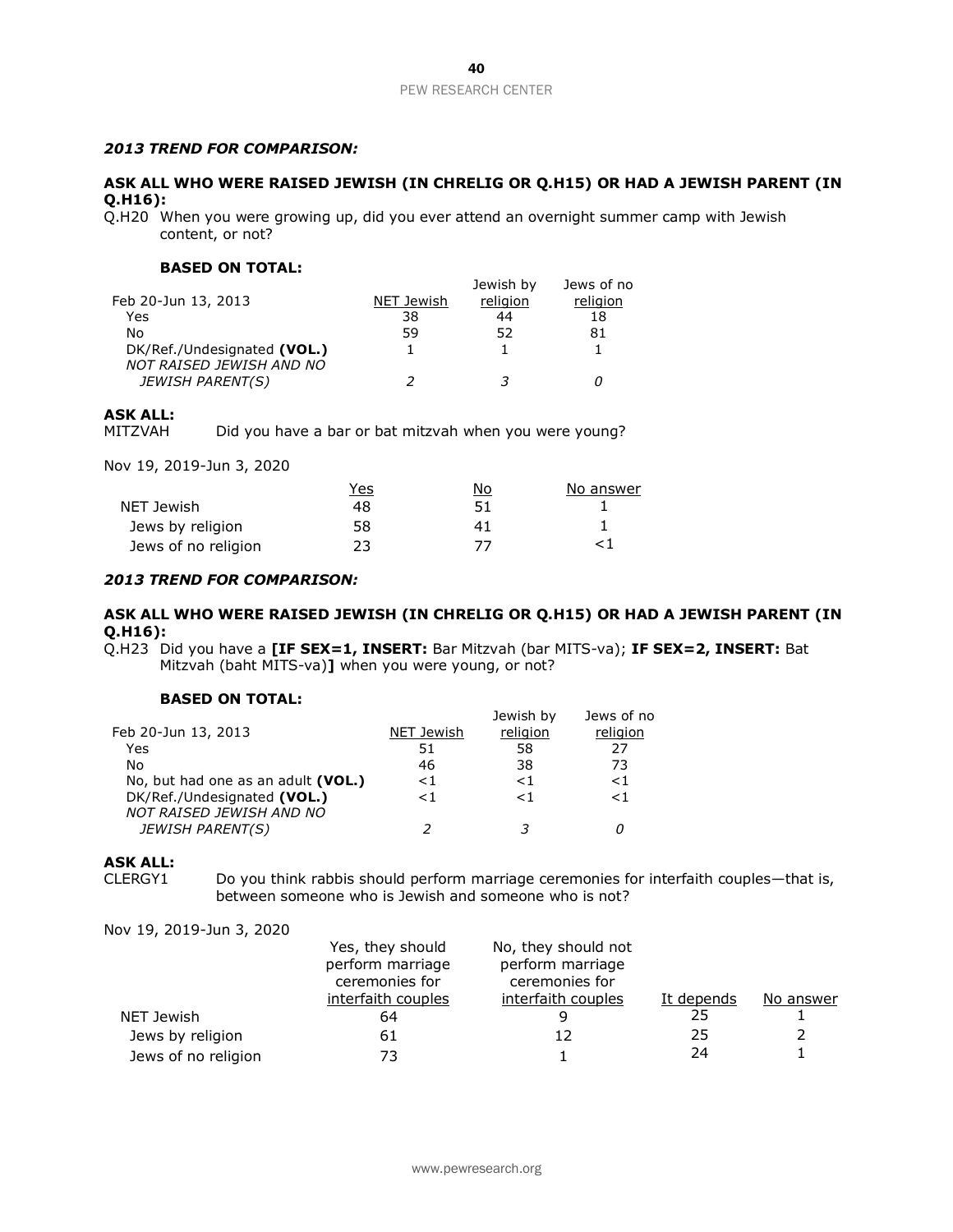# **ASK ALL:**

Do you think rabbis should perform marriage ceremonies for same-sex couples?

Nov 19, 2019-Jun 3, 2020

|                     | Yes, they should<br>perform marriage<br>ceremonies for same- | No, they should not<br>perform marriage<br>ceremonies for same- |            |           |
|---------------------|--------------------------------------------------------------|-----------------------------------------------------------------|------------|-----------|
|                     | sex couples                                                  | sex couples                                                     | It depends | No answer |
| NET Jewish          | 71                                                           | 15                                                              | 13         |           |
| Jews by religion    | 68                                                           | 18                                                              | 12         |           |
| Jews of no religion | 78                                                           | 8                                                               | 13         |           |

# **ASK ALL:**

Which of these best describes you?

Nov 19, 2019-Jun 3, 2020

|                       | NET Jewish | Jews by<br>religion | Jews of no<br>religion |
|-----------------------|------------|---------------------|------------------------|
| Married               | 59         | 62                  | 50                     |
| Living with a partner |            | ь                   | 8                      |
| Divorced              |            |                     | h                      |
| Separated             |            |                     |                        |
| Widowed               | b          |                     |                        |
| Never been married    | 20         | 15                  | 33                     |
| No answer             |            |                     |                        |

### **ASK IF MARRIED [N=2,786]:**

MYEAR In what year did you and your spouse get married?

|            | Jews by  | Jews of no |
|------------|----------|------------|
| NET Jewish | religion | religion   |
| 10         | 11       |            |
| 11         | 11       | 9          |
| 15         | 15       | 12         |
| 15         | 15       | 13         |
| 20         | 20       | 20         |
| 28         | 25       | 36         |
| っ          |          | 3          |
|            |          |            |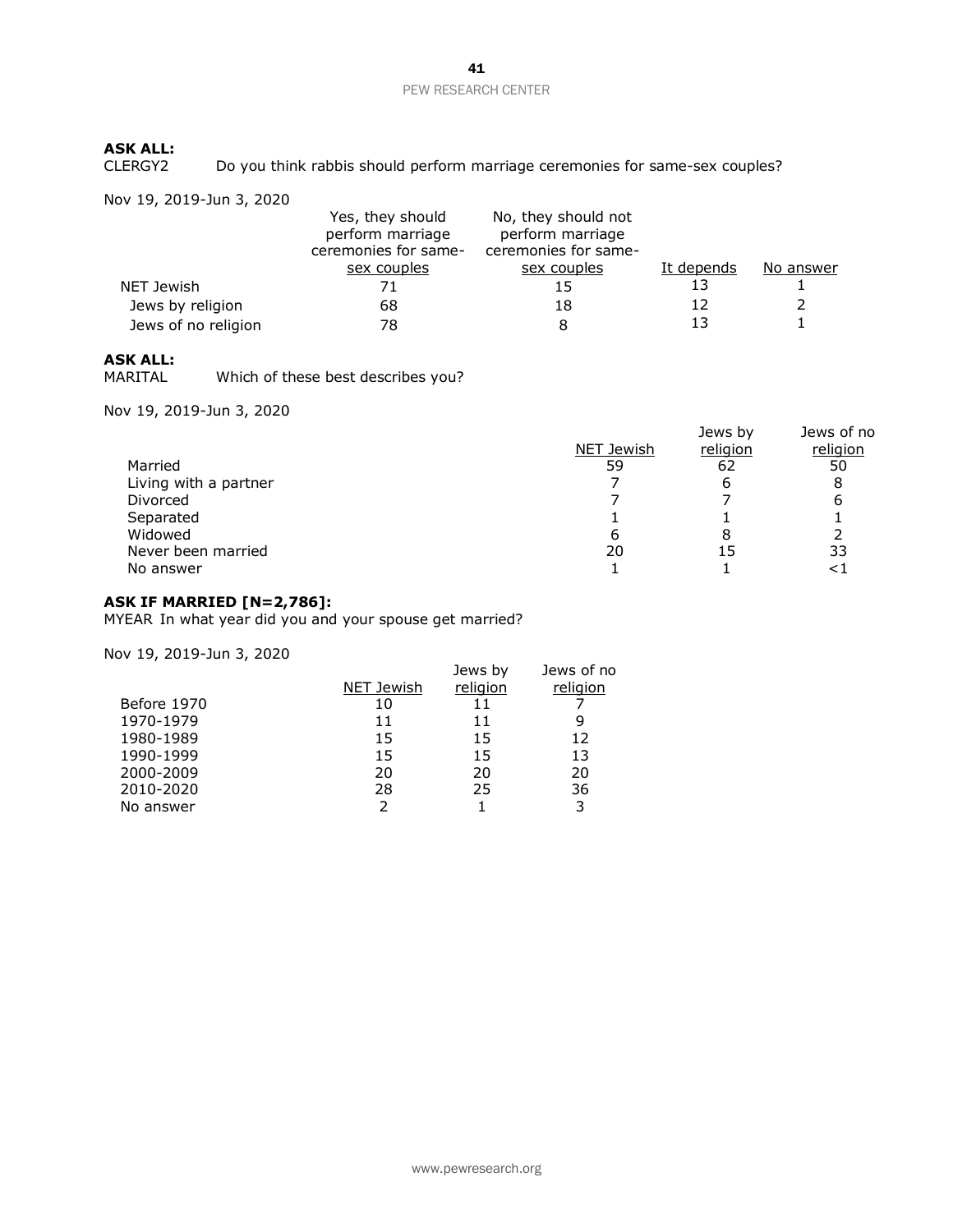#### **ASK IF MARRIED OR LIVING WITH A PARTNER:**

SPRELIG What is your spouse or partner's religion, if any?

### **ASK IF MARRIED OR LIVING WITH A PARTNER AND SPOUSE/PARTNER IS NOT JEWISH BY RELIGION:**

SPASIDE ASIDE from religion, does your spouse or partner consider themself Jewish in any way (for example ethnically, culturally or because of their family's background)?

### **ASK IF MARRIED OR LIVING WITH A PARTNER:**

SPRAISED Did your spouse or partner have a Jewish parent or was your spouse or partner raised Jewish?

### **SUMMARY TABLE, BASED ON TOTAL MARRIED OR LIVING WITH A PARTNER [N=3,087]:**

Nov 19, 2019-Jun 3, 2020

|                                      | NET Jewish | Jews by religion | <u>Jews of no religion</u> |
|--------------------------------------|------------|------------------|----------------------------|
| Spouse/partner Jewish by religion    |            | 64               |                            |
| Spouse/partner Jew of no religion    |            |                  |                            |
| Spouse/partner Jewish background     |            |                  |                            |
| Spouse/partner Jewish affinity       |            |                  |                            |
| Spouse/partner not Jewish in any way | 4          |                  |                            |

### **ASK IF MARRIED OR LIVING WITH A PARTNER:**

SPAGE How old is your spouse or partner?

### **RESULTS REPERCENTAGED TO EXCLUDE NONRESPONSE [N=3,020]**

Nov 19, 2019-Jun 3, 2020

|                     | 18-29 | $30 - 49$ | <u>50-64</u> | <u>65+</u> |
|---------------------|-------|-----------|--------------|------------|
| NET Jewish          |       | 36        |              | 28         |
| Jews by religion    |       | つつ        | 29           |            |
| Jews of no religion |       | 50        | רר           |            |

#### **ASK IF MARRIED OR LIVING WITH A PARTNER:**

SPSEX Is your spouse or partner male or female?

### **RESULTS REPERCENTAGED TO EXCLUDE NONRESPONSE [N=3,071]:**

|                     | Male | Female |
|---------------------|------|--------|
| NET Jewish          | 49   | 51     |
| Jews by religion    | 51   | 49     |
| Jews of no religion | 45   | 55     |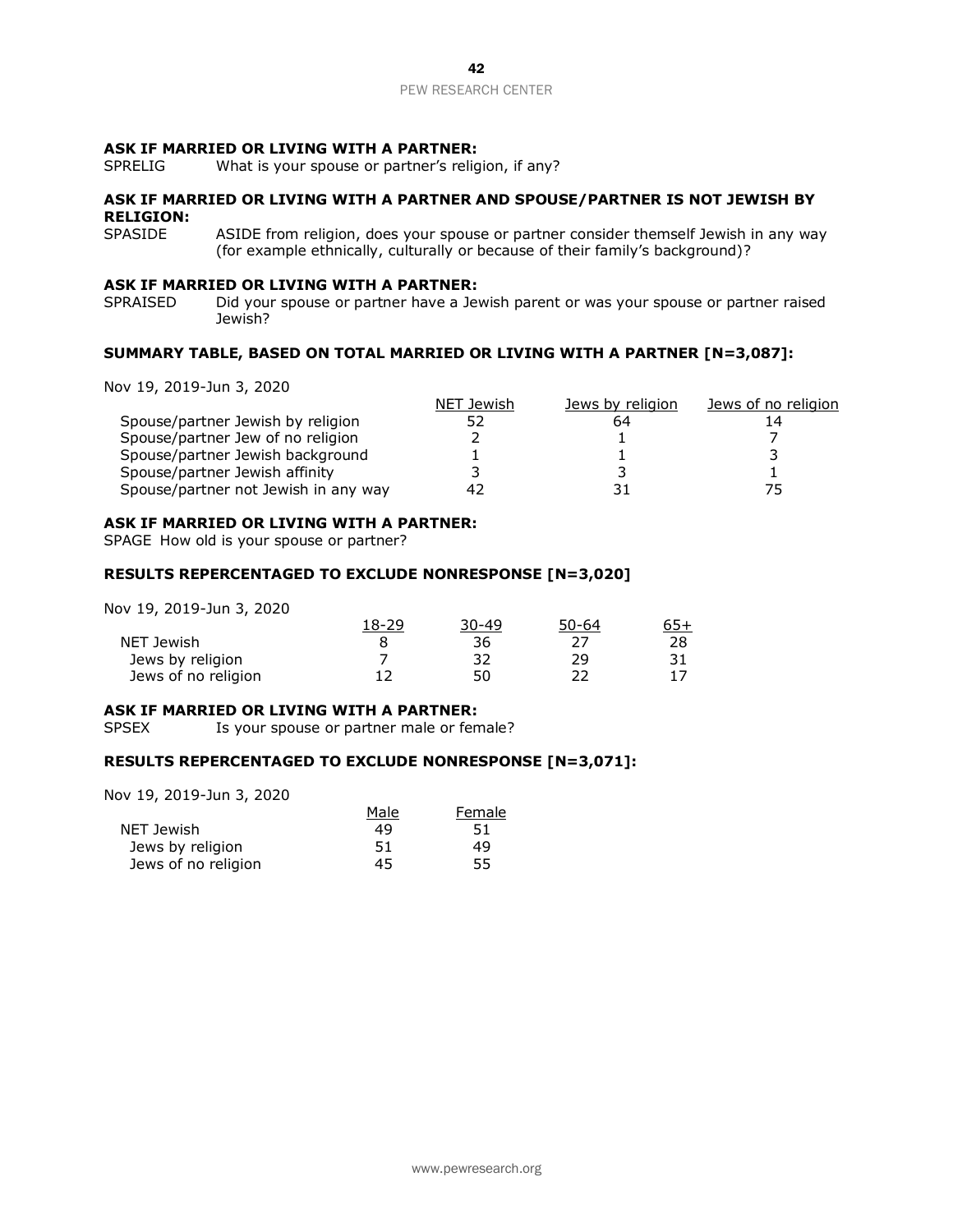### **ASK IF MARRIED OR LIVING WITH A PARTNER:**

SPHISP Is your spouse or partner of Hispanic, Latino, or Spanish origin, such as Mexican, Puerto Rican, Cuban or Argentinian?

### **ASK IF MARRIED OR LIVING WITH A PARTNER:**

SPRACE What is your spouse or partner's race or origin?

### **RESULTS REPERCENTAGED TO EXCLUDE NONRESPONSE [N=3,046]:**

Nov 19, 2019-Jun 3, 2020

|                     | White,   |             |          |              |
|---------------------|----------|-------------|----------|--------------|
|                     | non-     | Black, non- |          | Other/mixed, |
|                     | Hispanic | Hispanic    | Hispanic | non-Hispanic |
| NET Jewish          | 89       |             |          |              |
| Jews by religion    | 91       | < ⊺         |          |              |
| Jews of no religion | 85       |             | 8        |              |

Now we have a few questions about Israel…

### **ASK ALL:**

NETAN Overall, how would you rate Benjamin Netanyahu's leadership of Israel?

Nov 19, 2019-Jun 3, 2020

|                     | Excellent | Good | วnlv fair | Poor | No answer |
|---------------------|-----------|------|-----------|------|-----------|
| NET Jewish          |           | דר   | 26        | 28   |           |
| Jews by religion    | 16        | 29   |           | 26   |           |
| Jews of no religion |           | ר ר  | 28        |      | ∸∸        |

### **ASK IF RESPONDENT HAS BEEN TO ISRAEL AND IS YOUNGER THAN 46:**

BIRTHRIGHT1 Did you ever participate in a Birthright Israel trip?

### **SUMMARY TABLE, BASED ON TOTAL**

Nov 19, 2019-Jun 3, 2020

|                                   |            |           | Has not been to<br>Israel or |           |
|-----------------------------------|------------|-----------|------------------------------|-----------|
|                                   | <u>Yes</u> | <u>No</u> | is 46 or older               | No answer |
| NET Jewish                        | 8          | 11        | 81                           | ${<}1$    |
| Jews by religion                  | 9          | 12        | 78                           | ${<}1$    |
| Jews of no religion               | 6          | 6         | 88                           | ${<}1$    |
| Feb 20-Jun 13, 2013 <sup>13</sup> |            |           |                              |           |
| NET Jewish                        | 6          | 9         | 86                           | ${<}1$    |
| Jews by religion                  | 6          | 9         | 85                           | ${<}1$    |
| Jews of no religion               | 4          | 6         | 90                           | 0         |

13 In the 2013 survey the question was, "Did you ever participate in a Taglit-Birthright [TAHG-leet] Israel trip, or not?". The question also was asked only of those who had been to Israel and were younger than 40.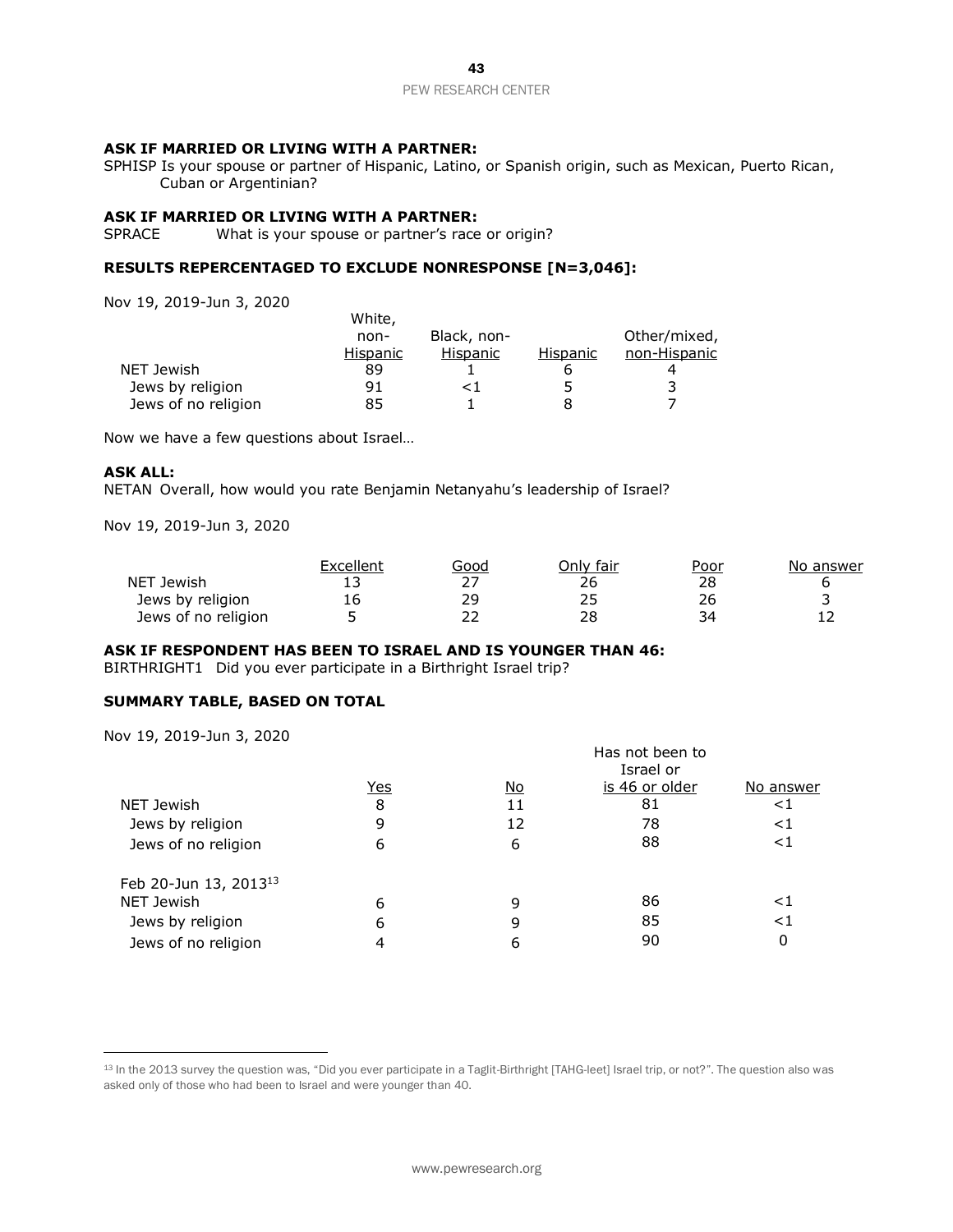### **ASK ALL:**

BIRTHRIGHT2 Do you have a grown child who has been on a Birthright trip to Israel?

Nov 19, 2019-Jun 3, 2020

|                     | Yes, have a<br>grown child who | No, do not have a<br>grown child who | Do not have<br>grown |           |
|---------------------|--------------------------------|--------------------------------------|----------------------|-----------|
|                     | has done this                  | has done this                        | children             | No answer |
| NET Jewish          | 14                             | 36                                   | 49                   |           |
| Jews by religion    | 17                             | -38                                  | 44                   |           |
| Jews of no religion |                                | 30                                   | 65                   |           |

# **ASK ALL:**

Where were you born?

### **NOTE: COUNTRIES HAVE BEEN RECODED INTO MAJOR GEOGRAPHIC REGIONS**

Nov 19, 2019-Jun 3, 2020

|                                 |            | Jews by  | Jews of no |
|---------------------------------|------------|----------|------------|
|                                 | NET Jewish | religion | religion   |
| U.S.                            | 90         | 90       | 90         |
| Americas (excluding U.S.)       |            |          |            |
| Asia/pacific                    |            |          |            |
| Europe                          |            |          |            |
| Middle East/North Africa        |            |          |            |
| Sub-Saharan Africa              | ⊂ 1        | <1       |            |
| Other/undetermined-outside U.S. | <1         | <1       | <1         |
| No answer                       |            |          | <1         |
|                                 |            |          |            |

### **ASK IF BORN IN U.S.:**

FATHER Where was your father born?

### **NOTE: COUNTRIES HAVE BEEN RECODED INTO MAJOR GEOGRAPHIC REGIONS**

### **SUMMARY TABLE, BASED ON TOTAL**

|                                 | NET Jewish | Jews by<br>religion | Jews of no<br>religion |
|---------------------------------|------------|---------------------|------------------------|
| U.S.                            | 75         | 73                  | 80                     |
| Americas (excluding U.S.)       |            |                     |                        |
| Asia/pacific                    |            |                     | ${<}1$                 |
| Europe                          |            | 12                  | 6                      |
| Middle East/North Africa        |            |                     |                        |
| Sub-Saharan Africa              | <1         | <1                  | ا>                     |
| Other/undetermined-outside U.S. | $\leq$ 1   | $\leq$ 1            | ${<}1$                 |
| No answer                       |            | <1                  |                        |
| Respondent not born in U.S.     |            |                     |                        |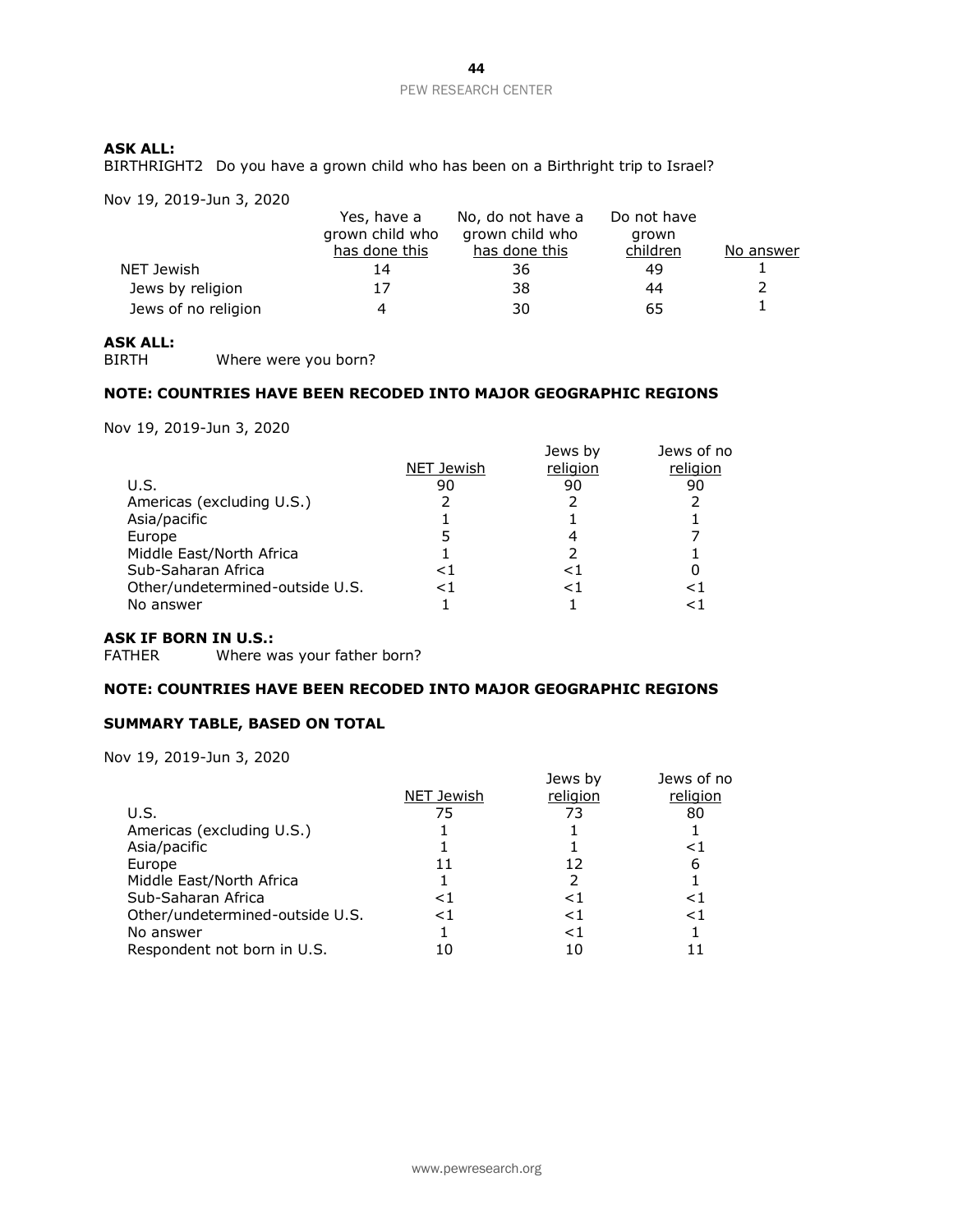### **ASK IF BORN IN U.S.:**

MOTHER Where was your mother born?

### **NOTE: COUNTRIES HAVE BEEN RECODED INTO MAJOR GEOGRAPHIC REGIONS**

### **SUMMARY TABLE, BASED ON TOTAL**

Nov 19, 2019-Jun 3, 2020

|                                 |            | Jews by  | Jews of no |
|---------------------------------|------------|----------|------------|
|                                 | NET Jewish | religion | religion   |
| U.S.                            | 74         | 73       | 78         |
| Americas (excluding U.S.)       |            |          |            |
| Asia/pacific                    |            |          |            |
| Europe                          | 10         |          | 6          |
| Middle East/North Africa        |            |          | ${<}1$     |
| Sub-Saharan Africa              | <1         | <1       | 2          |
| Other/undetermined-outside U.S. | ${<}1$     | $\leq$ 1 | ${<}1$     |
| No answer                       | ${<}1$     | <1       | ${<}1$     |
| Respondent not born in U.S.     | 10         | 10       |            |

#### **ASK IF RESPONDENT NOT BORN IN U.S.:**

USYEAR In what year did you come to live in the U.S.?

### **SUMMARY TABLE, BASED ON TOTAL**

Nov 19, 2019-Jun 3, 2020

|                                 |            | Jews by  | Jews of no |
|---------------------------------|------------|----------|------------|
|                                 | NET Jewish | religion | religion   |
| Before 1970                     |            |          | ≤1         |
| 1970-1979                       |            |          |            |
| 1980-1989                       |            |          |            |
| 1990-1999                       |            |          |            |
| 2000-2009                       |            |          |            |
| 2010-2020                       |            |          |            |
| No answer                       |            |          | - 1        |
| Born in U.S./no answer in BIRTH | 90         |          | 89         |

### **ASK IF RESPONDENT NOT BORN IN US:**

CITIZENMOD Are you a citizen of the United States, or not?

#### **SUMMARY TABLE, BASED ON TOTAL**

| $101 + 27 = 010$    |     |    |           | Born in U.S./<br>no answer in |
|---------------------|-----|----|-----------|-------------------------------|
|                     | Yes | No | No answer | <b>BIRTH</b>                  |
| NET Jewish          | q   |    |           | 90                            |
| Jews by religion    |     |    |           | 90                            |
| Jews of no religion | 10  |    |           | 89                            |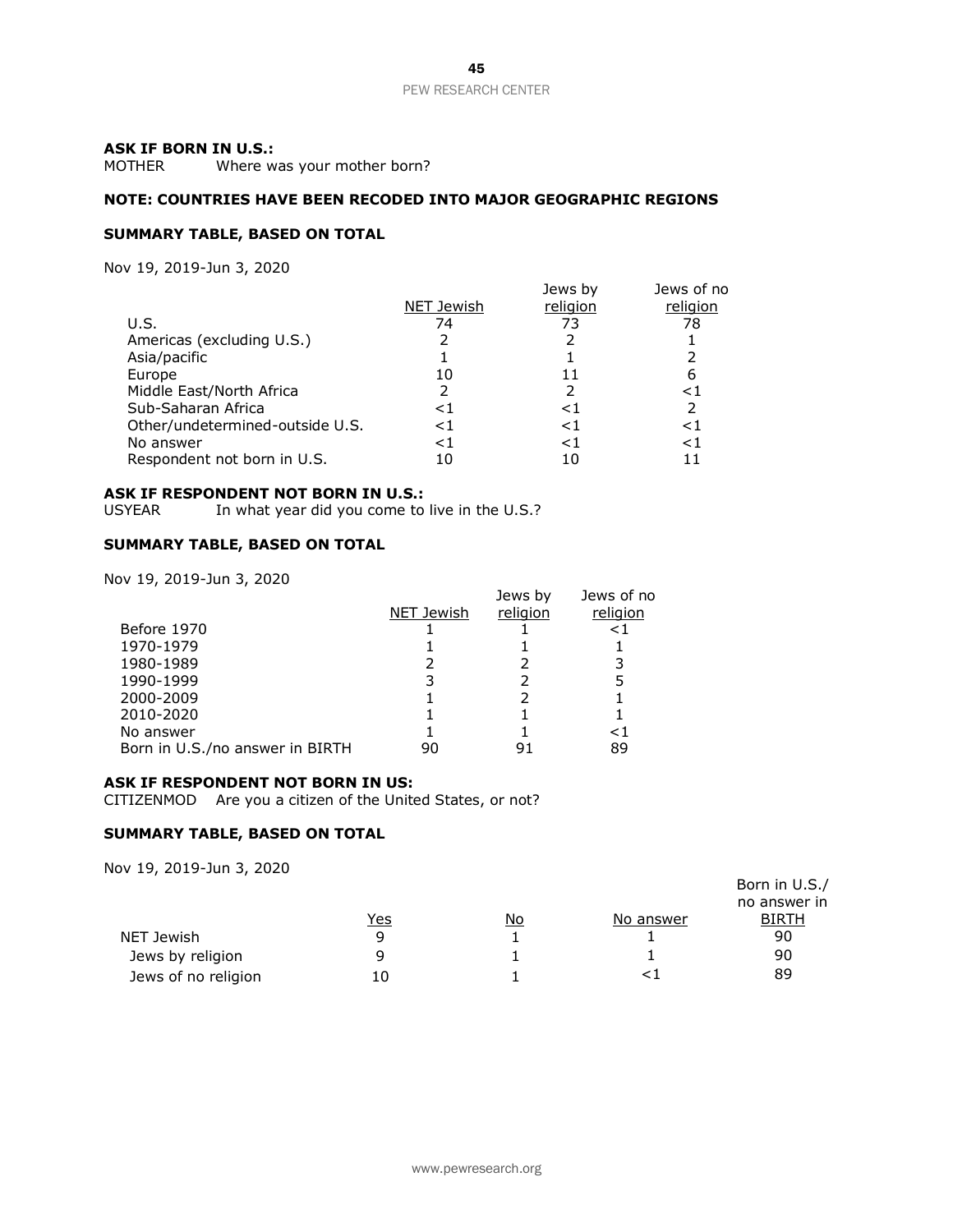# **ASK ALL:**

How much have you heard about the boycott, divestment and sanctions (BDS) movement regarding Israel?

Nov 19, 2019-Jun 3, 2020

|                     | A lot | Some | Not much | Nothing at all | No answer |
|---------------------|-------|------|----------|----------------|-----------|
| NET Jewish          | 74.   |      | 1 Q      |                |           |
| Jews by religion    | 29    |      | 1 Q      |                |           |
| Jews of no religion |       |      | ⊇∩⊑      |                |           |

# **ASK IF HEARD AT LEAST SOME ABOUT BDS:**<br>BDS2 Generally speaking, do you suppo

Generally speaking, do you support or oppose the boycott, divestment and sanctions (BDS) movement?

### **SUMMARY TABLE, BASED ON TOTAL**

Nov 19, 2019-Jun 3, 2020

|                                                                    |            | Jews by  | Jews of no |
|--------------------------------------------------------------------|------------|----------|------------|
|                                                                    | NET Jewish | religion | religion   |
| NET Heard a lot/some about the BDS movement                        | 56         | 61       | 42         |
| <b>Strongly Support</b>                                            |            |          | 4          |
| Somewhat support                                                   | 8          |          | 14         |
| Somewhat oppose                                                    | 9          | 9        | 10         |
| Strongly oppose                                                    | 34         | 42       | 12         |
| No answer                                                          |            |          |            |
| NET Heard not much/nothing at all about the<br><b>BDS</b> movement | 43         | 38       | 57         |
| No answer                                                          |            |          |            |

### **ASK ALL:**

ETHGRP In terms of Jewish heritage, do you think of yourself as... *[Check all that apply]* 

| 00 19, 2019 JUN 9, 2020              | NET Jewish | Jews by<br>religion | Jews of no<br>religion |
|--------------------------------------|------------|---------------------|------------------------|
| Ashkenazi (following Jewish customs  |            |                     |                        |
| of Central and Eastern Europe)       | 66         | 72                  | 52                     |
| Sephardic (following Jewish customs  |            |                     |                        |
| of Spain)                            |            |                     | 2                      |
| Mizrahi (following Jewish customs of |            |                     |                        |
| North Africa and the Middle East)    |            |                     | ${<}1$                 |
| Multiple groups selected             | 6          | 4                   | 9                      |
| This does not apply to me/I am just  |            |                     |                        |
| Jewish                               | 17         | 14                  | 23                     |
| Other                                |            | ${<}1$              |                        |
| Not sure/no answer                   |            | 5                   | 13                     |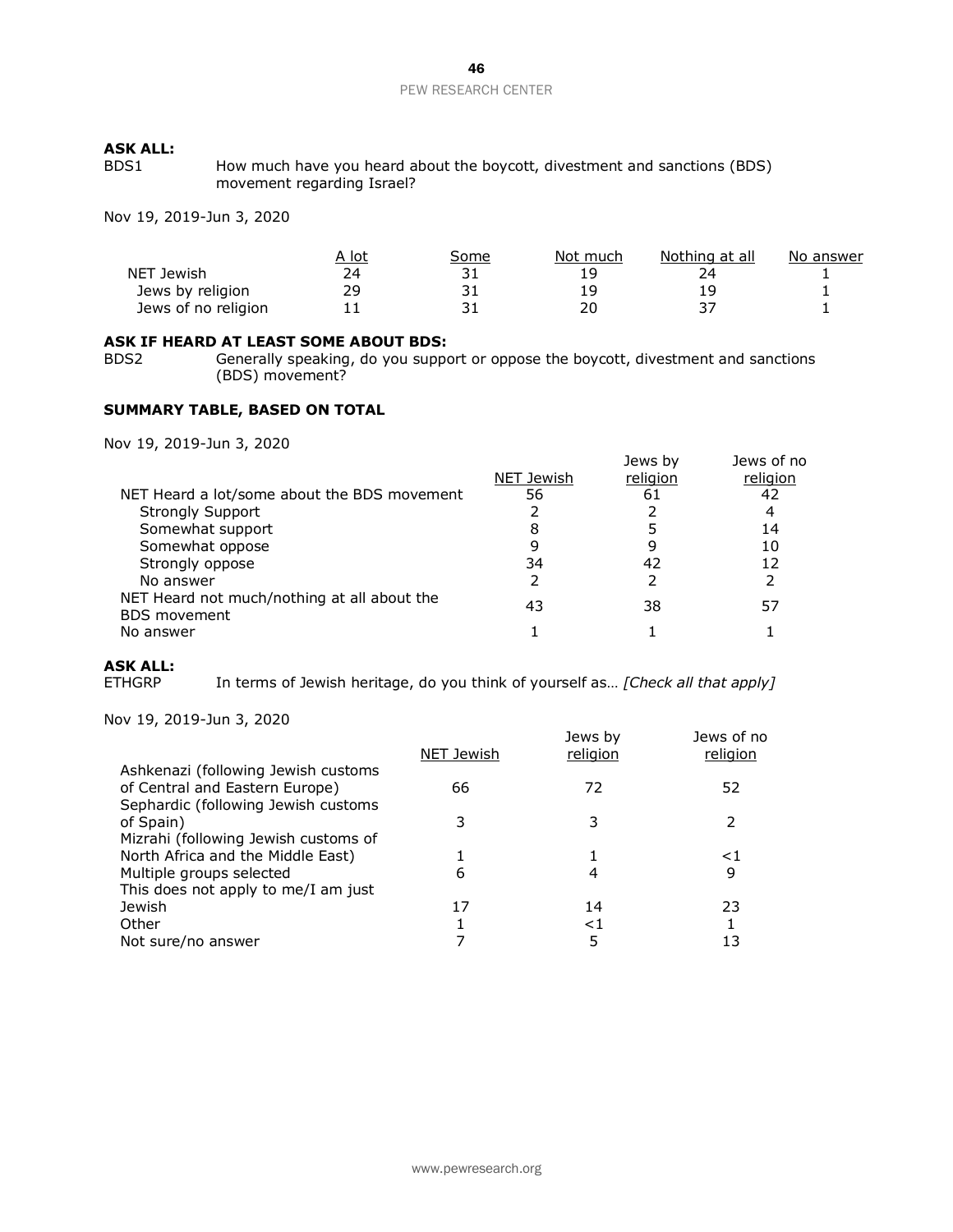INCOMEMOD Last year, what was your total family income from all sources, before taxes?

### **ASK IF INCOME IS LESS THAN \$30,000:**

INC\_SDT2MOD And last year, would you say that your total family income from all sources, before taxes, was…

### **RESULTS BASED ON TOTAL AND REPERCENTAGED TO EXCLUDE NONRESPONSE TO INCOMEMOD [4,176]:**

|                                  | NET    | Jews by         | Jews of no |
|----------------------------------|--------|-----------------|------------|
|                                  | Jewish | <u>religion</u> | religion   |
| NET Less than \$30,000           | 10     | 8               | 14         |
| Less than $$5,000$               |        |                 |            |
| \$5,000 to less than \$10,000    |        |                 |            |
| \$10,000 to less than \$15,000   |        |                 |            |
| \$15,000 to less than \$20,000   |        |                 |            |
| \$20,000 to less than \$25,000   | 2      |                 | 6          |
| \$25,000 to less than \$30,000   | 2      | $\mathcal{P}$   | 2          |
| No answer                        | ${<}1$ | ${<}1$          | O          |
| \$30,000 to less than \$40,000   | 5      | 5               | 6          |
| \$40,000 to less than \$50,000   | 6      | 5               | 8          |
| \$50,000 to less than \$75,000   | 13     | 14              | 11         |
| \$75,000 to less than \$100,000  | 12     | 13              | 12         |
| \$100,000 to less than \$125,000 | 10     | 10              | 11         |
| \$125,000 to less than \$150,000 | 8      |                 | 8          |
| \$150,000 to less than \$175,000 | 7      | 8               | 6          |
| \$175,000 to less than \$200,000 | 5      | 6               | 4          |
| \$200,000 to less than \$225,000 | 5      | 5               | 5          |
| \$225,000 to less than \$250,000 | 3      | 3               | 3          |
| \$250,000 or more                | 15     | 16              | 13         |
|                                  |        |                 |            |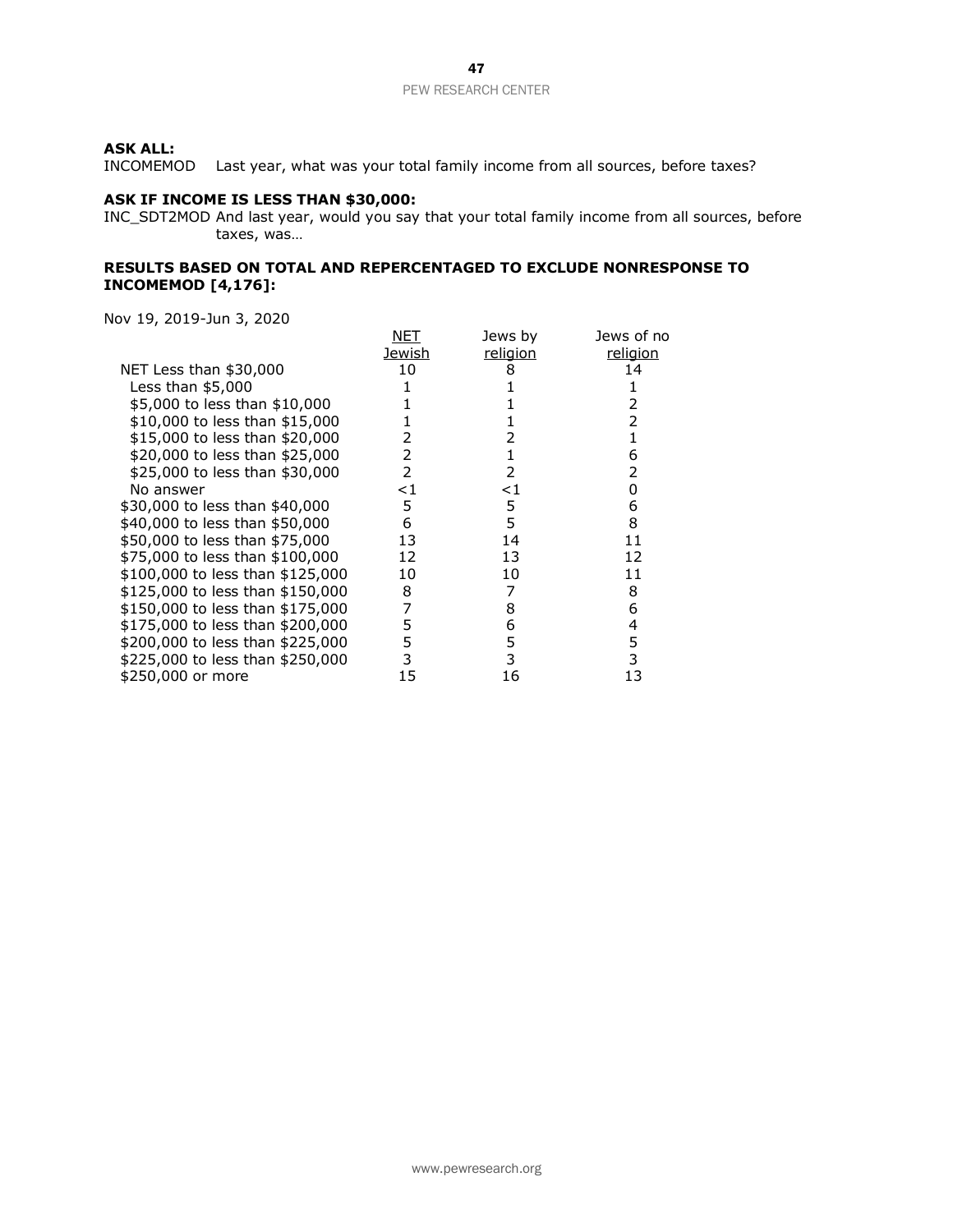### *GENERAL PUBLIC TREND FOR COMPARISON:*

# **ASK ALL:**

In a previous survey we asked you about your income. The next question asks for slightly more detail for different income levels.

Last year, that is in 2018, what was your total income from all sources, before taxes? **ASK IF FAMILY INCOME IS \$30,000 OR LESS:**<br>INC\_SDT2 And in 2018, would you say that you

And in 2018, would you say that your total family income from all sources, before taxes, was…

### **ASK IF FAMILY INCOME IS \$100,000 OR MORE:**

INC\_SDT3 And in 2018, would you say that your total family income from all sources, before taxes, was…

### **SUMMARY TABLE, BASED ON TOTAL AND REPERCENTAGED TO EXCLUDE NONRESPONSE TO INC\_SDT1 [N=6,403]:**

|                                  | U.S. adults,    |
|----------------------------------|-----------------|
|                                  | Sep 16-29, 2019 |
| NET Less than \$30,000           | 26              |
| Less than $$5,000$               | 6               |
| \$5,000 to less than \$10,000    | 4               |
| \$10,000 to less than \$15,000   | 3               |
| \$15,000 to less than \$20,000   | 3               |
| \$20,000 to less than \$25,000   | $\overline{4}$  |
| \$25,000 to less than \$30,000   | $\overline{4}$  |
| No answer                        | $<$ 1           |
| \$30,000 to less than \$40,000   | 12              |
| \$40,000 to less than \$50,000   | 9               |
| \$50,000 to less than \$60,000   | 8               |
| \$60,000 to less than \$70,000   | $\overline{7}$  |
| \$70,000 to less than \$80,000   | $\overline{7}$  |
| \$80,000 to less than \$90,000   | 4               |
| \$90,000 to less than \$100,000  | 5               |
| NET Greater than \$100,000       | 20              |
| \$100,000 to less than \$125,000 | 6               |
| \$125,000 to less than \$150,000 | 5               |
| \$150,000 to less than \$175,000 | 2               |
| \$175,000 to less than \$200,000 | $\overline{2}$  |
| \$200,000 to less than \$225,000 | $\mathbf{1}$    |
| \$225,000 to less than \$250,000 | $\mathbf{1}$    |
| \$250,000 or more                | 2               |
| No answer                        | 1               |
|                                  |                 |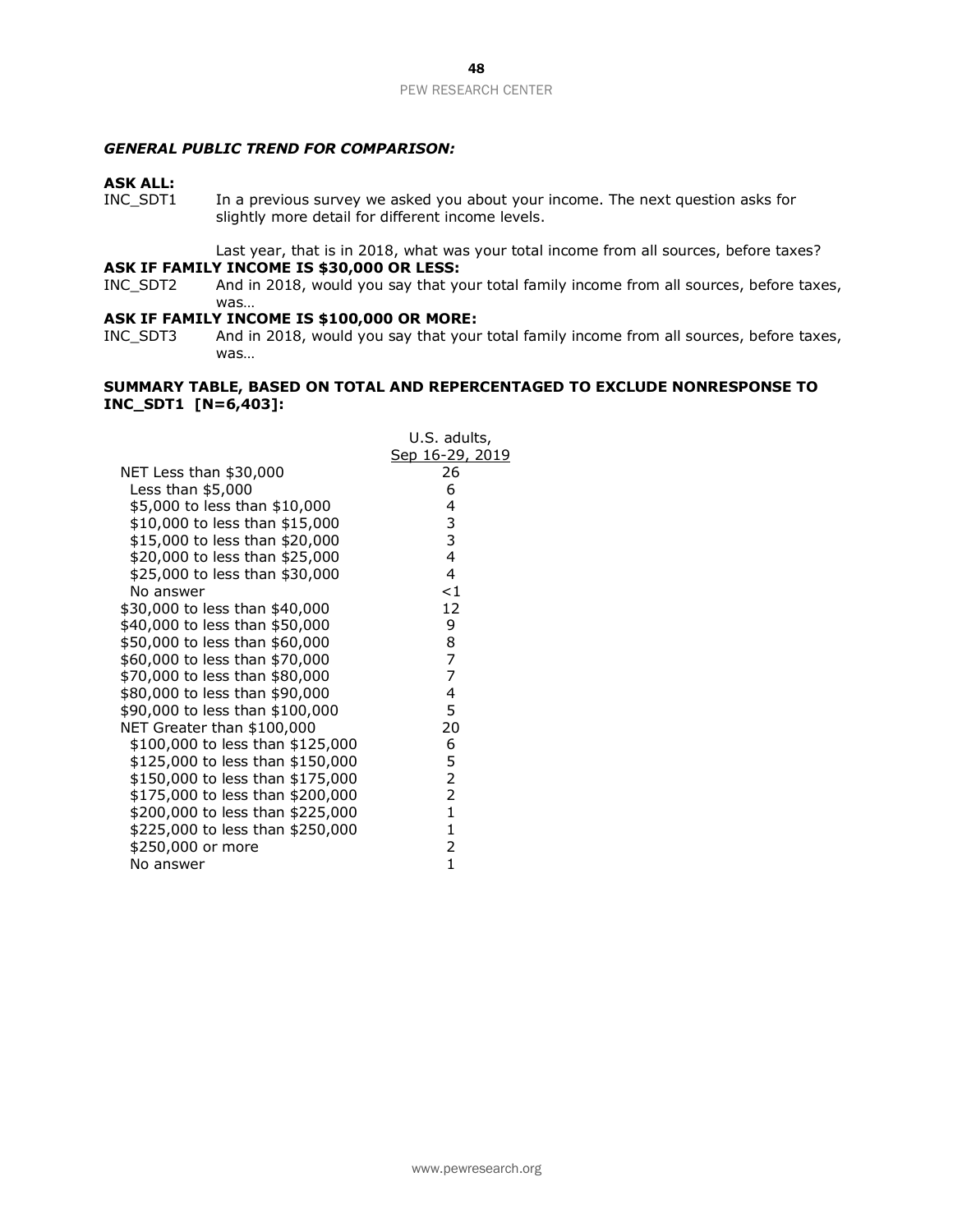#### **ASK IF CITIZEN:**

REGMOD Which of these statements best describes you?

### **SUMMARY TABLE, BASED ON TOTAL**

Nov 19, 2019-Jun 3, 2020

|                     | You are             |                 |               |           |               |
|---------------------|---------------------|-----------------|---------------|-----------|---------------|
|                     | <b>ABSOLUTELY</b>   | You are         |               |           |               |
|                     | <b>CERTAIN that</b> | <b>PROBABLY</b> |               |           |               |
|                     | you are             | registered,     | You are NOT   |           | Not a citizen |
|                     | registered to       | but there is a  | registered to |           | or born in    |
|                     | vote at your        | chance your     | vote at your  |           | U.S. or did   |
|                     | current             | registration    | current       |           | not answer    |
|                     | address             | has lapsed      | address       | No answer | <b>BIRTH</b>  |
| NET Jewish          | 86                  | 4               | 8             | ${<}1$    |               |
| Jews by religion    | 88                  |                 |               | $\leq$ 1  |               |
| Jews of no religion | 81                  |                 |               | $\leq$ 1  |               |
|                     |                     |                 |               |           |               |

### **ASK ALL:**

PARTY In politics today, do you consider yourself a...

# **ASK IF INDEP/SOMETHING ELSE OR REFUSED:**<br>PARTYLN As of today do you lean more to...

As of today do you lean more to...

### **SUMMARY TABLE, BASED ON TOTAL**

Nov 19, 2019-Jun 3, 2020

|                     |            |          |             | Some-       |        | <b>NET</b> | <b>NET</b> |
|---------------------|------------|----------|-------------|-------------|--------|------------|------------|
|                     |            |          |             | thing       | No     | Rep/Lean   | Dem/Lean   |
|                     | Republican | Democrat | Independent | <u>else</u> | answer | Rep.       | Dem.       |
| NET Jewish          | 16         | 57       | 20          |             |        | 26         |            |
| Jews by religion    | 18         | 57       | 18          |             |        | 28         | 68         |
| Jews of no religion | a          | 56       | 24          |             |        | 19         |            |

### **ASK ALL:**

IDEO In general, would you describe your political views as... **[RANDOMLY REVERSE ORDER OF RESPONSES]**

| Verv         |              |          |         | Verv    |           |
|--------------|--------------|----------|---------|---------|-----------|
| conservative | Conservative | Moderate | _iberal | liberal | No answer |
|              |              |          |         | 18      |           |
|              | 15           | 34       |         | 14      |           |
|              |              | 29       | っっ      | 30      |           |
|              |              |          |         |         |           |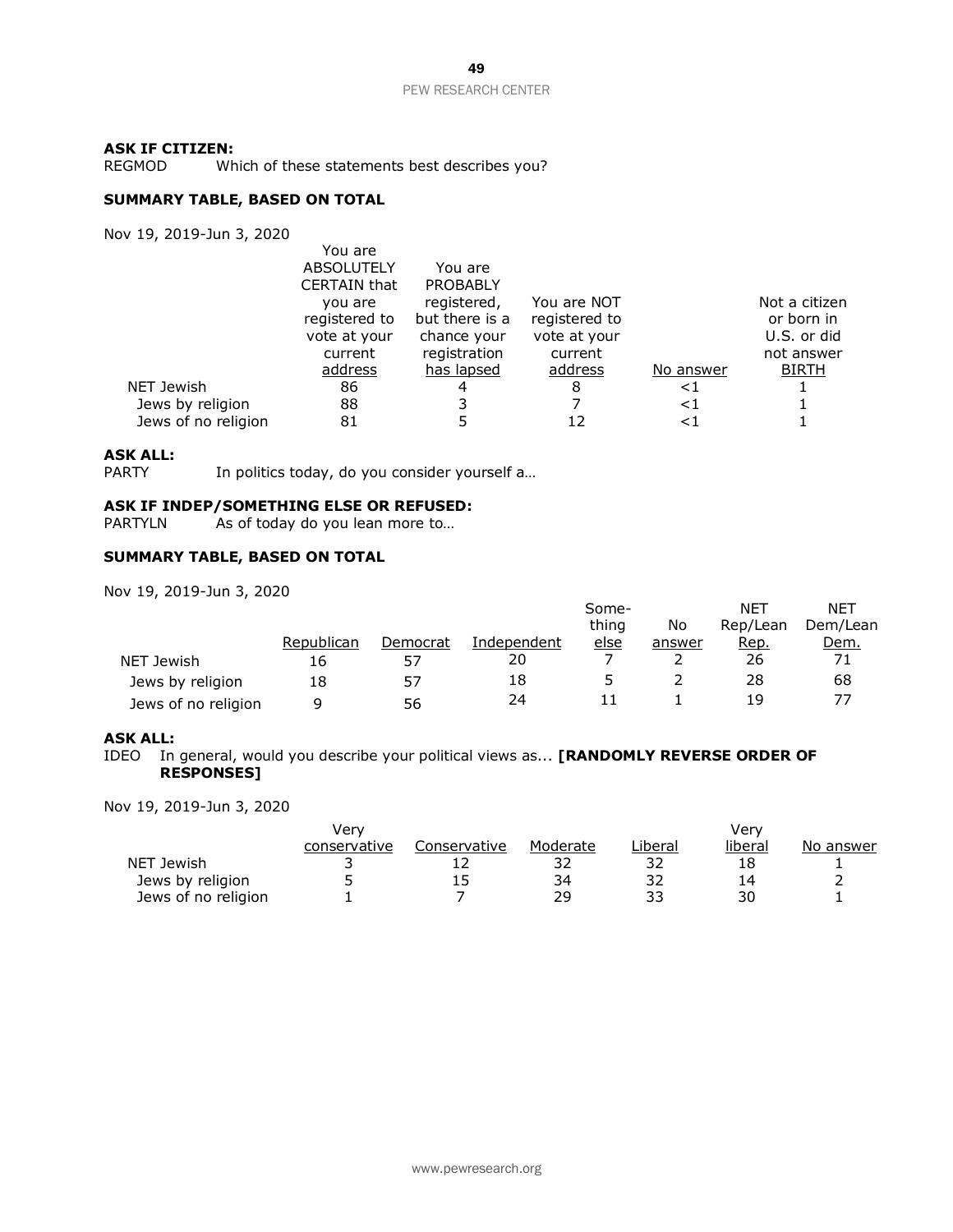### **ASK ALL:**

E3 Are you now employed full-time, part-time or not employed?

### **ASK IF NOT EMPLOYED:**

E4 Are you currently looking for work, or not?

### **SUMMARY TABLE, BASED ON TOTAL**

Nov 19, 2019-Jun 3, 2020

|                          |            |                  | Jews of no |
|--------------------------|------------|------------------|------------|
|                          | NET Jewish | Jews by religion | religion   |
| Full-time                | 48         | 47               | 50         |
| Part-time                | 14         | 14               | 13         |
| Not employed             | 37         | 37               | 36         |
| Yes, looking for work    |            |                  | 8          |
| No, not looking for work | 32         | 34               | 27         |
| No answer                |            |                  |            |
| No answer                |            |                  |            |
|                          |            |                  |            |

### **ASK IF EMPLOYED:**

WORKFOR Do you work for a...

### **SUMMARY TABLE, BASED ON TOTAL**

|        |            | Jews of no       |
|--------|------------|------------------|
|        |            | religion         |
| 62     | 61         | 63               |
| 30     | 31         | 28               |
|        |            |                  |
| 10     | 10         | 9                |
| 8      | 8          | 9                |
| 13     | 13         | 14               |
| ${<}1$ | < ⊺        | ${<}1$           |
|        |            | 2                |
| 37     | 37         | 36               |
|        |            | <1               |
|        | NET Jewish | Jews by religion |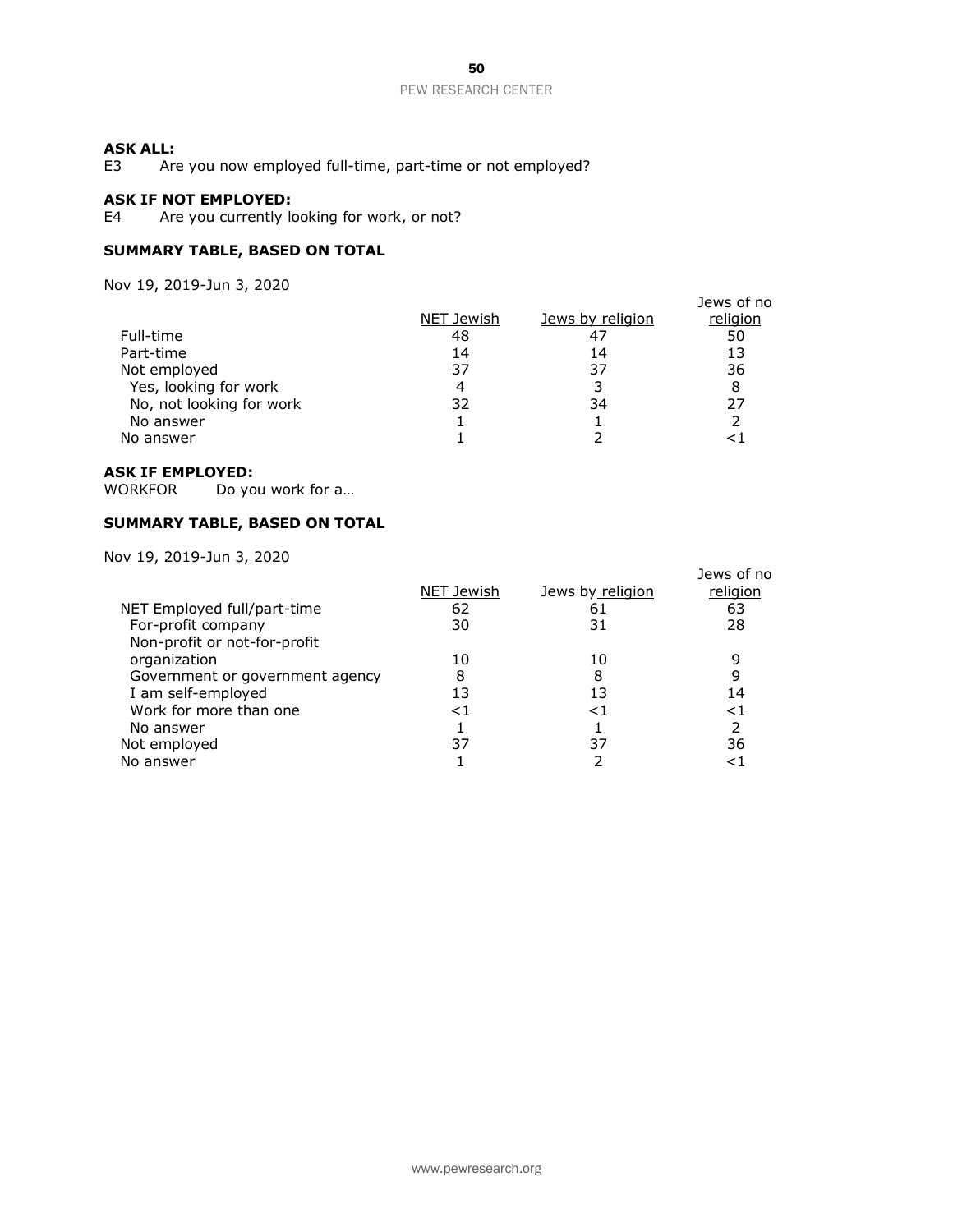### **ASK IF EMPLOYED [N=2,906]:**

INDUSTRY What kind of business or industry do you work in?

| IUV 19, ZUI9-JUII 9, ZUZU                                                                                                                                |               |                     |                           |
|----------------------------------------------------------------------------------------------------------------------------------------------------------|---------------|---------------------|---------------------------|
|                                                                                                                                                          | NET<br>Jewish | Jews by<br>religion | Jews of<br>no<br>religion |
| Agriculture, forestry, fishing and hunting, mining, quarrying,<br>or oil and gas extraction<br>Construction, manufacturing, transportation, warehousing, | $\mathbf{1}$  | ${<}1$              | 1                         |
| utilities, protective services or waste management                                                                                                       | 7             | 7                   | 5                         |
| Wholesale or retail trade                                                                                                                                | 8             | 9                   | 6                         |
| Computing and information technology<br>Financial services such as banking, investing, accounting,                                                       | 6             | 4                   | 10                        |
| insurance                                                                                                                                                | 9             | 10                  | 7                         |
| Real estate, such as development, sales, leasing and rental                                                                                              | 4             | 4                   | $\overline{2}$            |
| Education                                                                                                                                                | 15            | 16                  | 13                        |
| Healthcare                                                                                                                                               | 12            | 14                  | 9                         |
| Social or human services                                                                                                                                 | 4             | 4                   | 6                         |
| Arts, entertainment, recreation, travel, accommodations or                                                                                               |               |                     |                           |
| food services                                                                                                                                            | 11            | 10                  | 13                        |
| Government or public administration                                                                                                                      | 4             | 3                   | $\overline{7}$            |
| Law/legal services                                                                                                                                       | 5             | 6                   | 4                         |
| Communications, such as media, social media, marketing,                                                                                                  |               |                     |                           |
| public relations                                                                                                                                         | 6             | 4                   | 9                         |
| Scientific and technical services, such as physical and life<br>sciences, engineering, architecture, social sciences, data                               |               |                     |                           |
| analytics                                                                                                                                                | 5             | 4                   | 7                         |
| Philanthropy                                                                                                                                             | $\mathbf{1}$  | 1                   | 1                         |
| Other                                                                                                                                                    | 1             | 1                   | 2                         |
| No answer                                                                                                                                                | 1             | 1                   | 1                         |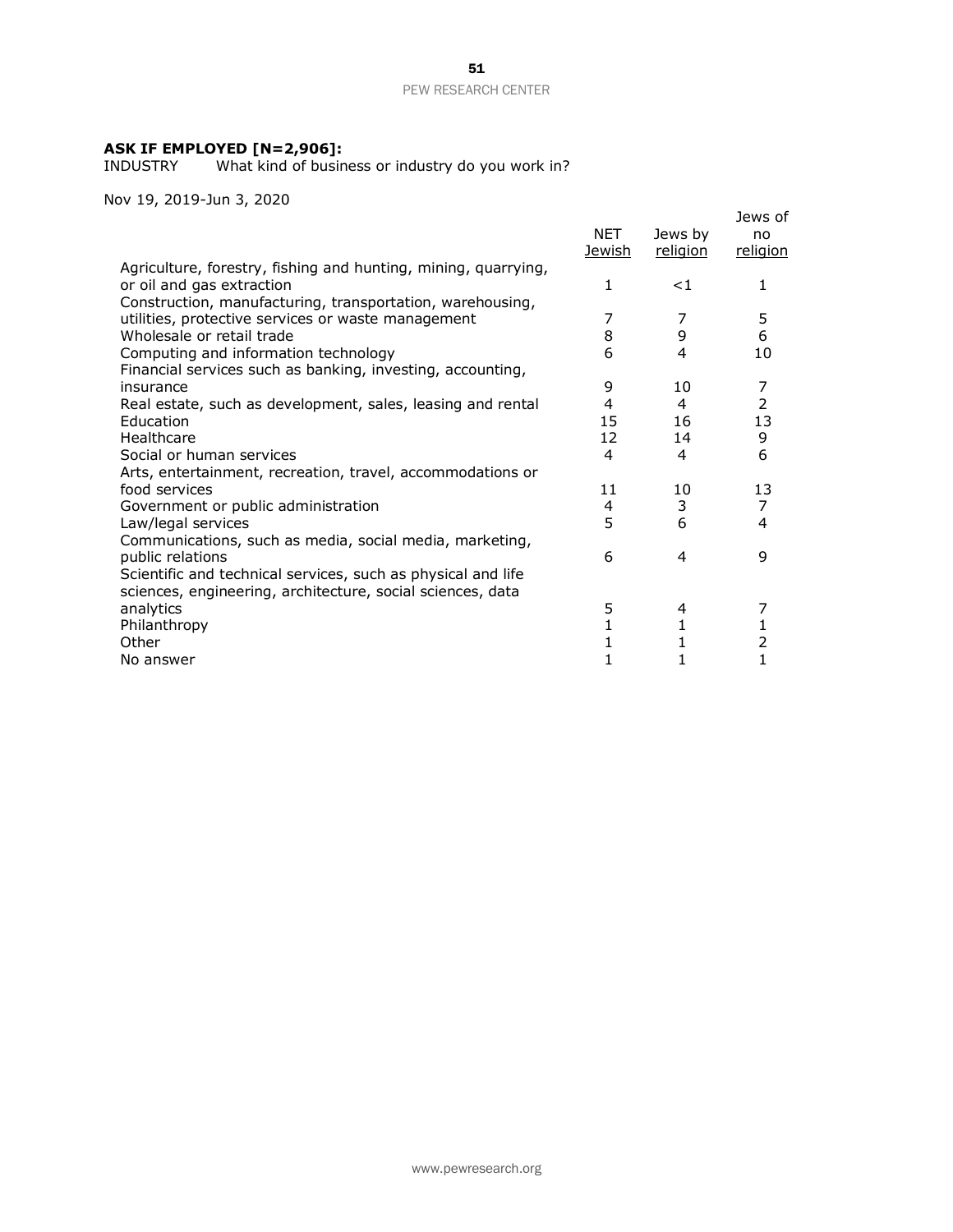INC2 Please indicate whether you have had difficulty paying for any of the following things in the past year… **[RANDOMIZE a, b, c; d ALWAYS LAST]**

Nov 19, 2019-Jun 3, 2020

|                |                                                        | Yes, had difficulty<br>paying for this | No, did not have<br>difficulty paying for this | No answer |
|----------------|--------------------------------------------------------|----------------------------------------|------------------------------------------------|-----------|
| a.             | Medical care for yourself or your family<br>NET Jewish | 15                                     | 84                                             | 1         |
|                | Jews by religion                                       | 13                                     | 85                                             | 1         |
|                | Jews of no religion                                    | 21                                     | 78                                             |           |
|                | U.S. adults, Feb 4-15, 2020                            | 36                                     | 63                                             |           |
| b.             | Rent or mortgage                                       |                                        |                                                |           |
|                | NET Jewish                                             | 11                                     | 87                                             | 2         |
|                | Jews by religion                                       | 11                                     | 87                                             | 2         |
|                | Jews of no religion                                    | 13                                     | 85                                             | 3         |
|                | U.S. adults, Feb 4-15, 2020                            | 30                                     | 69                                             | 1         |
| $\mathsf{C}$ . | Food                                                   |                                        |                                                |           |
|                | NET Jewish                                             | 8                                      | 91                                             | 1         |
|                | Jews by religion                                       | 7                                      | 92                                             | 1         |
|                | Jews of no religion                                    | 11                                     | 88                                             |           |
|                | U.S. adults, Feb 4-15, 2020                            | 26                                     | 73                                             | 1         |
| d.             | Other bills or debts                                   |                                        |                                                |           |
|                | NET Jewish                                             | 19                                     | 80                                             | 1         |
|                | Jews by religion                                       | 16                                     | 82                                             |           |
|                | Jews of no religion                                    | 26                                     | 74                                             |           |
|                | U.S. adults, Feb 4-15, 2020                            | 46                                     | 53                                             |           |

### **ASK ALL:**

FIN\_SIT How would you describe your household's financial situation?

Nov 19, 2019-Jun 3, 2020

|                              |             | Meet your basic  |            | Don't even    |        |
|------------------------------|-------------|------------------|------------|---------------|--------|
|                              |             | expenses with a  | Just meet  | have enough   |        |
|                              | Live        | little left over | your basic | to meet basic | No     |
|                              | comfortably | for extras       | expenses   | expenses      | answer |
| NET Jewish                   | 53          | 30               | 15         |               |        |
| Jews by religion             | 54          | 31               | 13         |               |        |
| Jews of no religion          | 50          | 27               | 20         |               | ${<}1$ |
| U.S. adults, Sep 16-29, 2019 | 29          | 41               | 22         |               | <1     |

52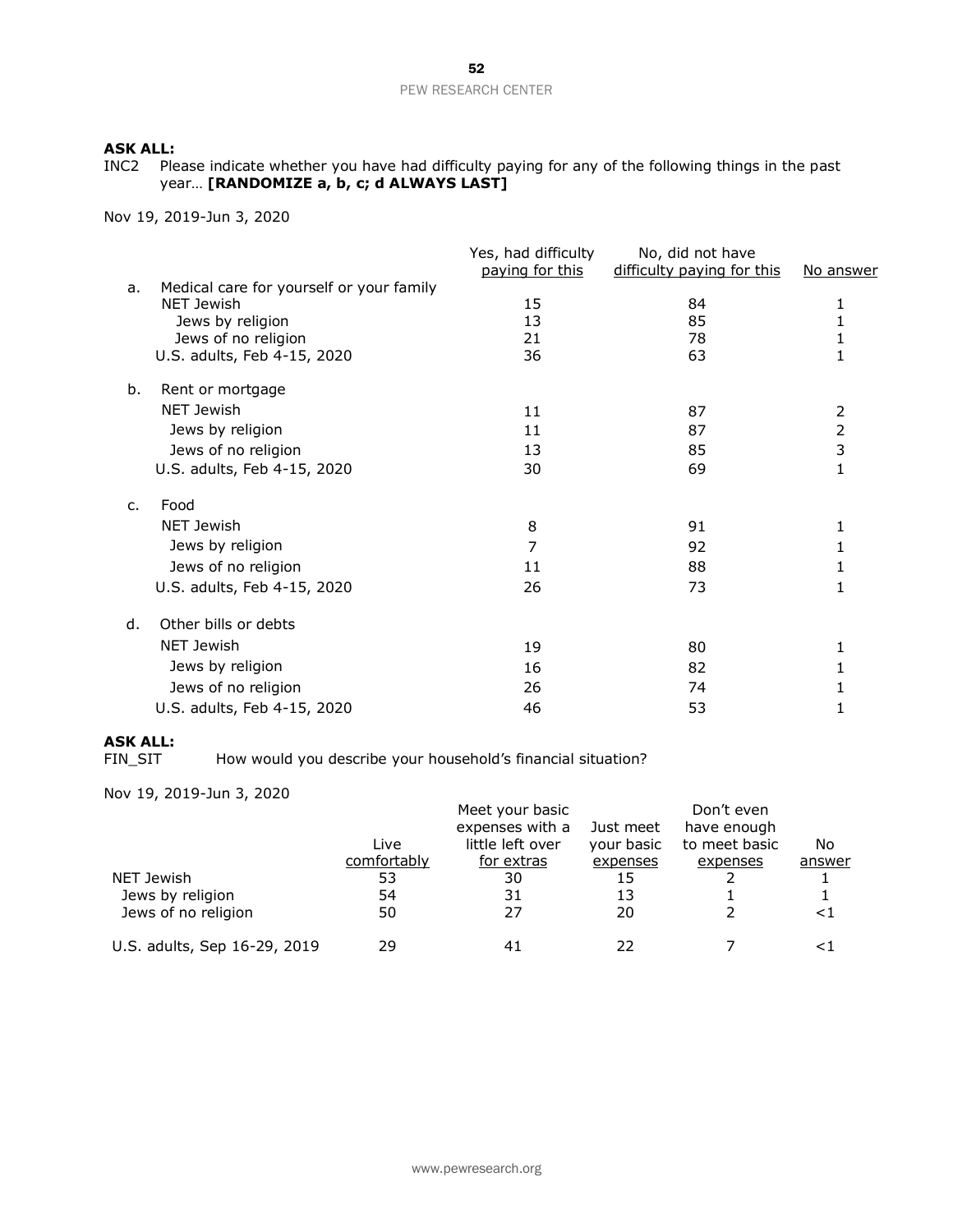**ASK ALL:** FIN\_SITGROWUP Now thinking about when you were growing up, how would you describe your family's financial situation for most of the time WHEN YOU WERE GROWING UP?

Nov 19, 2019-Jun 3, 2020

|                              |             | Met basic          |          | Didn't even   |        |
|------------------------------|-------------|--------------------|----------|---------------|--------|
|                              |             | expenses with      | Just met | have enough   |        |
|                              | Lived       | a little left over | basic    | to meet basic | No     |
|                              | comfortably | for extras         | expenses | expenses      | answer |
| NET Jewish                   | 44          | 33                 | 16       | 6             |        |
| Jews by religion             | 45          | 35                 | 16       | 4             |        |
| Jews of no religion          | 43          | 30                 | 16       | 10            | ${<}1$ |
| U.S. adults, Sep 16-29, 2019 | 22          | 36                 | 29       | 12            |        |

### **ASK ALL:**

FERT How many children have you ever had? Please count all your biological children who were born alive at any time in your life.

Nov 19, 2019-Jun 3, 2020

|                     |  |    |  | No answer |
|---------------------|--|----|--|-----------|
| NET<br>้ Jewish     |  | 30 |  |           |
| Jews by religion    |  |    |  |           |
| Jews of no religion |  |    |  |           |

### **ASK IF EVER HAD A CHILD:**

FERT1 How old were you when you had your first child?

### **SUMMARY TABLE, BASED ON TOTAL**

Nov 19, 2019-Jun 3, 2020

|                      | 24 or   |       |           |       |             | No     | have a       |
|----------------------|---------|-------|-----------|-------|-------------|--------|--------------|
|                      | younger | 25-29 | $30 - 34$ | 35-39 | 40 or older | answer | <u>child</u> |
| <b>NET</b><br>Jewish | 19      |       | 18        |       |             |        | 34           |
| Jews by religion     | 20      | 19    | 19        |       |             |        | 29           |
| Jews of no religion  | . .     |       | 16        |       |             |        | 47           |

Does not

### **ASK ALL:**

ORIENTATIONMOD Do you think of yourself as...

| ,, 19, 2019 Juli 9, 2020 |         |                       |          |             |          |                  |
|--------------------------|---------|-----------------------|----------|-------------|----------|------------------|
|                          |         | Straight,<br>that is, |          |             | I don't  |                  |
|                          | Gay or  | not gay or            |          | Something   | know the |                  |
|                          | lesbian | lesbian               | Bisexual | <u>else</u> | answer   | <u>No answer</u> |
| NET Jewish               |         | 88                    |          |             |          |                  |
| Jews by religion         |         | 91                    |          |             |          |                  |
| Jews of no religion      |         | 81                    | 10       |             |          |                  |
|                          |         |                       |          |             |          |                  |